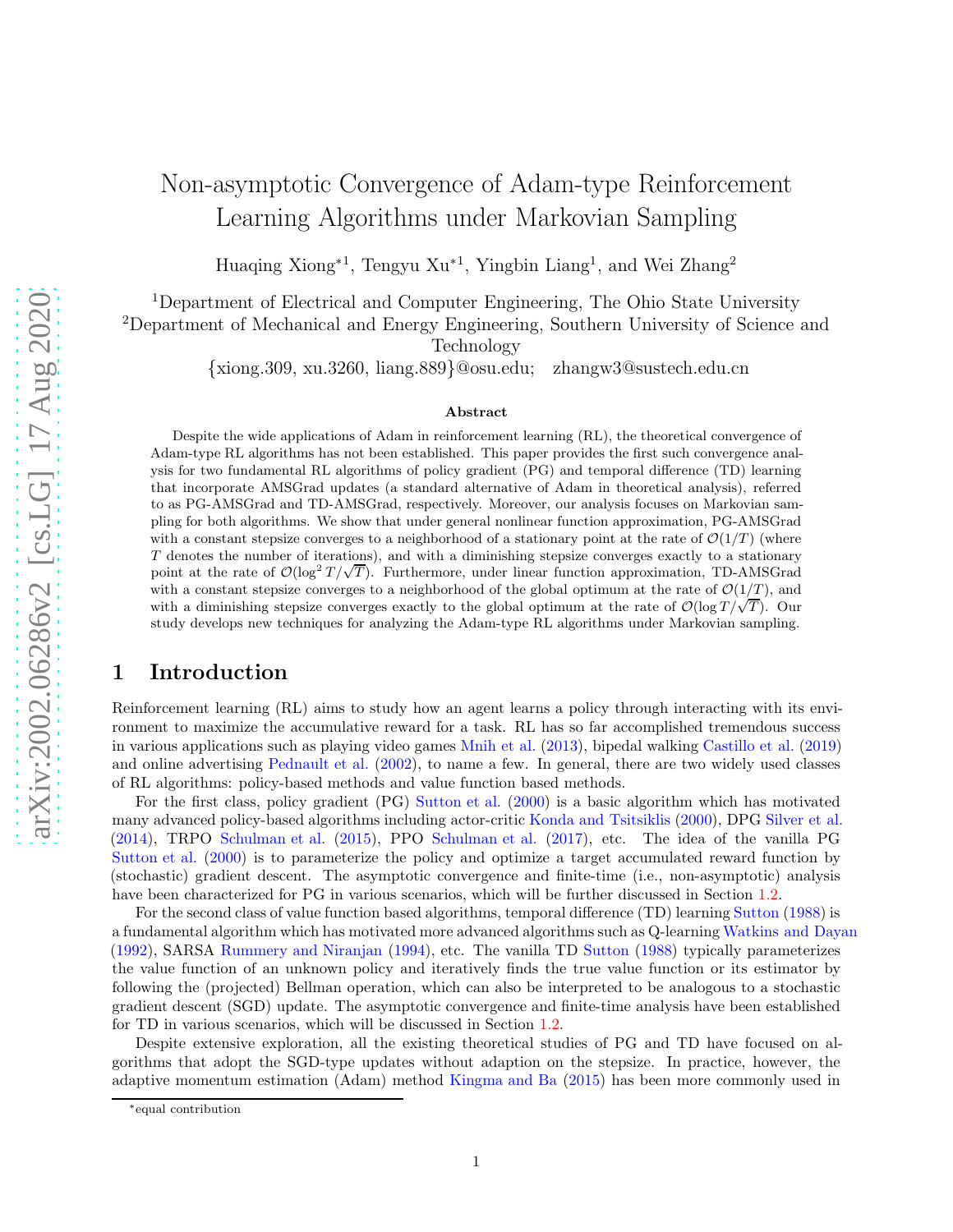RL [Bello et al.](#page-12-1) [\(2017\)](#page-12-1); [Stooke and Abbeel](#page-14-6) [\(2018\)](#page-14-6). It is so far unclear whether RL algorithms that incorporate the Adam-type updates have provable converge guarantee. The goal of this paper is to provide the first non-asymptotic analysis to characterize the convergence rate of the Adam-type PG and TD algorithms. In addition, we develop new technical tools to analyze the Adam-type algorithms under Markovian sampling. Such analysis is not available in the existing studies of the Adam-type algorithms in optimization which usually assume independent and identically distributed (i.i.d.) sampling.

### 1.1 Our Contribution

The main contribution of the paper lies in establishing the first non-asymptotic analysis for the Adam-type PG and TD algorithms under the Markovian sampling model.

From the technical standpoint, although the existing analysis of the Adam-type algorithms in conventional optimization may provide useful tools, analysis of such algorithms in RL problems has new challenges. (1) Samples in TD learning are drawn from an unknown transition kernel in a non-i.i.d. manner, and hence a bias of the gradient estimation arises. Such a bias is also dependent on the AMSGrad updates, which further complicates the analysis. We develop techniques to bound the bias by the stepsize even under adaptive momentum updates. (2) The sampling process in PG (with a nonlinear approximation architecture) is not only non-i.i.d., but also follows time-varying parametric policies. Thus, it is even more challenging to bound such a bias with the AMSGrad updates. In response to this, we develop new techniques to characterize the bias error which can also be controlled by the stepsize.

As for the results, we provide the first convergence guarantee for RL algorithms (including PG and TD) incorporating the update rule of AMSGrad (referred to as PG-AMSGrad and TD-AMSGrad, respectively), and our techniques also lead to an improved result for the vanilla PG. (1) First, we show that under general nonlinear function approximation, PG-AMSGrad with a constant stepsize<sup>[1](#page-1-1)</sup> converges to a neighborhood of a stationary point at a rate of  $\mathcal{O}(1/T)$  (where T denotes the number of iterations), and with a diminishing stepsize converges exactly to a stationary point at a rate of  $\mathcal{O}(\log^2 T / \sqrt{T})$ . (2) Furthermore, under linear function approximation, TD-AMSGrad with a constant stepsize converges to a neighborhood of the global optimum at a rate of  $\mathcal{O}(1/T)$ , and with a diminishing stepsize converges exactly to the global optimum at a rate of  $\mathcal{O}(\log T/\sqrt{T})$ . (3) In addition, by adapting our technical tools to analyze the vanilla PG with the SGD update under Markovian sampling, we obtain an orderwisely better computational complexity than the existing works.

### <span id="page-1-0"></span>1.2 Related Work

Due to the rapidly growing theoretical studies on RL, we only review the most relevant studies below.

Convergence analysis of PG: Asymptotic convergence of PG based on stochastic approximation (SA) was established in [Williams](#page-14-7) [\(1992\)](#page-14-7); [Baxter and Bartlett](#page-12-2) [\(2001\)](#page-12-2); [Sutton et al.](#page-14-0) [\(2000](#page-14-0)); [Kakade](#page-13-5) [\(2002\)](#page-13-5); [Pirotta et al.](#page-13-6) [\(2015\)](#page-13-6); Tadić et al. [\(2017\)](#page-14-8). In specific RL problems such as LQR, PG has been proved to converge to the optimal policy [Fazel et al.](#page-12-3) [\(2018\)](#page-12-3); [Malik et al.](#page-13-7) [\(2019\)](#page-13-7); [Tu and Recht](#page-14-9) [\(2019\)](#page-14-9). Under specific policy function approximation classes, [Bhandari and Russo](#page-12-4) [\(2019\)](#page-12-4); [Agarwal et al.](#page-12-5) [\(2019](#page-12-5)) also showed that PG can find the optimal policy. Under the general nonconvex approximation, [Shen et al.](#page-14-10) [\(2019](#page-14-10)); [Papini et al.](#page-13-8) [\(2018,](#page-13-8) [2019\)](#page-13-9); [Xu et al.](#page-14-11) [\(2019a,](#page-14-11) [2020\)](#page-14-12) characterized the convergence rate for PG and variance reduced PG to a stationary point in the finite-horizon scenario, and [Zhang et al.](#page-15-0) [\(2019\)](#page-15-0); [Karimi et al.](#page-13-10) [\(2019\)](#page-13-10) provided the convergence rate for PG in the infinite-horizon scenario. [Wang et al.](#page-14-13) [\(2020\)](#page-14-13) studied PG with neural network function approximation in an overparameterized regime. Convergence analysis has been also established for the variants of PG, such as actor-critic algorithms [\(Bhatnagar et al.,](#page-12-6) [2008](#page-12-6), [2009;](#page-12-7) [Bhatnagar,](#page-12-8) [2010](#page-12-8); [Luo et al.,](#page-13-11) [2019;](#page-13-11) [Yang et al.](#page-15-1), [2019;](#page-15-1) [Fu et al.](#page-12-9), [2020\)](#page-12-9), TRPO [\(Shani et al.,](#page-14-14) [2020\)](#page-14-14), TRPO/PPO [\(Liu et al.,](#page-13-12) [2019\)](#page-13-12), etc. This paper studies the infinite-horizon scenario, but focuses on the Adam-type PG, which has not been studied in the literature. Our analysis is also applicable to other variants of PG.

Convergence analysis of TD: Originally proposed in [Sutton](#page-14-4) [\(1988](#page-14-4)), TD learning with function approximation aroused great interest in analyzing its convergence. While a general TD may not converge as

<span id="page-1-1"></span><sup>&</sup>lt;sup>1</sup>The "stepsize" here refers to the basic stepsize  $\alpha$  in the AMSGrad update [\(4\)](#page-3-0). The overall learning rate of the algorithm is determined by the basic stepsize  $\alpha$ , hyperparameters  $\beta_1$  and  $\beta_2$ , and the first and second moments of gradients as given in [\(1\)](#page-3-1)-[\(4\)](#page-3-0), and is hence adaptive during the AMSGrad iteration.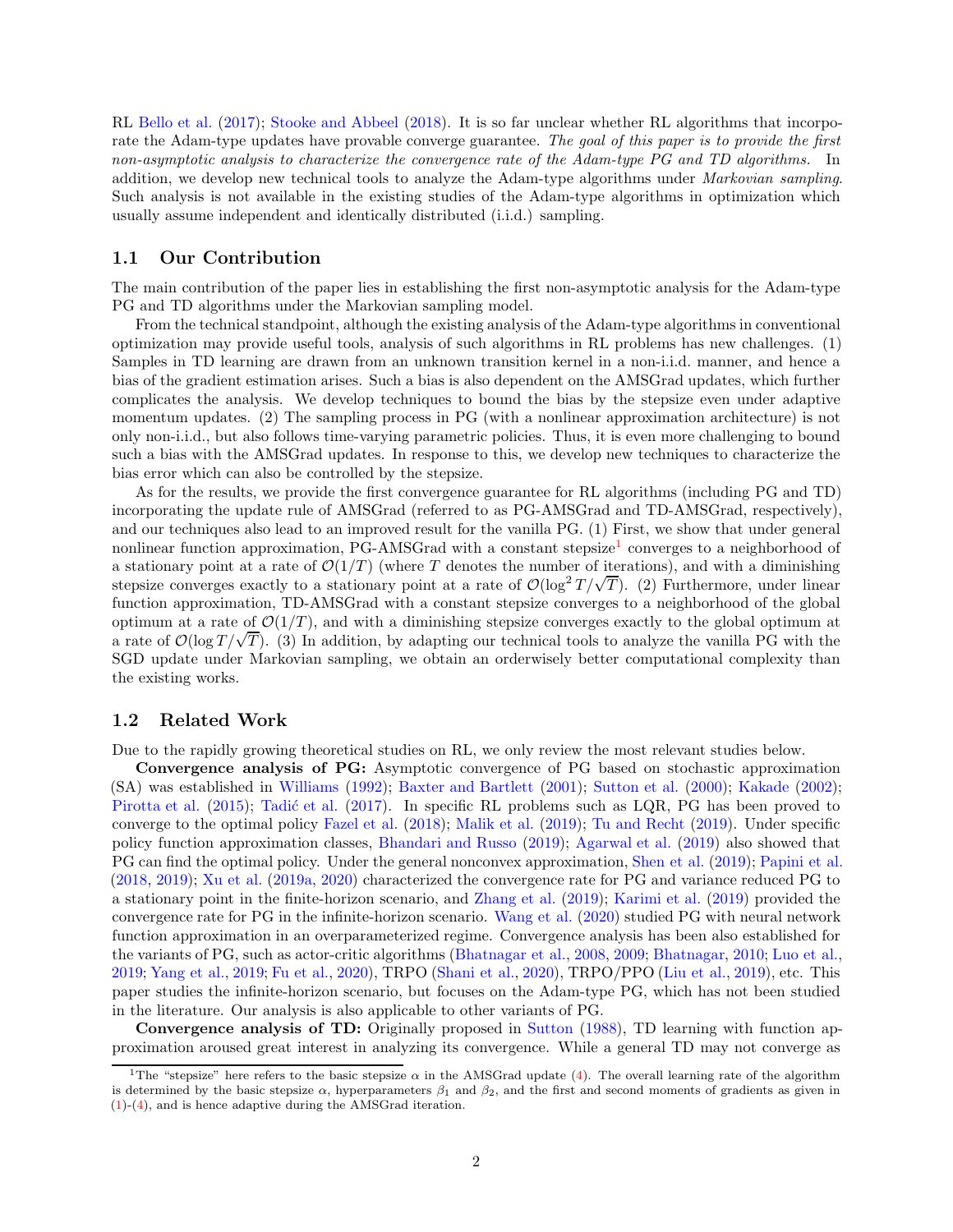pointed out in [Baird](#page-12-10) [\(1995](#page-12-10)); Györfi and Walk [\(1996\)](#page-12-11), the authors in [Tsitsiklis and Van Roy](#page-14-15) [\(1997\)](#page-14-15) provided conditions to ensure asymptotic convergence of TD with linear function approximation under i.i.d. sampling. Other results on asymptotic convergence using the tools from linear SA were provided in [Kushner and Yin](#page-13-13) [\(2003\)](#page-13-13); [Benveniste et al.](#page-12-12) [\(2012\)](#page-12-12). Non-asymptotic convergence was established for TD under i.i.d. sampling in, e.g., [Dalal et al.](#page-12-13) [\(2018\)](#page-12-13); [Bhandari et al.](#page-12-14) [\(2018\)](#page-12-14); [Lakshminarayanan and Szepesvari](#page-13-14) [\(2018\)](#page-13-14), and under Markovian sampling in, e.g., [Bhandari et al.](#page-12-14) [\(2018\)](#page-12-14); [Srikant and Ying](#page-14-16) [\(2019\)](#page-14-16); [Hu and Syed](#page-12-15) [\(2019](#page-12-15)). The convergence rate of TD with nonlinear function approximation has recently been studied in [Cai et al.](#page-12-16) [\(2019](#page-12-16)) for overparameterized neural networks using i.i.d. samples. In contrast to the aforementioned work on TD with the SGD updates, this paper studies Adam-type TD under Markovian sampling.

Adaptive reinforcement learning algorithms: Adaptivity has been applied to RL algorithms to improve the performance. [\(Shani et al.](#page-14-14), [2020\)](#page-14-14) used an adaptive proximity term to study the convergence of TRPO. An adaptive batch size was adopted to improve the policy performance [\(Papini et al.,](#page-13-15) [2017\)](#page-13-15) and reduce the variance [\(Ji et al.,](#page-13-16) [2019\)](#page-13-16) of PG. The abovementioned papers did not study how adaptive learning rates can affect the performance of PG or TD. More recently, a concurrent work [\(Sun et al.,](#page-14-17) [2020\)](#page-14-17) which is posted a few days after our paper provided an analysis of  $TD(0)$  and  $TD(\lambda)$  when incorporating adaptive gradient descent (AdaGrad) updates. However, this paper focuses on a more popular class of adaptive algorithms: Adam-type methods, and provide the first convergence guarantee when they are applied to PG and TD.

Convergence analysis of Adam-type algorithms in conventional optimization: Adam was proposed in [Kingma and Ba](#page-13-4) [\(2015\)](#page-13-4) for speeding up the training of deep neural networks, but the vanilla Adam was shown not to converge in [Reddi et al.](#page-13-17) [\(2018](#page-13-17)). Instead AMSGrad was proposed as a slightly modified version to justify the theoretic performance of Adam and its regret bounds were characterized in [Reddi et al.](#page-13-17) [\(2018\)](#page-13-17); [Tran and Phong](#page-14-18) [\(2019\)](#page-14-18) for online convex optimization. Recently, Adam/AMSGrad was proved to converge to a stationary point for certain general nonconvex optimization problems [Zou et al.](#page-15-2) [\(2019a\)](#page-15-2); [Zhou et al.](#page-15-3) [\(2018\)](#page-15-3); [Chen et al.](#page-12-17) [\(2019a\)](#page-12-17). Our study provides the first convergence guarantee for the Adam-type algorithms in the RL settings, where the Markovian sampling poses the key difference and challenge in our analysis from those in conventional optimization.

### 2 Preliminary

In this section, we provide the necessary background for the problems that we study in this paper.

#### 2.1 Markov Decision Process

We consider the standard RL settings, where an agent interacts with a (possibly stochastic) environment (e.g. process or system dynamics). This interaction is usually modeled as a discrete-time discounted Markov Decision Processes (MDPs), described by a tuple  $(S, \mathcal{A}, \mathbb{P}, R, \gamma, \zeta)$ , where S is the state space, A is the action space,  $\mathbb{P}: \mathcal{S} \times \mathcal{A} \times \mathcal{S} \mapsto [0, 1]$  is the probability kernel for the state transitions, e.g.,  $\mathbb{P}(\cdot|s, a)$  denotes the probability distribution of the next state given the current state s and action a. In addition,  $R : S \times A \mapsto$  $[0, R_{\text{max}}]$  is the reward function mapping station-action pairs to a bounded subset of  $\mathbb{R}, \gamma \in (0, 1)$  is the discount factor, and  $\zeta$  denotes the initial state distribution. The agent's decision is captured by the policy  $\pi := \pi(\cdot|s)$  which characterizes the density function over the action space A at the state  $s \in \mathcal{S}$ . We denote  $\nu := \nu_{\pi}$  as the stationary distribution of the transition kernel P for a given  $\pi$ . In addition, we define the γ-discounted stationary visitation distribution of the policy π as  $\mu_{\pi}(s) = \sum_{t=1}^{\infty} \gamma^t P_{\zeta,\pi}(s_t = s)$ . Further, we denote  $\mu_{\pi}(s, a) = \mu_{\pi}(s)\pi(a|s)$  as the (discounted) state-action visitation distribution.

In this paper, we assume that the state space S is countably infinite and the action space  $\mathcal A$  is finite with possibly large cardinality  $|\mathcal{A}|$ . Hence, we estimate the policy and the value function corresponding to a certain unknown policy by parameterized function classes as we introduce in Section Sections [3.1](#page-3-2) and [4.1,](#page-7-0) respectively.

### 2.2 Update Rule of AMSGrad

Although Adam [Kingma and Ba](#page-13-4) [\(2015\)](#page-13-4) has gained great success in practice since being proposed, it is shown not to converge even in the simple convex setting [Reddi et al.](#page-13-17) [\(2018](#page-13-17)). Instead, a slightly modified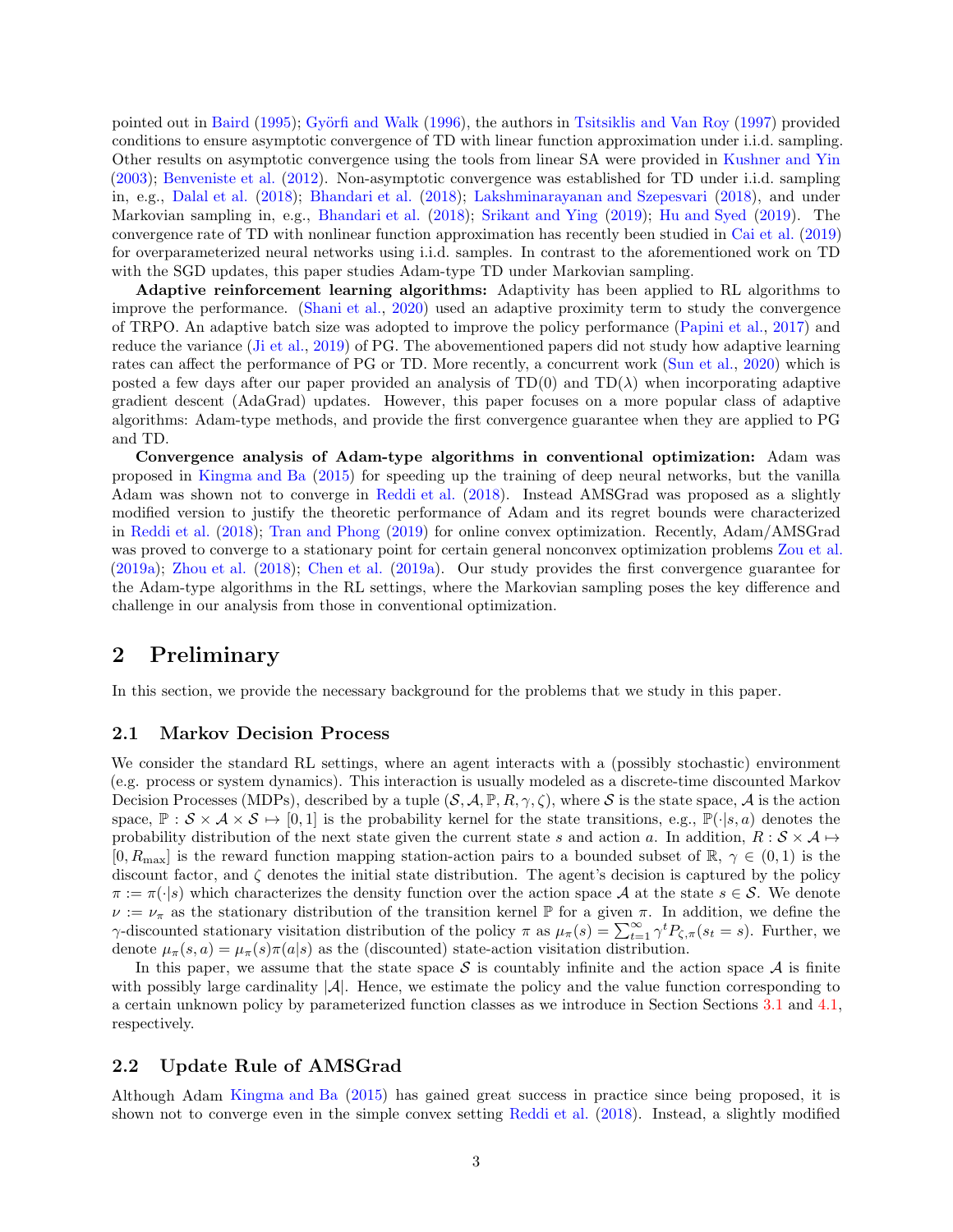version called AMSGrad [Reddi et al.](#page-13-17) [\(2018\)](#page-13-17) is widely used to understand the success of adaptive momentum optimization algorithms. Given a gradient  $g_t$  at time t, the generic form of AMSGrad is given by

$$
m_t = (1 - \beta_1)m_{t-1} + \beta_1 g_t; \tag{1}
$$

<span id="page-3-4"></span><span id="page-3-3"></span><span id="page-3-1"></span><span id="page-3-0"></span>
$$
v_t = (1 - \beta_2)\hat{v}_{t-1} + \beta_2 g_t^2; \tag{2}
$$

$$
\hat{v}_t = \max(\hat{v}_{t-1}, v_t), \ \hat{V}_t = diag(\hat{v}_{t,1}, \dots, \hat{v}_{t,d}); \tag{3}
$$

$$
\theta_{t+1} = \theta_t - \alpha_t \hat{V}_t^{-\frac{1}{2}} m_t,\tag{4}
$$

where  $\alpha_t$  is the stepsize, and  $\beta_1, \beta_2$  are two hyper-parameters. In addition,  $m_t$ ,  $v_t$  given in [\(1\)](#page-3-1) and [\(2\)](#page-3-3) are viewed as the estimation of the first moment and second moment, respectively, which play important roles in adapting the learning rate as in [\(4\)](#page-3-0). Compared to Adam, the main difference of AMSGrad lies in [\(3\)](#page-3-4), which guarantees the sequence  $\hat{v}_t$  to be non-decreasing whereas Adam does not require this. Such difference is considered to be a central reason causing the non-convergent behavior of Adam [Reddi et al.](#page-13-17) [\(2018\)](#page-13-17); [Chen et al.](#page-12-17) [\(2019a\)](#page-12-17).

### 2.3 Notations

We use  $||x|| := ||x||_2 = \sqrt{x^T x}$  to denote the  $\ell_2$ -norm of a vector x, and use  $||x||_{\infty} = \max_i |x_i|$  to denote the infinity norm. When x, y are both vectors,  $x/y, xy, x^2, \sqrt{x}$  are all calculated in the element-wise manner, which are used in the update of AMSGrad. We denote  $[n] = \{1, 2, ..., n\}$ , and  $[x] \in \mathbb{Z}$  as the integer such that  $\lceil x \rceil - 1 \leq x < \lceil x \rceil$ .

## <span id="page-3-6"></span>3 Convergence of PG-AMSGrad under Markovian Sampling

In this section, we study the convergence of an Adam-type policy gradient algorithm (PG-AMSGrad) with nonlinear function approximation and under non-i.i.d. sampling.

### <span id="page-3-2"></span>3.1 Policy Gradient and PG-AMSGrad

Consider a reinforcement learning problem which aims to find a policy that maximizes the expected accumulative reward. We assume that the policy is parameterized by  $\theta \in \mathbb{R}^d$  and form a policy class  $\Pi := {\{\pi_\theta | \theta \in \mathbb{R}^d\}}$ , which in general is a nonlinear function class. The policy gradient method is usually used to solve the following infinite-horizon optimization problem:

$$
\underset{\theta \in \mathbb{R}^d}{\text{maximize}} \quad J(\theta) = \mathbb{E} \left[ \sum_{t=1}^{\infty} \gamma^t R(s_t, a_t) \right]. \tag{5}
$$

The gradient of  $J(\theta)$  with respect to  $\theta$  is captured by the policy gradient theorem for infinite-horizon MDP with the discounted reward [Sutton et al.](#page-14-0) [\(2000](#page-14-0)), and is given by

<span id="page-3-5"></span>
$$
\nabla_{\theta} J(\theta) = \mathbb{E}_{\mu_{\theta}} \left[ Q^{\pi_{\theta}}(s, a) \nabla_{\theta} \log(\pi_{\theta}(a|s)) \right], \tag{6}
$$

where the expectation is taken over the discounted state-action visitation distribution  $\mu_{\theta} := \mu_{\pi_{\theta}}(s, a)$ , and  $Q^{\pi_{\theta}}(s, a)$  denotes the Q-function for an initial state-action pair  $(s, a)$  defined as

$$
Q^{\pi_{\theta}}(s, a) = \mathbb{E}\left[\sum_{t=1}^{\infty} \gamma^{t} R(s_t, a_t) \middle| s_1 = s, a_1 = a\right].
$$

In addition, we refer to  $\nabla_{\theta} \log \pi_{\theta}(a|s)$  as the score function corresponding to the policy  $\pi_{\theta}$ .

Since the transition probability is unknown, the policy gradient in [\(6\)](#page-3-5) needs to be estimated via sampling. The Q-function  $Q^{\pi_{\theta}}(s, a)$  and the score function are typically estimated by independent samples. First, at each time t, we draw a sample trajectory to provide an estimated Q-function  $\tilde{Q}^{\pi_{\theta}}(s, a)$  based on the algorithm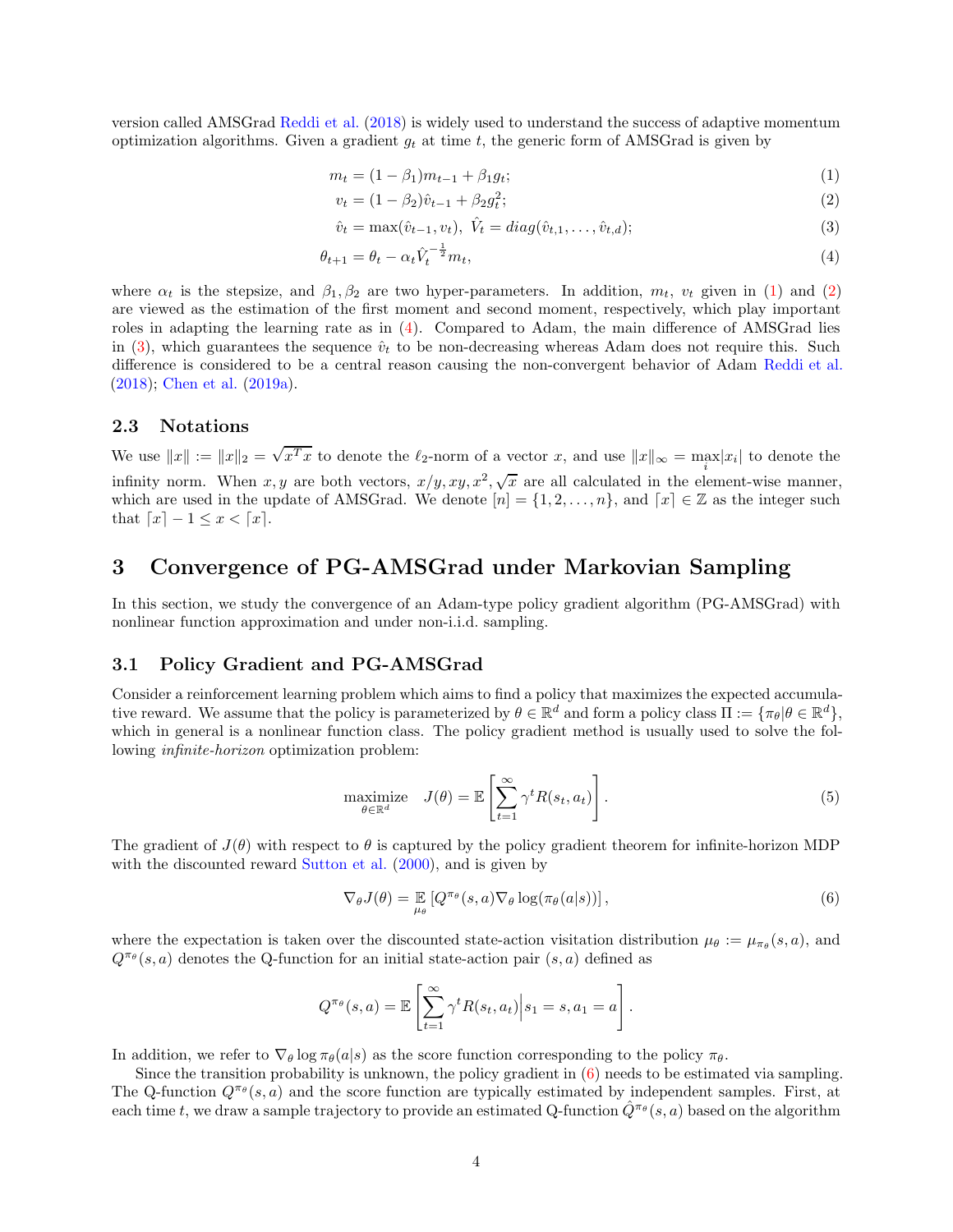EstQ [Zhang et al.](#page-15-0) [\(2019](#page-15-0)) (see Algorithm [3](#page-16-0) in Appendix [A](#page-16-1) for details). Such an estimator has been shown to be unbiased [Zhang et al.](#page-15-0) [\(2019\)](#page-15-0). That is, if we use  $O<sup>q</sup>$  to denote the randomness including the samples and horizon in EstQ, then we have

$$
\mathbb{E}_{Q^q} \hat{Q}^{\pi_\theta}(s, a) = Q^{\pi_\theta}(s, a), \quad \forall (s, a). \tag{7}
$$

Second, we take samples  $\{(s_t, a_t)\}\)$  to estimate the score function by following the policy  $\pi_{\theta_t}$  and the transition function proposed in [Konda](#page-13-18) [\(2002\)](#page-13-18) which is given by

$$
\hat{P}(\cdot|s_t, a_t) = \gamma \mathbb{P}(\cdot|s_t, a_t) + (1 - \gamma)\zeta(\cdot),
$$

where  $\zeta(\cdot)$  denotes the initial distribution and  $\mathbb P$  is the transition probability from the original MDP. It has been shown in [Konda](#page-13-18) [\(2002\)](#page-13-18) that such a transition probability guarantees the MDP to converge to the state-action visitation distribution.

Then, the gradient estimator to approximate  $\nabla_{\theta}J(\theta)$  at time t is given by

<span id="page-4-1"></span>
$$
g_t := g(\theta_t; s_t, a_t) = \hat{Q}^{\pi_{\theta_t}}(s_t, a_t) \nabla_{\theta_t} \log(\pi_{\theta_t}(a_t|s_t)).
$$
\n
$$
(8)
$$

We then apply such a gradient estimator  $g_t$  to update the policy parameter by the AMSGrad update given in  $(1)-(4)$  $(1)-(4)$ , and obtain PG-AMSGrad as in Algorithm [1.](#page-4-0)

### <span id="page-4-0"></span>Algorithm 1 PG-AMSGrad

1: **Input:**  $\alpha, \theta_1, \beta_1, \beta_2, m_0 = 0, \hat{v}_0 = 0, t = 1, s_1 \sim \zeta(\cdot), a_1 \sim \pi_{\theta_1}(\cdot | s).$ 2: while not converge do 3: Assign stepsize  $\alpha_t$ . 4: Obtain  $\hat{Q}^{\pi_{\theta_t}}(s_t, a_t) \leftarrow \text{EstQ}(s_t, a_t, \theta_t).$ 5: Compute  $g_t = \hat{Q}^{\pi_{\theta_t}}(s_t, a_t) \nabla_{\theta_t} \log(\pi_{\theta_t}(a_t|s_t)).$ 6:  $m_t = (1 - \beta_1)m_{t-1} + \beta_1 g_t$ .<br>7:  $v_t = (1 - \beta_2)\hat{v}_{t-1} + \beta_2 g_t^2$ . 7:  $v_t = (1 - \beta_2)\hat{v}_{t-1} + \beta_2 g_t^2$ . 8:  $\hat{v}_t = \max(\hat{v}_{t-1}, v_t), \ \hat{V}_t = diag(\hat{v}_{t,1}, \dots, \hat{v}_{t,d}).$ 9:  $\theta_{t+1} = \theta_t - \alpha_t \hat{V}_t^{-\frac{1}{2}} m_t.$ 10:  $t \leftarrow t + 1.$ <br>11: Sample  $s_t$ 11: Sample  $s_t \sim \hat{P}(\cdot|s_{t-1}, a_{t-1}), a_t \sim \pi_{\theta_t}(\cdot|s_t).$ 12: end while

We note that the gradient estimator obtained in  $(8)$  is *biased*, because the score function is estimated by a sequence of Markovian samples. We will show that such a biased gradient estimator is in fact computationally more efficient than the unbiased estimator used in the existing literature [Zhang et al.](#page-15-0) [\(2019\)](#page-15-0) (see Section [3.4\)](#page-6-0). Our main technical novelty here lies in developing techniques to analyze the biased estimator under the AMSGrad update for PG.

#### 3.2 Technical Assumptions

In the following, we specify some technical assumptions in our convergence analysis.

<span id="page-4-2"></span>We consider a general class of parameterized policy functions that satisfy the following assumption.

**Assumption 1.** Assume that the parameterized policy  $\pi_{\theta}$  is differentiable with respect to  $\theta$ , and the score function  $\nabla_{\theta} \log \pi_{\theta}(a|s)$  corresponding to  $\pi_{\theta}(\cdot|s)$  exists. In addition, we assume both the policy function and the score function are Lipschitz continuous with the parameters  $L_\pi$  and L, respectively, i.e., for all  $\theta_1, \theta_2 \in \mathbb{R}^d$ ,

$$
|\pi_{\theta_1}(a|s) - \pi_{\theta_2}(a|s)| \le L_{\pi} \|\theta_1 - \theta_2\|;
$$

 $\|\nabla_{\theta_1} \log(\pi_{\theta_1}(a|s)) - \nabla_{\theta_2} \log(\pi_{\theta_2}(a|s))\| \leq L \|\theta_1 - \theta_2\|.$ 

Further, we also assume that the score function is uniformly bounded by  $c_{\Theta}$  for any  $(s, a) \in S \times A$ , i.e.,

$$
\|\nabla_{\theta}\log(\pi_{\theta}(a|s))\| \leq c_{\Theta}, \quad \forall \theta.
$$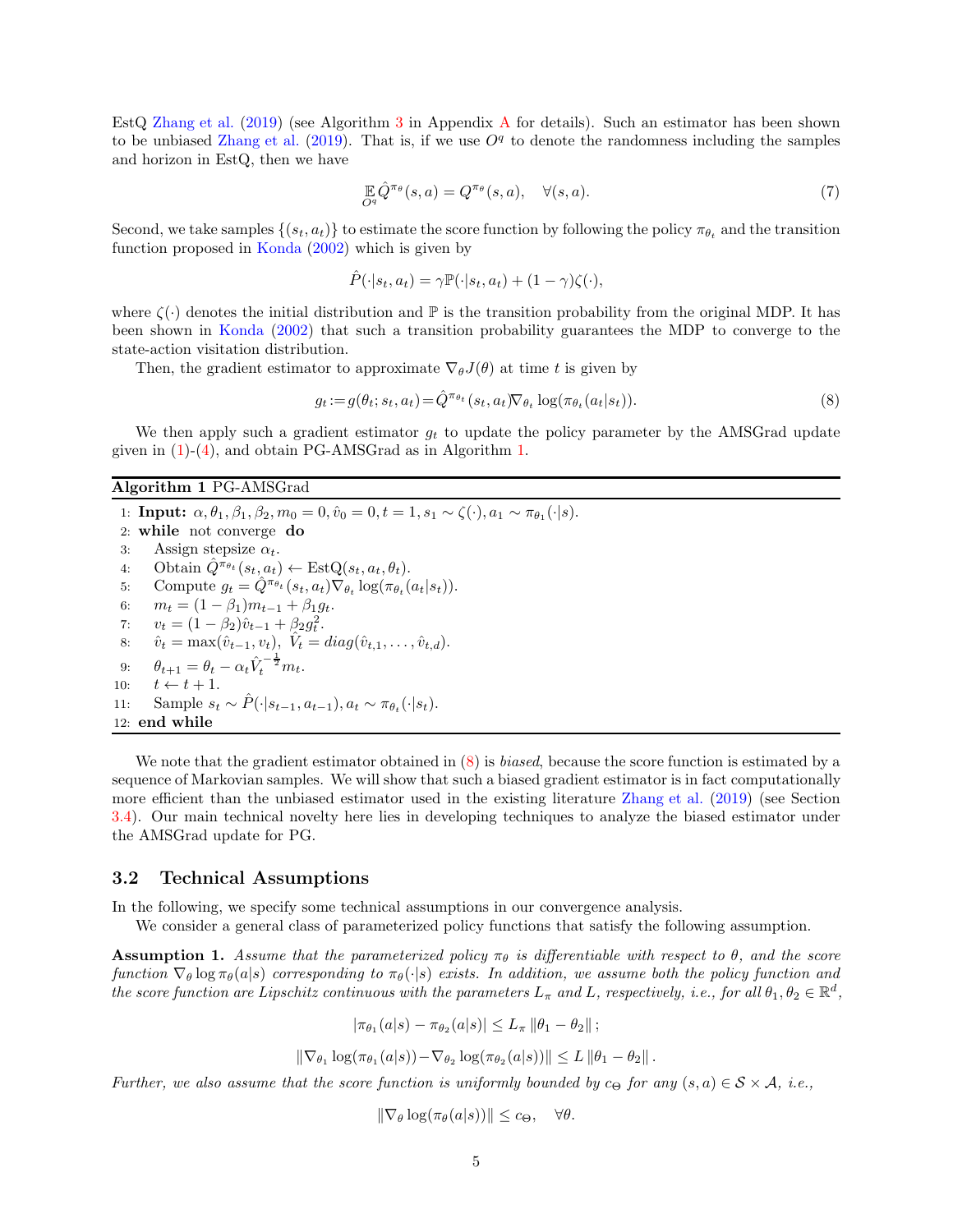This assumption is standard in the existing literature that studies PG with nonconvex function approximation [Zhang et al.](#page-15-0) [\(2019\)](#page-15-0); [Xu et al.](#page-14-11) [\(2019a](#page-14-11)); [Papini et al.](#page-13-8) [\(2018\)](#page-13-8).

In Algorithm [1,](#page-4-0) we sample a data trajectory using the transition kernel  $\hat{P}$  and the policy  $\pi_{\theta_t}$ . Such a sequence of samples are non-i.i.d. and follow a Markovian distribution. We assume that the MDP and the policies we consider satisfy the following standard mixing property.

<span id="page-5-0"></span>**Assumption 2.** For any  $\theta \in \mathbb{R}^d$ , there exist constant  $\sigma > 0$  and  $\rho \in (0,1)$  such that

$$
\sup_{s \in \mathcal{S}} \| P(s_t \in \cdot | s_1 = s) - \mu_\theta(\cdot) \|_{TV} \le \sigma \rho^t \quad \forall t,
$$

where  $\|\mu_1 - \mu_2\|_{TV}$  denotes the total-variation norm (or the total-variation distance between two probability measures  $\mu_1$  and  $\mu_2$ ).

This assumption holds for irreducible and aperiodic Markov chains [Mitrophanov](#page-13-19) [\(2005](#page-13-19)), and is widely adopted in the theoretical analysis of RL algorithms under Markovian sampling settings [Bhandari et al.](#page-12-14) [\(2018\)](#page-12-14); [Chen et al.](#page-12-18) [\(2019b\)](#page-12-18); [Zou et al.](#page-15-4) [\(2019b](#page-15-4)); [Karimi et al.](#page-13-10) [\(2019](#page-13-10)).

### 3.3 Convergence of PG-AMSGrad

In this section, we provide the convergence analysis of PG-AMSGrad as given in Algorithm [1.](#page-4-0) We first consider the case with a constant stepsize, and then provide the result with a diminishing stepsize.

Although AMSGrad has been studied in conventional optimization, our analysis of PG-AMSGrad mainly deals with the following new challenges arising in RL. First, samples here are generated via an MDP and distributed in a non-i.i.d. fashion. Thus the gradient estimator is biased and we need to control the bias with a certain upper bound scaled by the stepsize. Second, the sampling distribution also changes over time, which causes additional complication. Thus, our technical development mainly handles the above two challenges under the adaptive momentum update rule of AMSGrad. We next provide the convergence results that we obtain and relegate all the proofs to the appendices.

We first provide the Lipschitz properties for the true policy gradient and its estimator, which are useful for establishing the convergence. Recall that in Algorithm [1,](#page-4-0) the gradient estimator  $g_t = \hat{Q}^{\pi_{\theta_t}}(s_t, a_t) \nabla_{\theta_t} \log(\pi_{\theta_t}(a_t|s_t))$ at time t is obtained by using the Q-function estimator generated by the EstQ algorithm (see Appendix  $A$ ). Note that  $\hat{Q}^{\pi_{\theta}}(s, a)$  is an unbiased estimator of  $Q^{\pi_{\theta}}(s, a)$  for all  $(s, a)$  [Zhang et al.](#page-15-0) [\(2019](#page-15-0)), and the samples for estimation are independent of those for other steps in PG-AMSGrad except the initial sample. Taking expectation over the randomness in EstQ at time t (denoted as  $O_t^q$ ), we obtain an estimator  $\nabla_{\theta_t} \tilde{J}(\theta_t; s_t, a_t)$ defined as

$$
\nabla_{\theta_t} \tilde{J}(\theta_t; s_t, a_t) := \mathbb{E}_{O_t^q}[g_t] = \mathbb{E}_{O_t^q} \left[ \hat{Q}^{\pi_{\theta_t}}(s_t, a_t) \nabla_{\theta_t} \log(\pi_{\theta_t}(a_t|s_t)) \right] = Q^{\pi_{\theta_t}}(s_t, a_t) \nabla_{\theta_t} \log(\pi_{\theta_t}(a_t|s_t)).
$$
 (9)

<span id="page-5-2"></span>We next obtain the Lipschitz properties of  $\nabla_{\theta}\tilde{J}(\theta; s, a)$  and  $\nabla_{\theta}J(\theta)$  in the following lemma.

**Lemma [1](#page-4-2).** (Lipschitz property of policy gradient) Under Assumptions 1 and [2,](#page-5-0) the policy gradient  $\nabla_{\theta}J(\theta)$ defined in [\(6\)](#page-3-5) is Lipschitz continuous with the parameter  $c_J$ , i.e.,  $\forall \theta_1, \theta_2 \in \mathbb{R}^d$ ,

<span id="page-5-1"></span>
$$
\|\nabla_{\theta_1} J(\theta_1) - \nabla_{\theta_2} J(\theta_2)\| \leq c_J \|\theta_1 - \theta_2\|,
$$
\n(10)

where the constant coefficient  $c_J = \frac{R_{\text{max}}L}{1-\gamma} + \frac{(1+c_{\Theta})R_{\text{max}}}{1-\gamma}$  $\frac{\sigma(\Theta)R_{\max}}{1-\gamma} \cdot |\mathcal{A}| L_{\pi} \left(1 + \lceil \log_{\rho} \sigma^{-1} \rceil + \frac{1}{1-\rho} \right)$  . Further, the policy gradient estimator  $\nabla_{\theta}\tilde{J}(\theta; s, a)$  defined in [\(9\)](#page-5-1) is also Lipschitz continuous with the parameter  $c_{\tilde{J}}$ , i.e.,  $\forall \theta_1, \theta_2 \in$  $\mathbb{R}^d, \forall (s,a) \in \mathcal{S} \times \mathcal{A},$ 

<span id="page-5-4"></span>
$$
\left\|\nabla_{\theta_1}\tilde{J}(\theta_1;s,a) - \nabla_{\theta_2}\tilde{J}(\theta_2;s,a)\right\| \le c_{\tilde{J}}\left\|\theta_1 - \theta_2\right\|,\tag{11}
$$

where  $c_{\tilde{J}} = \frac{R_{\text{max}}L}{1-\gamma} + c_{\Theta} |\mathcal{A}| L_{\pi} \left( 1 + \lceil \log_{\rho} \sigma^{-1} \rceil + \frac{1}{1-\rho} \right)$ .

<span id="page-5-3"></span>The following theorem characterizes the convergence of PG-AMSGrad with a constant stepsize. Recall that the stepsize refers to the parameter  $\alpha$  in the AMSGrad update [\(4\)](#page-3-0), not the overall learning rate of the algorithm.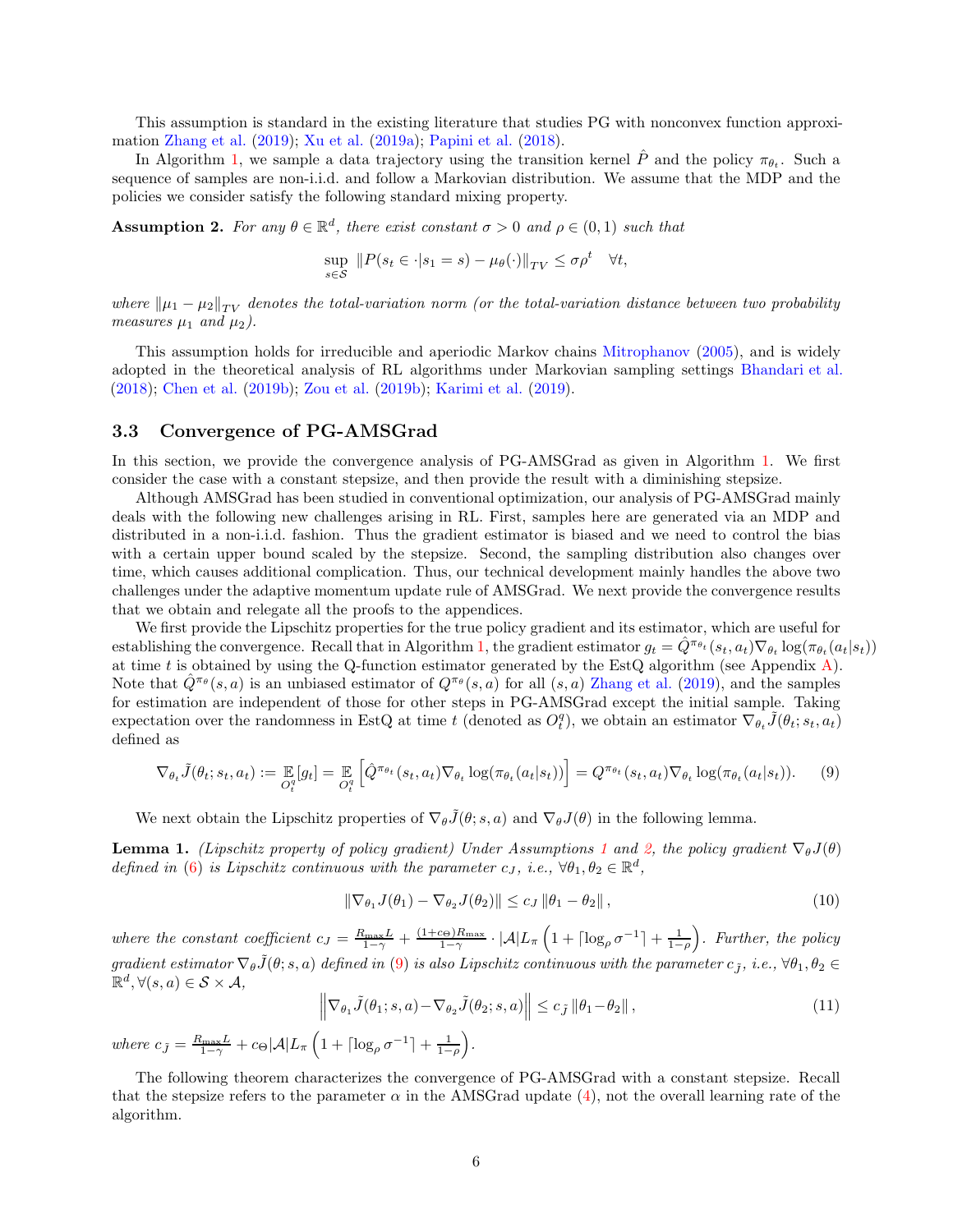**Theorem [1.](#page-4-0)** (Convergence of PG-AMSGrad with constant stepsize) Fix  $\beta_1$ ,  $\beta_2$  in Algorithm 1. Initialize Algorithm [1](#page-4-2) such that  $|g_{1,i}| \geq G_0$  for all  $i \in [d]$  with some  $G_0 > 0$ . Suppose Assumptions 1 and [2](#page-5-0) hold. Let  $\alpha_t = \alpha$  for  $t = 1, \ldots, T$  $t = 1, \ldots, T$  $t = 1, \ldots, T$ . Then after running T steps of PG-AMSGrad as given in Algorithm 1, we have:

$$
\min_{t \in [T]} \mathbb{E}\left[\left\|\nabla_{\theta_t} J(\theta_t)\right\|^2\right] \le \frac{C_1}{T} + \alpha C_2,
$$

where

$$
C_1 = \frac{G_{\infty} \mathbb{E}[J(z_1)]}{\alpha} + \frac{dG_{\infty}^3}{G_0 (1 - \beta_1)} + \frac{2G_{\infty} \tau^*}{G_0} G_{\infty}^2 + \frac{dc_J \alpha G_{\infty} (3\beta_1^2 + 2(1 - \beta_1)(1 - \beta_1/\beta_2))}{(1 - \beta_1)(1 - \beta_2)(1 - \beta_1/\beta_2)},
$$
  
\n
$$
C_2 = \frac{G_{\infty}^3}{G_0} \left[ \frac{(3c_J + c_j)\tau^*}{G_0} + d + \frac{dL_{\pi} G_{\infty} (2\tau^* + (\tau^*)^2)}{2G_0} \right]
$$

with  $c_J, c_{\tilde{J}}$  defined in Lemma [1,](#page-5-2)  $\tau^* = \min\{\tau : m\rho^{\tau} \leq \alpha\}$  and  $G_{\infty} = \frac{c_{\Theta}R_{\max}}{1-\gamma}$ .

Theorem [1](#page-5-3) indicates that under the constant stepsize, PG-AMSGrad converges to a neighborhood of a stationary point at a rate of  $\mathcal{O}\left(\frac{1}{T}\right)$ . The size of the neighborhood can be controlled by the stepsize  $\alpha$ . One can observe that  $\alpha$  controls a tradeoff between the convergence rate and the convergence accuracy. Decreasing  $\alpha$  improves the convergence accuracy, but slows down the convergence, since the coefficient  $C_1$ contains  $\alpha$  in the denominator. To balance such a tradeoff, we set the stepsize  $\alpha_t = \frac{1}{\sqrt{2\pi}}$  $\frac{1}{T}$ . In this case, the mixing time becomes  $\tau^* = \mathcal{O}(\log T)$  and thus PG-AMSGrad converges to a stationary point with a rate of  $\mathcal{O}\left(\frac{\log^2 T}{\sqrt{T}}\right)$  $\boldsymbol{\mathcal{I}}$ .

<span id="page-6-1"></span>In the following, we adopt a diminishing stepsize to eliminate the convergence error and obtain the exact convergence.

Theorem 2. (Convergence of PG-AMSGrad with diminishing stepsize) Suppose the same conditions of Theorem [1](#page-5-3) hold, and let  $\alpha_t = \frac{\alpha}{\sqrt{t}}$  for  $t = 1, ..., T$ . Then running T steps of PG-AMSGrad as given in Algorithm [1,](#page-4-0) we have:

$$
\min_{t \in [T]} \mathbb{E}\left[\left\|\nabla_{\theta_t} J(\theta_t)\right\|^2\right] \le \frac{C_1}{T} + \frac{C_2}{\sqrt{T}},
$$

where

$$
C_1 = \frac{f_1 G_{\infty}}{\alpha} + \frac{2dc_J\alpha G_{\infty}}{1 - \beta_2} + \frac{2\tau^* G_{\infty}}{G_0}G_{\infty}^2 + \frac{3dc_J\beta_1^2 \alpha G_{\infty}}{(1 - \beta_1)(1 - \beta_2)(1 - \beta_1/\beta_2)}
$$
  
\n
$$
C_2 = \frac{R_{\max} G_{\infty}}{\alpha(1 - \gamma)} + \frac{dG_{\infty}^3}{G_0(1 - \beta_1)} + \frac{\alpha G_{\infty}^3}{G_0} \left[ \frac{2(3c_J + c_J)\tau^*}{G_0} + d\left(1 + \frac{L_{\pi} G_{\infty}(\tau^* + (\tau^*)^2)}{G_0}\right) \right]
$$

with  $c_J, c_{\tilde{J}}$  defined in Lemma [1,](#page-5-2)  $\tau^* = \min\{\tau : m\rho^{\tau} \leq \alpha_T = \frac{\alpha}{\sqrt{T}}\}$  and  $G_{\infty} = \frac{c_{\Theta}R_{\max}}{1-\gamma}$ .

Under the diminishing stepsize, PG-AMSGrad can converge exactly to a stationary point. Since  $\tau^*$  $\mathcal{O}(\log T)$ , the convergence rate is given by  $\mathcal{O}\left(\frac{\log^2 T}{\sqrt{T}}\right)$ T .

Theorems [1](#page-5-3) and [2](#page-6-1) indicate that under both a constant stepsize and diminishing stepsize, PG-AMSGrad finds a stationary point efficiently with guaranteed convergence. However, there is a tradeoff between the convergence rate and the convergence accuracy. With a constant stepsize, PG-AMSGrad can converge faster but only to a neighborhood of a stationary point whose size is controlled by the stepsize, whereas a diminishing stepsize yields a better convergence accuracy, but attains a lower convergence rate.

### <span id="page-6-0"></span>3.4 Implication on Vanilla PG under Markovian Data

Although our focus in this paper is on the Adam-type PG, slight modification of our analysis yields the convergence rate of the vanilla PG under infinite horizon Markovian sampling. In the following, we first present such results and then compare them with two recent studies [Zhang et al.](#page-15-0) [\(2019\)](#page-15-0); [Karimi et al.](#page-13-10) [\(2019](#page-13-10)) on the same model to illustrate the novelty of our analysis and benefit of our sampling strategy.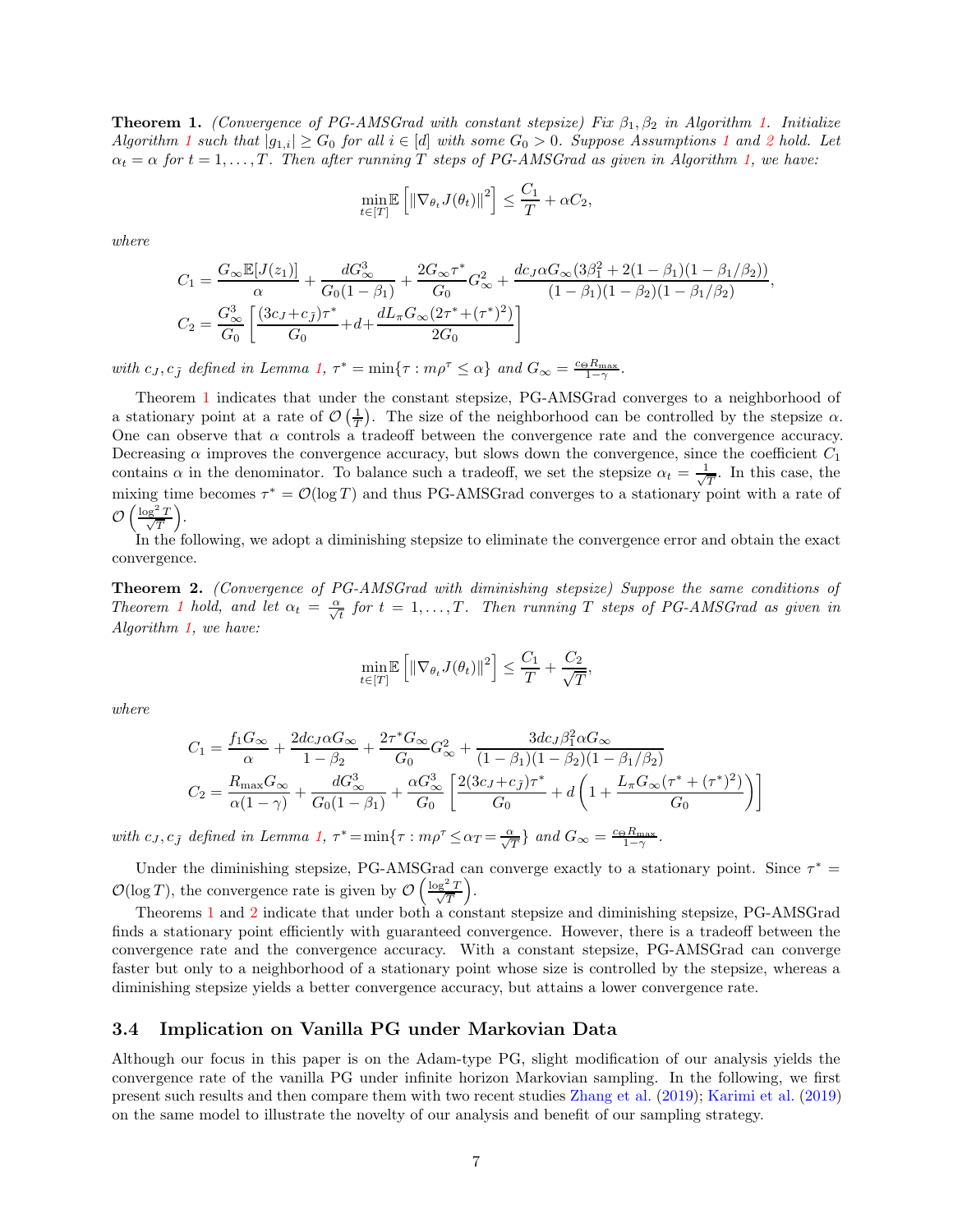We consider the vanilla PG algorithm that uses the same gradient estimator and sampling strategy as those of Algorithm [1,](#page-4-0) but adopts the SGD update (i.e.,  $\theta_{t+1} = \theta_t - \alpha_t g_t$ ) rather than the AMSGrad update. We call such an algorithm as PG-SGD. The following proposition characterizes the convergence rate for PG-SGD.

<span id="page-7-1"></span>Proposition 1. Suppose Assumptions [1](#page-4-2) and [2](#page-5-0) hold. After running T steps of PG-SGD with a constant stepsize  $\alpha_t = \alpha$  for  $t = 1, \ldots, T$ , we have:

$$
\min_{t \in [T]} \mathbb{E}\left[\left\|\nabla_{\theta_t} J(\theta_t)\right\|^2\right] \le \frac{J(\theta_1)/\alpha + 2G_{\infty}^2 \tau^*}{T} + \alpha C_1,
$$

where

$$
C_1\!=\!G_{\infty}^2\left[\frac{c_J}{2}\!+\!(3c_J\!+\!c_{\bar{J}})\tau^*\!+\!1\!+\!\frac{L_{\pi}G_{\infty}(2\tau^*\!+\!(\tau^*)^2)}{2}\right],
$$

with  $c_J, c_{\tilde{J}}$  defined in Lemma [1,](#page-5-2)  $\tau^* = \min\{\tau : m\rho^{\tau} \leq \alpha\}$  and  $G_{\infty} = \frac{c_{\Theta}R_{\max}}{1-\gamma}$ . Furthermore, after running T steps of PG-SGD with a diminishing stepsize  $\alpha_t = \frac{1-\gamma}{\sqrt{t}}$  for  $t = 1, \ldots, T$ , we have:

$$
\min_{t \in [T]} \mathbb{E}\left[\left\|\nabla_{\theta_t} J(\theta_t)\right\|^2\right] \le \frac{J(\theta_1) + 2(1-\gamma)^2 G_{\infty}^2 \tau^*}{(1-\gamma)T} + \frac{C_2}{(1-\gamma)^2 \sqrt{T}},
$$

where

$$
C_2 = R_{\text{max}} + (1 - \gamma)^3 G_{\infty}^2 \left[ c_J + 2(3c_J + c_{\tilde{J}}) \tau^* + 1 + L_{\pi} G_{\infty} (\tau^* + (\tau^*)^2) \right],
$$

with  $\tau^* = \min\{\tau : m\rho^{\tau} \le \alpha_T = \frac{1-\gamma}{\sqrt{T}}\}.$ 

We next compare Proposition [1](#page-7-1) with two recent studies on the same non-i.i.d. model. First, [Karimi et al.](#page-13-10) [\(2019\)](#page-13-10) studied infinite-horizon PG with a biased gradient estimator. In their analysis, they did not bound the gradient bias using the stepsize, and hence their convergence has a non-zero error even with a diminishing stepsize. In contrast, we obtain a fine-grained bound on the bias and characterize its dependence on the stepsize. We show that PG exactly converges to a stationary point under the diminishing stepsize.

Another closely related study on the infinite-horizon PG under non-i.i.d. sampling was by [Zhang et al.](#page-15-0) [\(2019\)](#page-15-0), but their algorithm adopts an unbiased gradient estimator at the cost of using more samples. As a comparison, Proposition [1](#page-7-1) indicates that PG-SGD with a biased gradient estimator attains a better convergence rate and accuracy. More specifically, under the constant stepsize, [\(Zhang et al.](#page-15-0), [2019,](#page-15-0) Corollary 4.4) showed that their PG algorithm converges with an error bound of  $\mathcal{O}\left(\frac{1}{(1-\gamma)^5(1-\sqrt{\gamma})^2}\right)$ , whereas PG-SGD with a biased gradient estimator achieves a much smaller error bound  $\mathcal{O}\left(\frac{1}{(1-\gamma)^2}\right)$  by taking  $\alpha = 1 - \gamma$ . Similarly, under the diminishing stepsize, [\(Zhang et al.](#page-15-0), [2019,](#page-15-0) Theorem 4.3) showed that their PG algorithm converges at a rate of  $\mathcal{O}\left(\frac{1}{(1-\gamma)^5(1-\gamma)}\right)$  $(1-\gamma)^5(1-\sqrt{\gamma})^2\sqrt{T}$ ), whereas our PG-SGD converges at a rate of  $\mathcal{O}\left(\frac{\log^2(\sqrt{T}/(1-\gamma))}{(1-\gamma)^2\sqrt{T}}\right)$  $(1-\gamma)^2 \sqrt{T}$  , which is much faster since  $\gamma$  is usually close to 1, and  $\log T$  is considered to be less influential in practice.

### 4 Convergence of TD-AMSGrad under Markovian Sampling

In this section, we adopt AMSGrad to TD learning and analyze its convergence under Markovian sampling. The proof techniques of bounding the bias and the nature of the convergence are very different from those of PG-AMSGrad.

### <span id="page-7-0"></span>4.1 TD Learning and TD-AMSGrad

Policy evaluation is a fundamental task in RL, and often plays a critical role in other algorithms such as PG that we study in Section [3.](#page-3-6) The goal of policy evaluation is to obtain an accurate estimation of the accumulated reward function known as the value function  $V : \mathcal{S} \mapsto \mathbb{R}$  for a given policy  $\pi$  defined as

$$
V^{\pi}(s) = \mathbb{E}\left[\sum_{t=1}^{\infty} \gamma^t R(s_t, a_t) \middle| s_1 = s\right].
$$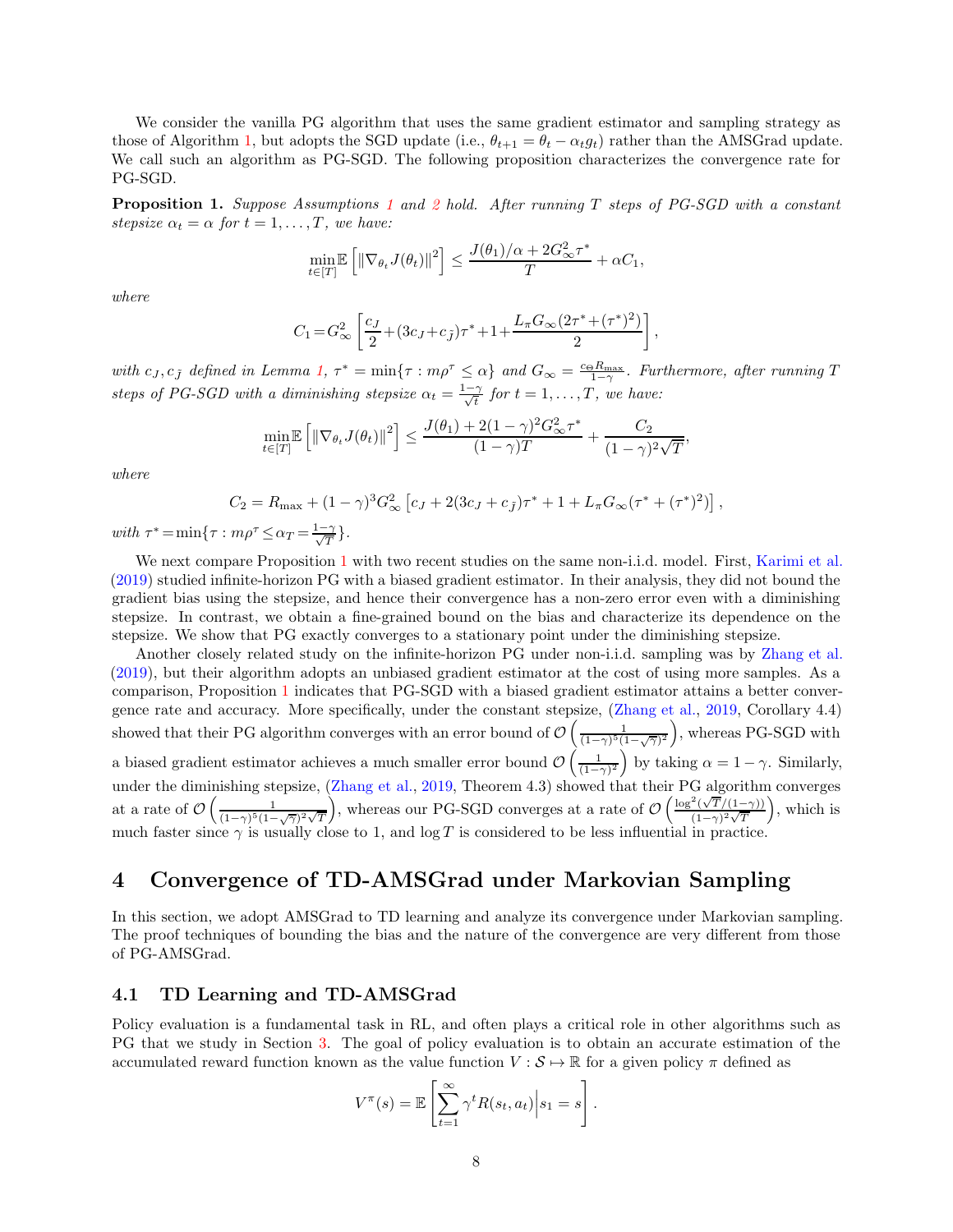The Bellman operator corresponding to a value function V is defined by  $\forall s \in \mathcal{S}$ ,

$$
(T^{\pi}V)(s) = \sum_{a \in \mathcal{A}} \pi(a|s)R(s,a) + \gamma \sum_{s' \in \mathcal{S}} \mathbb{P}(s'|s)V(s'). \tag{12}
$$

The key to approximate the value function is the observation that it satisfies the projected bellman equation  $(\Pi T^{\pi}V)(s) = V(s)$  when projected onto some convex space. Under the function approximation, the value function  $V(s)$  is parameterized by  $\theta \in \mathbb{R}^d$  and denoted by  $V(s; \theta)$ . As many recent finite-time analysis of TD [Bhandari et al.](#page-12-14) [\(2018\)](#page-12-14); [Xu et al.](#page-14-19) [\(2019b](#page-14-19)); [Srikant and Ying](#page-14-16) [\(2019\)](#page-14-16), we consider the linear approximation class of the value function  $V(s; \theta)$  defined as

$$
V(s; \theta) = \phi(s)^T \theta,\tag{13}
$$

where  $\theta \in \mathbb{R}^d$ , and  $\phi: \mathcal{S} \to \mathbb{R}^d$  is a vector function with the dimension d, and the elements of  $\phi$  represent the nonlinear kernel (feature) functions. Then the vanilla TD algorithm follows a stochastic iterative method given by

<span id="page-8-2"></span><span id="page-8-0"></span>
$$
\theta_{t+1} = \theta_t - \alpha_t g_t,\tag{14}
$$

where  $\alpha_t$  is the stepsize, and  $g_t$  is defined as

$$
g_t := g(\theta_t; s_t, a_t, s_{t+1}) = (\phi^T(s_t)\theta_t - R(s_t, a_t) - \gamma \phi^T(s_{t+1})\theta_t) \phi(s_t).
$$
 (15)

Here,  $g_t$  serves as a stochastic pseudo-gradient, and is an estimator of the full pseudo-gradient given by

<span id="page-8-3"></span>
$$
\bar{g}(\theta_t) = \mathbb{E}_{\nu} \left[ \left( \phi^T(s_t) \theta_t - R(s_t, \pi(s_t)) - \gamma \phi^T(s_{t+1}) \theta_t \right) \phi(s_t) \right]
$$
\n(16)

where the expectation is taken over the stationary distribution of the states. We note that  $\bar{g}(\theta_t)$  is not a gradient of a loss function, but plays a similar role as the gradient in the gradient descent algorithm.

Then TD-AMSGrad is obtained by replacing the update  $(14)$  by the AMSGrad update given in  $(1)-(4)$  $(1)-(4)$ as in Algorithm [2.](#page-8-1)

#### <span id="page-8-1"></span>Algorithm 2 TD-AMSGrad

1: **Input:**  $\alpha$ ,  $\lambda$ ,  $\theta_1$ ,  $\beta_1$ ,  $\beta_2$ ,  $m_0 = 0$ ,  $\hat{v}_0 = 0$ ,  $s_1 \sim \zeta(\cdot)$ . 2: for  $t = 1, 2, ..., T$  do 3: Assign  $\alpha_t$ ,  $\beta_{1t} = \beta_1 \lambda^t$ . 4: Sample  $a_t \sim \pi$ ,  $s_{t+1} \sim \mathbb{P}(\cdot|s_t, a_t)$ .<br>5: Compute  $q_t$  as (15). Compute  $g_t$  as [\(15\)](#page-8-2). 6:  $m_t = (1 - \beta_{1t})m_{t-1} + \beta_{1t}g_t$ .<br>7:  $v_t = (1 - \beta_2)\hat{v}_{t-1} + \beta_2g_t^2$ . 7:  $v_t = (1 - \beta_2)\hat{v}_{t-1} + \beta_2 g_t^2$ . 8:  $\hat{v}_t = \max(\hat{v}_{t-1}, v_t), \ \hat{V}_t = diag(\hat{v}_{t,1}, \dots, \hat{v}_{t,d}).$ 9:  $\theta_{t+1} = \Pi_{\mathcal{D}, \hat{V}_t^{1/4}}$  $\left(\theta_t - \alpha_t \hat{V}_t^{-\frac{1}{2}} m_t\right),\right$ where  $\Pi_{\mathcal{D}, \hat{V}_t^{1/4}}(\theta') = \min_{\theta \in \mathcal{D}}$  $\left\|\hat{V}_t^{1/4}(\theta'-\theta)\right\|.$ 10: end for 11: Output:  $\frac{1}{T} \sum_{t=1}^{T} \theta_t$ .

As seen in Algorithm [2,](#page-8-1) the state-action pairs are sampled as a trajectory under the transition probability  $\mathbb P$  with unknown policy  $\pi$ . Therefore, the samples along the trajectory are dependent, and hence we need to analyze the convergence of TD-AMSGrad under Markovian sampling.

#### 4.2 Technical Assumptions

In this section, we introduce some standard technical assumptions for our analysis.

<span id="page-8-4"></span>We first give the following standard assumption on the kernel function [Tsitsiklis and Van Roy](#page-14-15) [\(1997\)](#page-14-15); [Bhandari et al.](#page-12-14) [\(2018\)](#page-12-14); [Xu et al.](#page-14-19) [\(2019b](#page-14-19)); [Chen et al.](#page-12-18) [\(2019b\)](#page-12-18).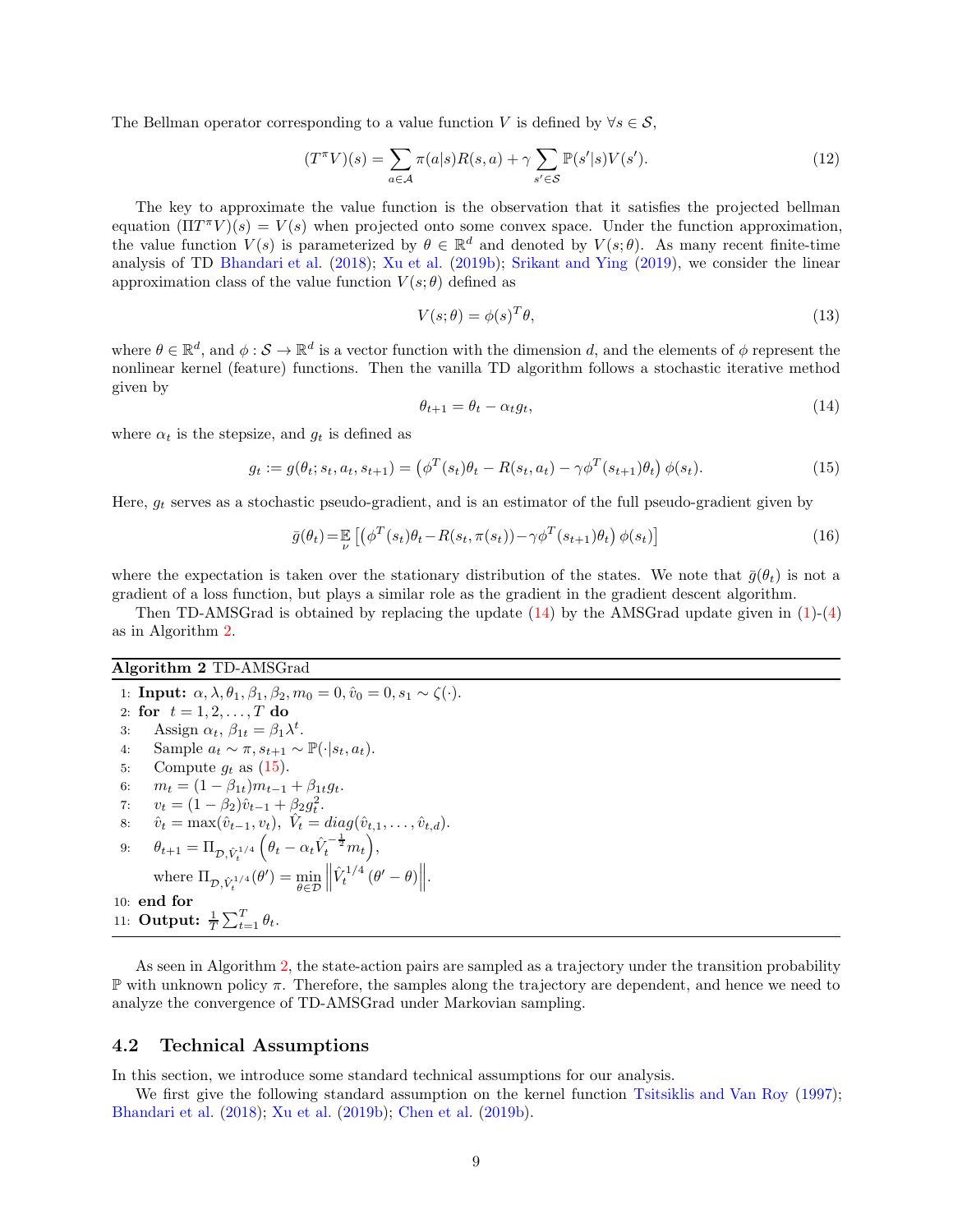**Assumption 3.** For any state  $s \in \mathcal{S}$ , the kernel function  $\phi : \mathcal{S} \to \mathbb{R}^d$  is uniformly bounded, i.e.,  $\|\phi(s)\| \leq$ 1,  $\forall s \in \mathcal{S}$ . In addition, we define a feature matrix  $\Phi$  as

$$
\Phi = \begin{bmatrix} \phi^T(s_1) \\ \phi^T(s_2) \\ \vdots \end{bmatrix} = \begin{bmatrix} \phi_1(s_1) & \cdots & \phi_d(s_1) \\ \phi_1(s_2) & \cdots & \phi_d(s_2) \\ \vdots & \vdots & \vdots \end{bmatrix},
$$

and assume that the columns of  $\Phi$  are linearly independent.

The boundedness assumption is mild since we can always normalize the kernel functions.

We next define the following norm of the value function as:

$$
||V_{\theta}||_{D} = \sqrt{\sum_{s \in S} \nu(s) (\phi(s)^{T} \theta)^{2}} = ||\theta||_{\Sigma},
$$

where  $D = \text{diag}(\nu(s_1), \nu(s_2), \dots)$  is a diagonal matrix whose elements are determined by the stationary distribution  $\nu$ , and  $\Sigma \in \mathbb{R}^{d \times d}$  is the steady-state feature covariance matrix given by  $\Sigma = \sum_{s \in \mathcal{S}} \nu(s) \phi(s) \phi(s)^T$ .

<span id="page-9-1"></span>The next assumption of the bounded domain is standard in theoretical analysis of the Adam-type algorithms [Reddi et al.](#page-13-17) [\(2018\)](#page-13-17); [Tran and Phong](#page-14-18) [\(2019](#page-14-18)).

**Assumption 4.** The domain  $\mathcal{D} \subset \mathbb{R}^d$  of approximation parameters is a ball originating at  $\theta = 0$  with a bounded diameter containing  $\theta^*$ . That is, there exists  $D_{\infty}$ , such that  $\theta^* \in \mathcal{D}$ , and  $\|\theta_m - \theta_n\| < D_{\infty}$ , for any  $\theta_m, \theta_n \in \mathcal{D}$ .

The boundedness parameter  $D_{\infty}$  can be chosen as discussed in [Bhandari et al.](#page-12-14) [\(2018\)](#page-12-14).

### 4.3 Convergence of TD-AMSGrad

In the following, we provide the convergence results for TD-AMSGrad with linear function approximation under Markovian sampling.

First consider the full pseudo-gradient  $\bar{g}(\theta)$  in [\(16\)](#page-8-3). We define  $\theta^*$  as the fixed point of  $\bar{g}(\theta)$ , i.e.,  $\bar{g}(\theta^*) = 0$ . Then  $\theta^*$  is the unique fixed point under Assumption [3](#page-8-4) following from the contraction property of the projected Bellman operator [Tsitsiklis and Van Roy](#page-14-15) [\(1997\)](#page-14-15). The following lemma is useful for our convergence analysis.

<span id="page-9-0"></span>**Lemma 2.** [\(Bhandari et al.](#page-12-14), [2018,](#page-12-14) Lemma 3) Let  $ω > 0$  be the minimum eigenvalue of the matrix  $Σ$ . Under Assumption [3](#page-8-4) and for any  $\theta \in \mathbb{R}^d$ , we have

$$
(\theta - \theta^*)^T \bar{g}(\theta) \ge (1 - \gamma) \sqrt{\omega} \left\|\theta - \theta^*\right\|^2.
$$

Lemma [2](#page-9-0) indicates that the update of TD learning exhibits a property similar to strongly convex optimization.

Since our analysis is under Markovian sampling, non-zero bias arises in our convergence analysis when estimating the gradient, i.e.,  $\mathbb{E}[g_t] - \bar{g}(\theta_t) \neq 0$ . The following lemma provides an upper bound on such a bias error for TD-AMSGrad.

<span id="page-9-2"></span>**Lemma 3.** Consider a sequence of non-increasing stepsizes  $\{\alpha_t\}_{t=1}^T$  for Algorithm [2](#page-8-1) and fix  $\tau^* = \min\{\tau :$  $m\rho^{\tau} \leq \alpha_T$ . Initialize Algorithm [2](#page-8-1) such that  $|g_{1,i}| \geq G_0$  for all  $i \in [d]$  with some  $G_0 > 0$ . Under Assumptions [2](#page-5-0)[-4,](#page-9-1) we have for  $t \leq \tau^*$ :

$$
\mathbb{E}[(\theta_t - \theta^*)^T (g_t - \bar{g}(\theta_t))] \le 2((1 + \gamma)D_{\infty} + G_{\infty}) \cdot \frac{G_{\infty}}{G_0} \tau^* \alpha_0;
$$

and for  $t > \tau^*$ :

$$
\mathbb{E}[(\theta_t - \theta^*)^T (g_t - \bar{g}(\theta_t))] \le 4D_{\infty} G_{\infty} \alpha_T + 2((1 + \gamma)D_{\infty} + G_{\infty}) \cdot \frac{G_{\infty}}{G_0} \sum_{i=t-\tau}^{t-1} a_i,
$$

where  $G_{\infty} = R_{\text{max}} + (1 + \gamma)D_{\infty}$ .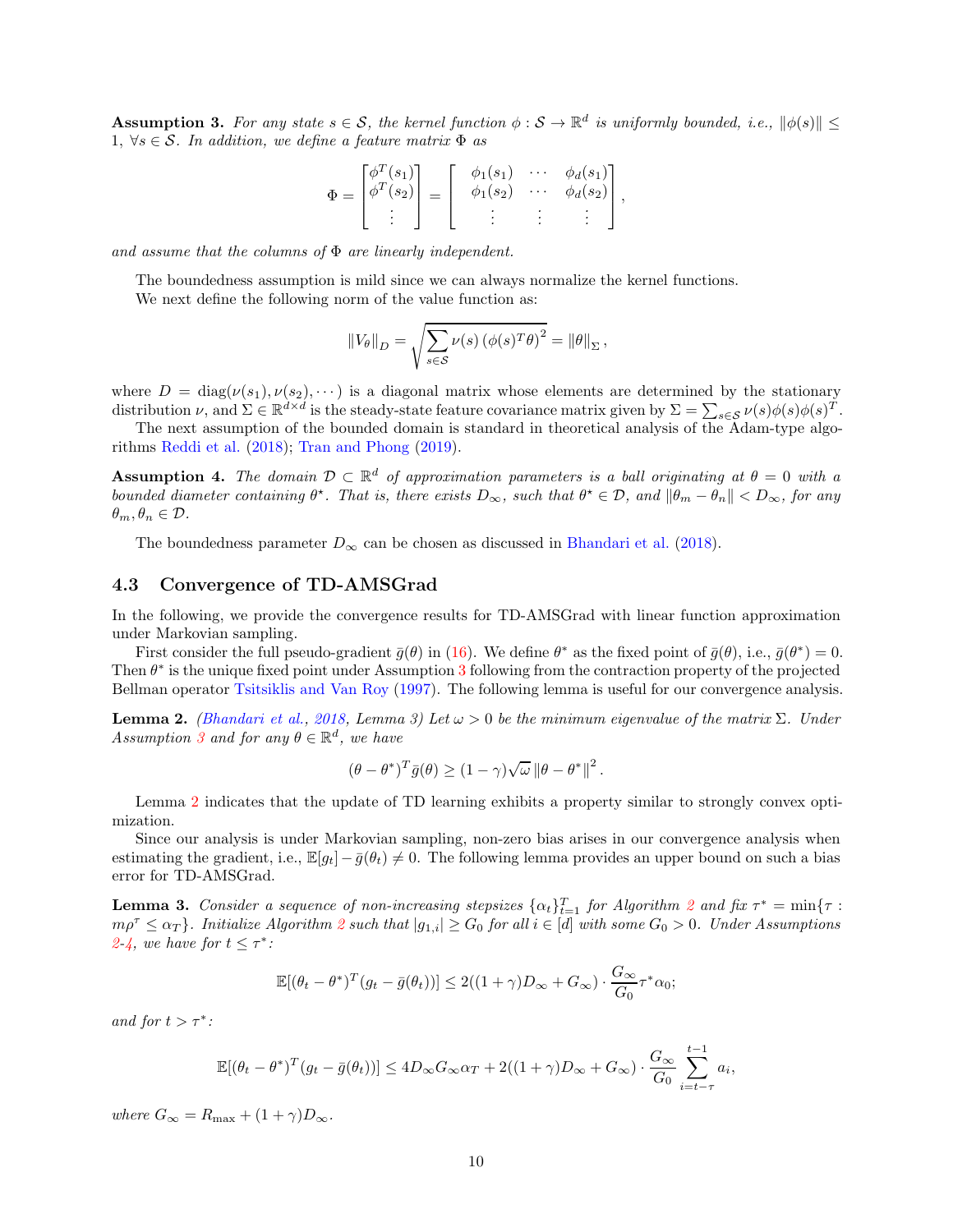<span id="page-10-0"></span>The following theorem provides the convergence of TD-AMSGrad under a constant stepsize coupled with diminishing hyper-parameters in the AMSGrad update.

**Theorem 3.** (Convergence of TD-AMSGrad with constant stepsize) Let  $\beta_{1t} = \beta_1 \lambda^t$  and  $\delta = \beta_1/\beta_2$  with  $\delta, \lambda \in (0,1)$  in Algorithm [2.](#page-8-1) Initialize Algorithm [2](#page-8-1) such that  $|g_{1,i}| \geq G_0$  for all  $i \in [d]$  with some  $G_0 > 0$ . Let  $\alpha_t = \alpha, t = 1, \ldots, T$ , and suppose Assumptions [2-](#page-5-0)[4](#page-9-1) hold. Then the output of Algorithm [2](#page-8-1) satisfies:

$$
\mathbb{E} \left\| \theta_{out} - \theta^{\star} \right\|^2 \le \frac{C_1}{T} + \alpha C_2,
$$

where

$$
C_1 = \frac{G_{\infty}D_{\infty}^2}{\alpha c(1-\beta)} + \frac{\beta_1 \lambda G_{\infty}D_{\infty}^2}{2\alpha c(1-\lambda)(1-\beta)} + 2((1+\gamma)D_{\infty} + G_{\infty}) \cdot \frac{G_{\infty}}{cG_0(1-\beta)}(\tau^*)^2 \alpha,
$$
  
\n
$$
C_2 = \frac{4D_{\infty}G_{\infty}}{c(1-\beta)} + \frac{2G_{\infty}\tau^*((1+\gamma)D_{\infty} + G_{\infty})}{cG_0(1-\beta)} + \frac{(1+\beta)G_{\infty}^2}{2cG_0(1-\beta)}
$$

with  $c = (1 - \gamma)\sqrt{\omega}$  and  $G_{\infty} = R_{\text{max}} + (1 + \gamma)D_{\infty}$ .

In Theorem [3,](#page-10-0)  $C_1$ ,  $C_2$  are constants and time-independent. Therefore, under the choice of the stepsize and hyper-parameters in the theorem, Algorithm [2](#page-8-1) converges to a neighborhood of the global optimum at a rate of  $\mathcal{O}\left(\frac{1}{T}\right)$ . The size of the neigborhood is controlled by the stepsize  $\alpha$ . Similarly to Theorem [1,](#page-5-3) we can balance the tradeoff between the convergence rate and the convergence accuracy, i.e., the size of neighborhood, by setting the stepsize  $\alpha_t = \frac{1}{\sqrt{2\pi}}$  $\frac{1}{T}$ , which yields a convergence to the global optimal solution at the rate of  $\mathcal{O}\left(\frac{\log^2 T}{\sqrt{T}}\right)$  $\tau$ .

<span id="page-10-1"></span>Next, we provide the convergence result with a diminishing stepsize in the following theorem.

Theorem 4. (Convergence of TD-AMSGrad with diminishing stepsize) Suppose the same conditions of Theorem [3](#page-10-0) hold, and let  $\alpha_t = \frac{\alpha}{\sqrt{t}}$  for  $t = 1, ..., T$ . Then the output of Algorithm [2](#page-8-1) satisfies:

$$
\mathbb{E} \left\| \theta_{out} - \theta^{\star} \right\|^2 \le \frac{C_1}{\sqrt{T}} + \frac{C_2}{T},
$$

where

$$
C_1 = \frac{G_{\infty}D_{\infty}^2}{2c\alpha(1-\beta)} + \frac{\alpha(1+\beta_1)G_{\infty}^2}{cG_0(1-\beta)} + \frac{4\alpha D_{\infty}G_{\infty}}{c(1-\beta)} + \frac{4\tau^*\alpha G_{\infty}((1+\gamma)D_{\infty} + G_{\infty})}{cG_0(1-\beta)},
$$
  

$$
C_2 = \frac{G_{\infty}D_{\infty}^2}{\sqrt{2}c\alpha(1-\beta)} + \frac{\beta G_{\infty}D_{\infty}^2}{2c\alpha(1-\lambda)^2(1-\beta)} + \frac{2G_{\infty}\alpha(\tau^*)^2((1+\gamma)D_{\infty} + G_{\infty})}{cG_0(1-\beta)}.
$$

with  $c = (1 - \gamma)\sqrt{\omega}$  and  $G_{\infty} = R_{\text{max}} + (1 + \gamma)D_{\infty}$ .

Comparing with Theorem [3](#page-10-0) and observing  $\tau^* = \mathcal{O}(\log T)$ , we conclude that TD-ASMGrad with the diminishing stepsize converges exactly to the global optimum at the rate of  $\mathcal{O}\left(\frac{\log T}{\sqrt{T}}\right)$ T , rather than to a neighborhood.

### 5 Conclusion

This paper provides the first convergence analysis of the Adam-type RL algorithms under Markovian sampling. For PG-AMSGrad with nonlinear function approximation for the policy, we show that the algorithm converges to a stationary point with a diminishing stepsize. With a constant size, we show that PG-AMSGrad converges only to a neighborhood of a stationary point but at a faster rate. Furthermore, we also provide the finite-time convergence results for TD-AMSGrad to the global optimum under proper choices of the stepsize.

Several future directions along this topic are interesting. For example, the optimality of the convergence result of PG-AMSGrad is of importance to study. More general value function approximation, and convergence results for constant hyper-parameters in TD-AMSGrad are also of interest.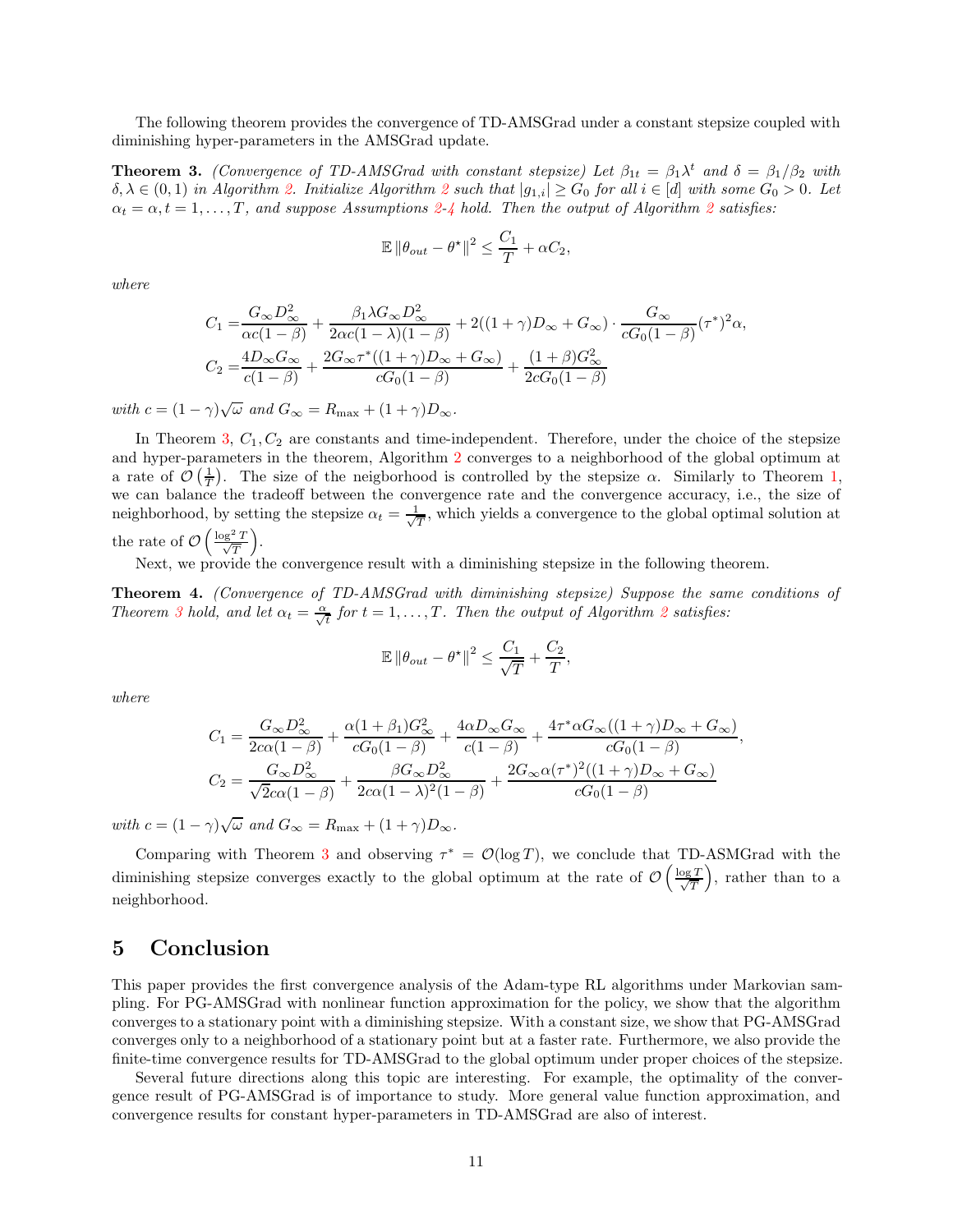# Acknowledgements

The work was supported in part by the U.S. National Science Foundation under Grants CCF-1761506, ECCS-1818904, CCF-1909291 and CCF-1900145.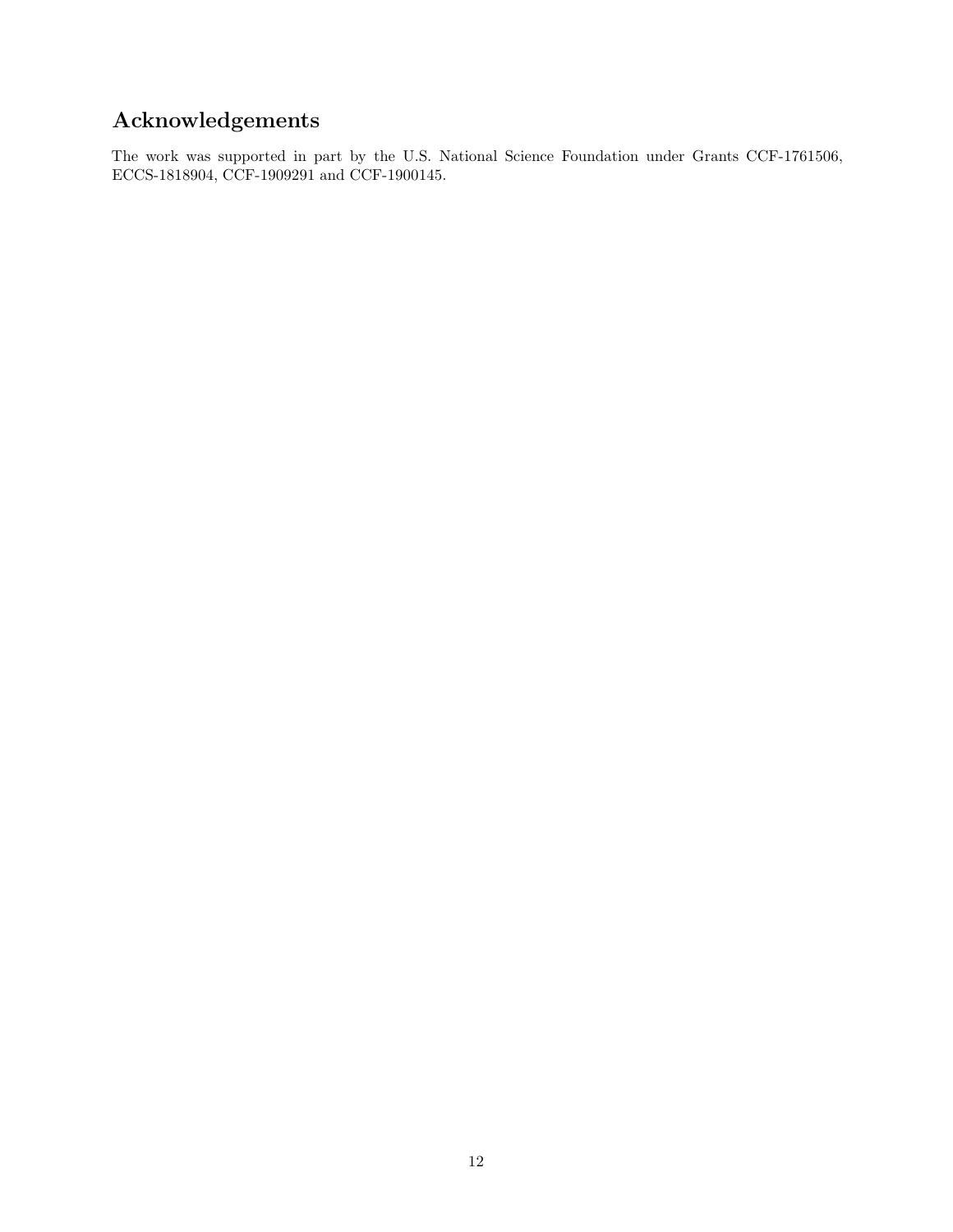### References

- <span id="page-12-5"></span>Agarwal, A., Kakade, S. M., Lee, J. D., and Mahajan, G. (2019). Optimality and approximation with policy gradient methods in markov decision processes. arXiv preprint arXiv:1908.00261.
- <span id="page-12-10"></span>Baird, L. (1995). Residual algorithms: Reinforcement learning with function approximation. In Machine Learning Proceedings 1995, pages 30–37. Elsevier.
- <span id="page-12-2"></span>Baxter, J. and Bartlett, P. L. (2001). Infinite-horizon policy-gradient estimation. Journal of Artificial Intelligence Research, 15:319–350.
- <span id="page-12-1"></span>Bello, I., Zoph, B., Vasudevan, V., and Le, Q. V. (2017). Neural optimizer search with reinforcement learning. In International Conference on Machine Learning (ICML), pages 459–468.
- <span id="page-12-12"></span>Benveniste, A., Métivier, M., and Priouret, P. (2012). Adaptive algorithms and stochastic approximations, volume 22. Springer Science & Business Media.
- <span id="page-12-4"></span>Bhandari, J. and Russo, D. (2019). Global optimality guarantees for policy gradient methods. arXiv preprint arXiv:1906.01786.
- <span id="page-12-14"></span>Bhandari, J., Russo, D., and Singal, R. (2018). A finite time analysis of temporal difference learning with linear function approximation. In Conference on Learning Theory (COLT).
- <span id="page-12-8"></span>Bhatnagar, S. (2010). An actor-critic algorithm with function approximation for discounted cost constrained markov decision processes. Systems  $\mathcal C$  Control Letters, 59(12):760–766.
- <span id="page-12-6"></span>Bhatnagar, S., Ghavamzadeh, M., Lee, M., and Sutton, R. S. (2008). Incremental natural actor-critic algorithms. In Advances in Neural Information Processing Systems (NeurIPS), pages 105–112.
- <span id="page-12-7"></span>Bhatnagar, S., Sutton, R. S., Ghavamzadeh, M., and Lee, M. (2009). Natural actor-critic algorithms. Automatica, 45(11):2471–2482.
- <span id="page-12-16"></span>Cai, Q., Yang, Z., Lee, J. D., and Wang, Z. (2019). Neural temporal-difference learning converges to global optima. In Advances in Neural Information Processing Systems (NeurIPS), pages 11312–11322.
- <span id="page-12-0"></span>Castillo, G. A., Weng, B., Hereid, A., Wang, Z., and Zhang, W. (2019). Reinforcement learning meets hybrid zero dynamics: A case study for rabbit. In 2019 International Conference on Robotics and Automation (ICRA), pages 284–290.
- <span id="page-12-17"></span>Chen, X., Liu, S., Sun, R., and Hong, M. (2019a). On the convergence of a class of Adam-type algorithms for non-convex optimization. In International Conference on Learning Representations (ICLR).
- <span id="page-12-18"></span>Chen, Z., Zhang, S., Doan, T. T., Maguluri, S. T., and Clarke, J.-P. (2019b). Finite-time analysis of Q-learning with linear function approximation.  $a r X i v \text{ } preprint \text{ } a r X i v$ :1905.11425.
- <span id="page-12-13"></span>Dalal, G., Szörényi, B., Thoppe, G., and Mannor, S. (2018). Finite sample analyses for td (0) with function approximation. In Thirty-Second AAAI Conference on Artificial Intelligence.
- <span id="page-12-3"></span>Fazel, M., Ge, R., Kakade, S., and Mesbahi, M. (2018). Global convergence of policy gradient methods for the linear quadratic regulator. In International Conference on Machine Learning (ICML), pages 1467–1476.
- <span id="page-12-9"></span>Fu, Z., Yang, Z., Chen, Y., and Wang, Z. (2020). Actor-critic provably finds nash equilibria of linear-quadratic mean-field games. In International Conference on Learning Representations (ICLR).
- <span id="page-12-11"></span>Györfi, L. and Walk, H. (1996). On the averaged stochastic approximation for linear regression. SIAM Journal on Control and Optimization, 34(1):31–61.
- <span id="page-12-15"></span>Hu, B. and Syed, U. (2019). Characterizing the exact behaviors of temporal difference learning algorithms using Markov jump linear system theory. In Advances in Neural Information Processing Systems (NeurIPS), pages 8477–8488.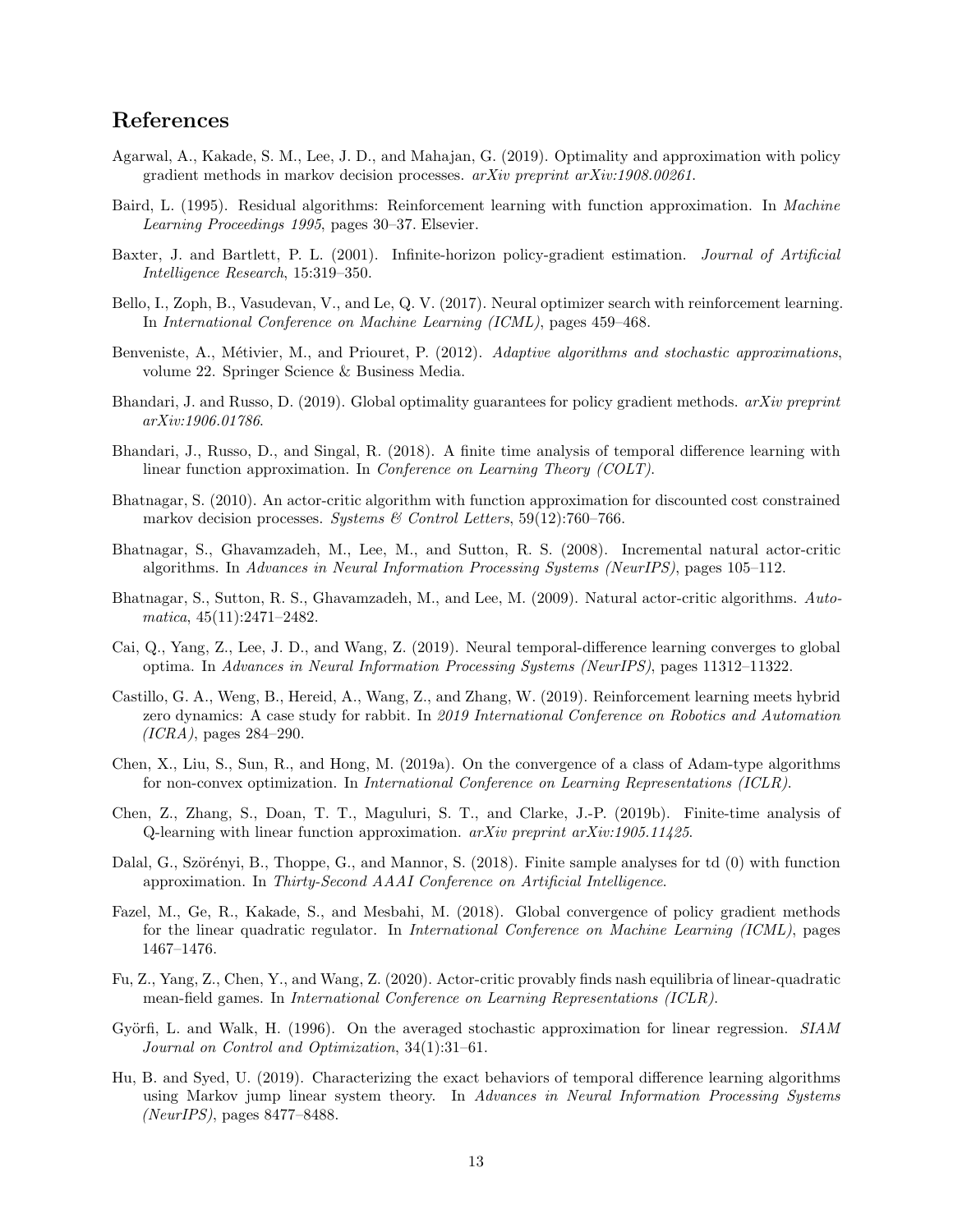- <span id="page-13-16"></span>Ji, K., Wang, Z., Zhou, Y., and Liang, Y. (2019). Faster stochastic algorithms via history-gradient aided batch size adaptation. arXiv preprint arXiv:1910.09670.
- <span id="page-13-5"></span>Kakade, S. M. (2002). A natural policy gradient. In Advances in Neural Information Processing Systems (NeurIPS), pages 1531–1538.
- <span id="page-13-10"></span>Karimi, B., Miasojedow, B., Moulines, E., and Wai, H.-T. (2019). Non-asymptotic analysis of biased stochastic approximation scheme. In Conference on Learning Theory (COLT).
- <span id="page-13-4"></span>Kingma, D. P. and Ba, J. (2015). Adam: A method for stochastic optimization. In International Conference on Learning Representations (ICLR).
- <span id="page-13-18"></span>Konda, V. (2002). Actor-critic algorithms. PhD thesis, Massachusetts Institute of Technology.
- <span id="page-13-2"></span>Konda, V. R. and Tsitsiklis, J. N. (2000). Actor-critic algorithms. In Advances in Neural Information Processing Systems (NeurIPS), pages 1008–1014.
- <span id="page-13-13"></span>Kushner, H. and Yin, G. G. (2003). Stochastic approximation and recursive algorithms and applications, volume 35. Springer Science & Business Media.
- <span id="page-13-14"></span>Lakshminarayanan, C. and Szepesvari, C. (2018). Linear stochastic approximation: How far does constant step-size and iterate averaging go? In International Conference on Artificial Intelligence and Statistics (AISTATS), pages 1347–1355.
- <span id="page-13-12"></span>Liu, B., Cai, Q., Yang, Z., and Wang, Z. (2019). Neural trust region/proximal policy optimization attains globally optimal policy. In Advances in Neural Information Processing Systems (NeurIPS), pages 10564– 10575.
- <span id="page-13-11"></span>Luo, Y., Yang, Z., Wang, Z., and Kolar, M. (2019). Natural actor-critic converges globally for hierarchical linear quadratic regulator. *arXiv preprint arXiv:1912.06875*.
- <span id="page-13-7"></span>Malik, D., Pananjady, A., Bhatia, K., Khamaru, K., Bartlett, P., and Wainwright, M. (2019). Derivative-free methods for policy optimization: Guarantees for linear quadratic systems. In International Conference on Artificial Intelligence and Statistics (AISTATS), pages 2916–2925.
- <span id="page-13-19"></span>Mitrophanov, A. Y. (2005). Sensitivity and convergence of uniformly ergodic Markov chains. Journal of Applied Probability, 42(4):1003–1014.
- <span id="page-13-0"></span>Mnih, V., Kavukcuoglu, K., Silver, D., Graves, A., Antonoglou, I., Wierstra, D., and Riedmiller, M. (2013). Playing atari with deep reinforcement learning. arXiv preprint arXiv:1312.5602.
- <span id="page-13-8"></span>Papini, M., Binaghi, D., Canonaco, G., Pirotta, M., and Restelli, M. (2018). Stochastic variance-reduced policy gradient. In International Conference on Machine Learning (ICML), pages 4026–4035.
- <span id="page-13-15"></span>Papini, M., Pirotta, M., and Restelli, M. (2017). Adaptive batch size for safe policy gradients. In Advances in Neural Information Processing Systems (NeurIPS), pages 3591–3600.
- <span id="page-13-9"></span>Papini, M., Pirotta, M., and Restelli, M. (2019). Smoothing policies and safe policy gradients. arXiv preprint arXiv:1905.03231.
- <span id="page-13-1"></span>Pednault, E., Abe, N., and Zadrozny, B. (2002). Sequential cost-sensitive decision making with reinforcement learning. In Proceedings of the eighth ACM SIGKDD International conference on Knowledge Discovery and Data Mining, pages 259–268.
- <span id="page-13-6"></span>Pirotta, M., Restelli, M., and Bascetta, L. (2015). Policy gradient in lipschitz Markov decision processes. Machine Learning, 100(2-3):255–283.
- <span id="page-13-17"></span>Reddi, S. J., Kale, S., and Kumar, S. (2018). On the convergence of Adam and beyond. In International Conference on Learning Representations (ICLR).
- <span id="page-13-3"></span>Rummery, G. A. and Niranjan, M. (1994). On-line Q-learning using connectionist systems, volume 37.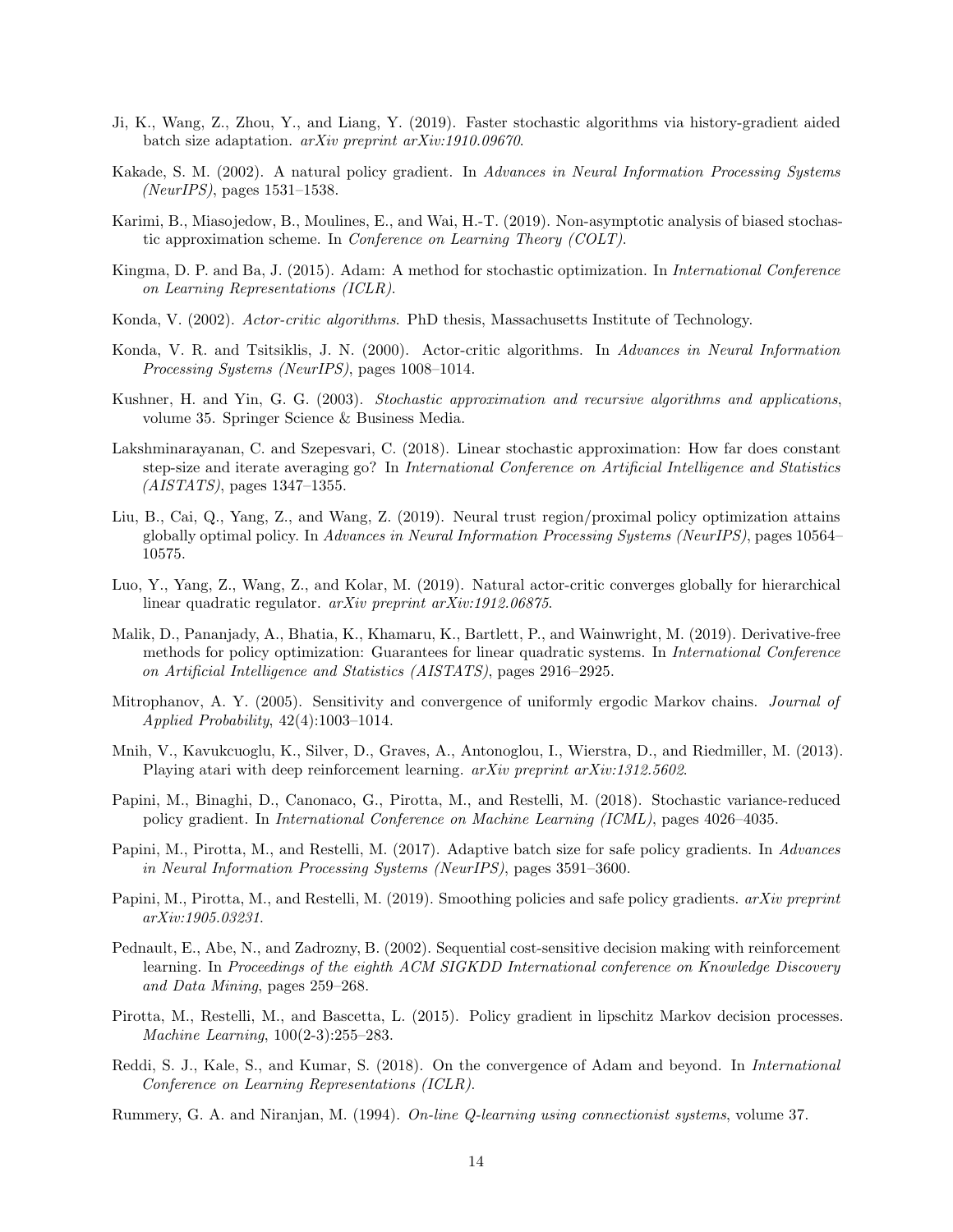- <span id="page-14-2"></span>Schulman, J., Levine, S., Abbeel, P., Jordan, M., and Moritz, P. (2015). Trust region policy optimization. In International Conference on Machine Learning (ICML), pages 1889–1897.
- <span id="page-14-3"></span>Schulman, J., Wolski, F., Dhariwal, P., Radford, A., and Klimov, O. (2017). Proximal policy optimization algorithms. arXiv preprint arXiv:1707.06347.
- <span id="page-14-14"></span>Shani, L., Efroni, Y., and Mannor, S. (2020). Adaptive trust region policy optimization: Global convergence and faster rates for regularized mdps. In Thirty-Fourth AAAI Conference on Artificial Intelligence.
- <span id="page-14-10"></span>Shen, Z., Ribeiro, A., Hassani, H., Qian, H., and Mi, C. (2019). Hessian aided policy gradient. In International Conference on Machine Learning (ICML), pages 5729–5738.
- <span id="page-14-1"></span>Silver, D., Lever, G., Heess, N., Degris, T., Wierstra, D., and Riedmiller, M. (2014). Deterministic policy gradient algorithms. In International Conference on Machine Learning (ICML), pages 387–395.
- <span id="page-14-16"></span>Srikant, R. and Ying, L. (2019). Finite-time error bounds for linear stochastic approximation andtd learning. In Conference on Learning Theory (COLT), pages 2803–2830.
- <span id="page-14-6"></span>Stooke, A. and Abbeel, P. (2018). Accelerated methods for deep reinforcement learning. arXiv preprint arXiv:1803.02811.
- <span id="page-14-17"></span>Sun, T., Shen, H., Chen, T., and Li, D. (2020). daptive temporal difference learning with linear function approximation. arXiv preprint arXiv:2002.08537.
- <span id="page-14-4"></span>Sutton, R. S. (1988). Learning to predict by the methods of temporal differences. Machine Learning, 3(1):9– 44.
- <span id="page-14-0"></span>Sutton, R. S., McAllester, D. A., Singh, S. P., and Mansour, Y. (2000). Policy gradient methods for reinforcement learning with function approximation. In Advances in Neural Information Processing Systems (NeurIPS), pages 1057–1063.
- <span id="page-14-8"></span>Tadić, V. B., Doucet, A., et al. (2017). Asymptotic bias of stochastic gradient search. The Annals of Applied Probability, 27(6):3255–3304.
- <span id="page-14-18"></span>Tran, P. T. and Phong, L. T. (2019). On the convergence proof of AMSGrad and a new version. IEEE Access, 7:61706–61716.
- <span id="page-14-15"></span>Tsitsiklis, J. N. and Van Roy, B. (1997). An analysis of temporal-diffference learning with function approximation. IEEE Transactions on Automatic Control, 42(5):674 690.
- <span id="page-14-9"></span>Tu, S. and Recht, B. (2019). The gap between model-based and model-free methods on the linear quadratic regulator: An asymptotic viewpoint. In Conference on Learning Theory (COLT), pages 3036–3083.
- <span id="page-14-13"></span>Wang, L., Cai, Q., Yang, Z., and Wang, Z. (2020). Neural policy gradient methods: Global optimality and rates of convergence. In International Conference on Learning Representations (ICLR).
- <span id="page-14-5"></span>Watkins, C. J. and Dayan, P. (1992). Q-learning. Machine Learning, 8(3-4):279–292.
- <span id="page-14-7"></span>Williams, R. J. (1992). Simple statistical gradient-following algorithms for connectionist reinforcement learning. Machine Learning, 8(3-4):229–256.
- <span id="page-14-11"></span>Xu, P., Gao, F., and Gu, Q. (2019a). An improved convergence analysis of stochastic variance-reduced policy gradient. In International Conference on Uncertainty in Artificial Intelligence (UAI).
- <span id="page-14-12"></span>Xu, P., Gao, F., and Gu, Q. (2020). Sample efficient policy gradient methods with recursive variance reduction. In International Conference on Learning Representations (ICLR).
- <span id="page-14-19"></span>Xu, T., Zou, S., and Liang, Y. (2019b). Two time-scale off-policy td learning: Non-asymptotic analysis over markovian samples. In Advances in Neural Information Processing Systems (NeurIPS), pages 10633–10643.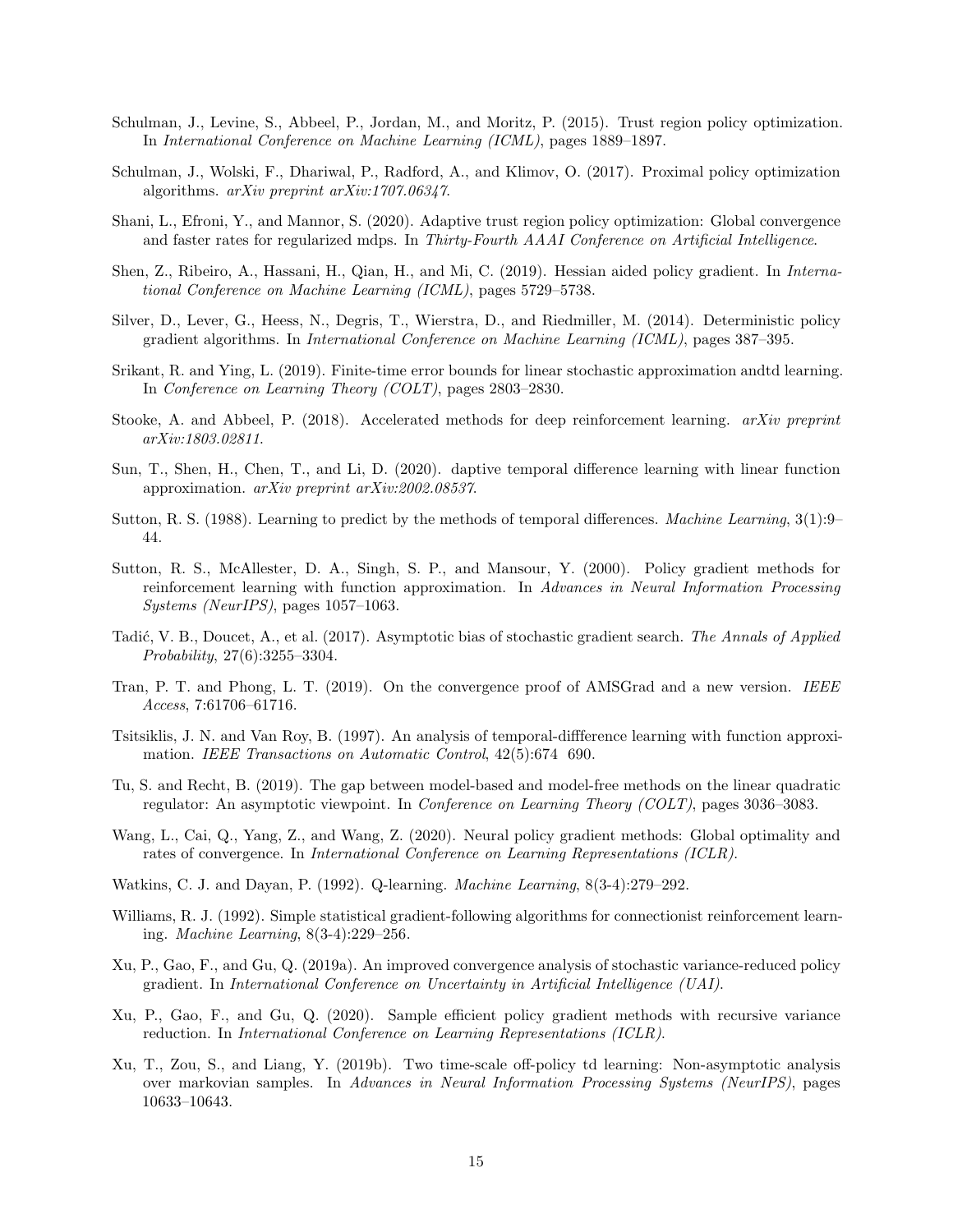- <span id="page-15-1"></span>Yang, Z., Chen, Y., Hong, M., and Wang, Z. (2019). Provably global convergence of actor-critic: A case for linear quadratic regulator with ergodic cost. In Advances in Neural Information Processing Systems (NeurIPS), pages 8351–8363.
- <span id="page-15-0"></span>Zhang, K., Koppel, A., Zhu, H., and Başar, T. (2019). Global convergence of policy gradient methods to (almost) locally optimal policies. arXiv preprint arXiv:1906.08383.
- <span id="page-15-3"></span>Zhou, D., Tang, Y., Yang, Z., Cao, Y., and Gu, Q. (2018). On the convergence of adaptive gradient methods for nonconvex optimization. arXiv preprint arXiv:1808.05671.
- <span id="page-15-2"></span>Zou, F., Shen, L., Jie, Z., Zhang, W., and Liu, W. (2019a). A sufficient condition for convergences of adam and rmsprop. In Proceedings of the IEEE Conference on Computer Vision and Pattern Recognition  $(CVPR)$ , pages 11127-11135.
- <span id="page-15-4"></span>Zou, S., Xu, T., and Liang, Y. (2019b). Finite-sample analysis for sarsa with linear function approximation. In Advances in Neural Information Processing Systems (NeurIPS), pages 8665–8675.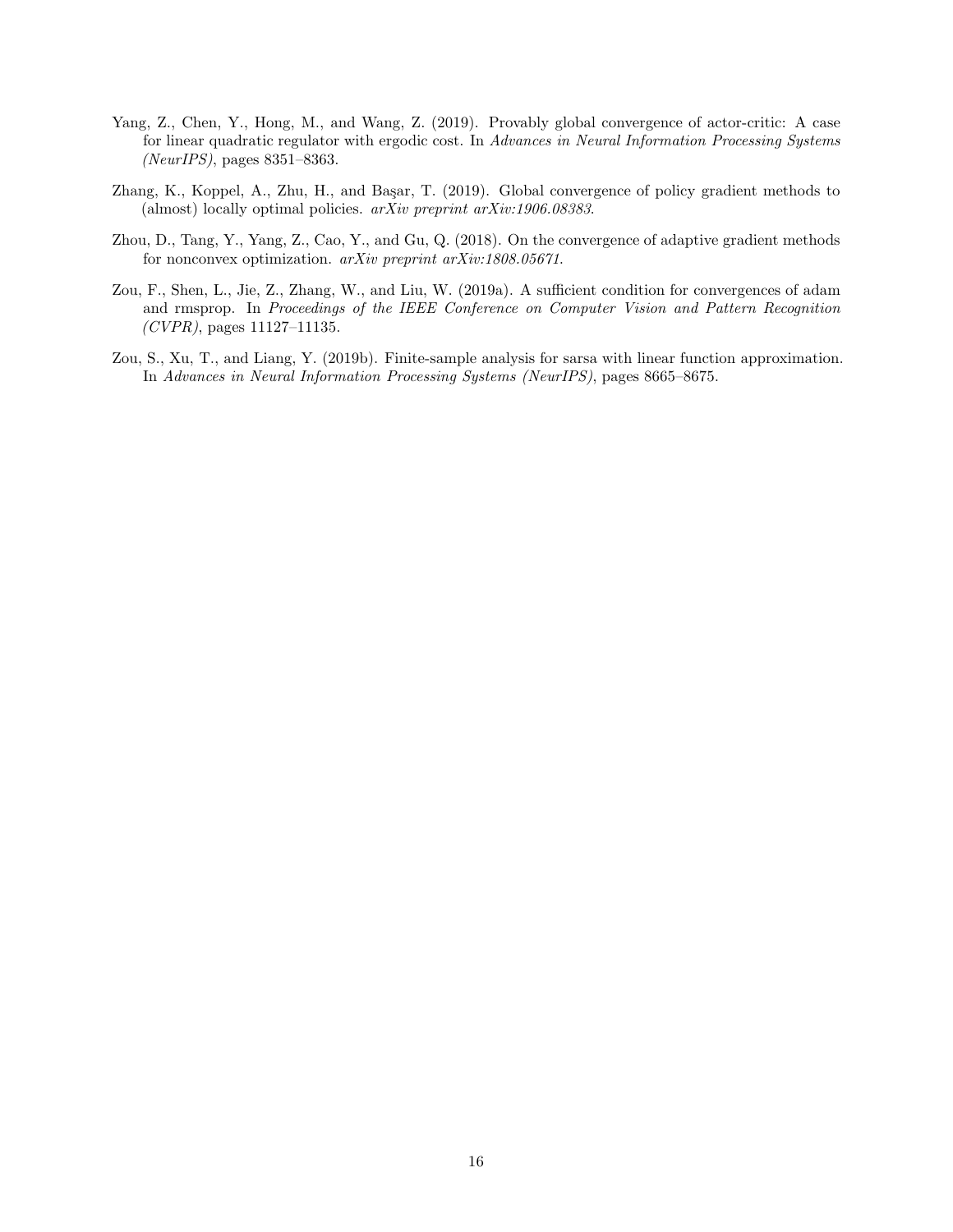### Supplementary Materials

### <span id="page-16-1"></span>A EstQ algorithm

<span id="page-16-0"></span>We introduce the unbiased Q-function estimating algorithm  $EstQ$  below.

Algorithm 3 EstQ [Zhang et al.](#page-15-0) [\(2019\)](#page-15-0)

1: **Input:**  $s, a, \theta$ . Initialize  $\hat{Q} = 0, s_1^q = s, a_1^q = a$ 2: Draw  $T \sim \text{Geom}(1-\gamma^{1/2})$ . 3: for  $t = 1, 2, \ldots, T - 1$  do<br>4: Collect reward  $R(s_t^q, a_t^q)$ 4: Collect reward  $R(s_t^q, a_t^q)$  and update the Q-function  $\hat{Q} \leftarrow \hat{Q} + \gamma^{t/2} R(s_t^q, a_t^q)$ . 5: Sample  $s_{t+1}^q$  ∼  $\mathbb{P}(\cdot | s_t^q, a_t^q), a_{t+1}^q$  ∼ π<sub>θ</sub>(·| $s_{t+1}^q$ ). 6: end for 7: Collect reward  $R(s_T^q, a_T^q)$  and update the Q-function  $\hat{Q} \leftarrow \hat{Q} + \gamma^{T/2} R(s_T^q, a_T^q)$ . 8: Output:  $\hat{Q}^{\pi_{\theta}} \leftarrow \hat{Q}$ .

In Algorithm [3,](#page-16-0) we emphasize that the samples  $\{(s_t^q, a_t^q)\}\$ are used only to estimate the Q-function, and are independent from those used to evaluate the score function in PG-AMSGrad except the initial pair. [Zhang et al.](#page-15-0) [\(2019\)](#page-15-0) showed that this algorithm provided an unbiased estimator of the Q-function  $Q^{\pi_{\theta}}(s, a)$ .

### B Proof of Lemma [1](#page-5-2)

<span id="page-16-3"></span>For notational simplicity, we denote  $\nabla J(\theta) = \nabla_{\theta} J(\theta)$  and  $\nabla \tilde{J}(\theta; s, a) = \nabla_{\theta} \tilde{J}(\theta; s, a)$  in the sequel. We first introduce two technical lemmas which are useful for the proof of Lemma [1.](#page-5-2)

Lemma 4. The gradient estimator is uniformly bounded, that is,

$$
\|g_t\|_{\infty} \le \|g_t\| \le \frac{c_{\Theta} R_{\max}}{1 - \gamma}.
$$
\n(17)

Similarly, we also have

$$
\|\nabla J(\theta)\| \le \frac{c_{\Theta} R_{\max}}{1 - \gamma}; \qquad \left\|\nabla \tilde{J}(\theta; s, a)\right\| \le \frac{c_{\Theta} R_{\max}}{1 - \gamma}.
$$

*Proof.* The proof can be proceeded by the definition of  $g_t$ .

$$
g_t = \hat{Q}_t(s_T, a_t) \nabla_{\theta_t} \log(\pi_{\theta_t}(a_t|s_t))
$$
  
\n
$$
= \left(\sum_{t'=t}^{\infty} \gamma^{t'-t} R(s_{t'}, a_{t'})\right) \cdot \log(\pi_{\theta_t}(a_t|s_t))
$$
  
\n
$$
\leq \left\|\sum_{t'=t}^{\infty} \gamma^{t'-t} R(s_{t'}, a_{t'})\right\| \cdot \|\log(\pi_{\theta_t}(a_t|s_t))\|
$$
  
\n
$$
\leq \frac{c_{\Theta} R_{\max}}{1 - \gamma},
$$

where (i) follows from Assumption [1](#page-4-2) and from the fact that the reward function is uniformly bounded. The proof of the second claim is similar to the first one.  $\Box$ 

<span id="page-16-2"></span>**Lemma 5.** [\(Zou et al.,](#page-15-4) [2019b](#page-15-4), Lemma 3) For any  $\theta_1, \theta_2 \in \mathbb{R}^d$  $\theta_1, \theta_2 \in \mathbb{R}^d$  $\theta_1, \theta_2 \in \mathbb{R}^d$ , under Assumption 2 we have

$$
\|\mu_{\theta_1}-\mu_{\theta_2}\|_{TV}\leq |\mathcal{A}|L_{\pi}\left(1+\lceil \log_{\rho}\sigma^{-1}\rceil+\frac{1}{1-\rho}\right)\|\theta_1-\theta_2\|.
$$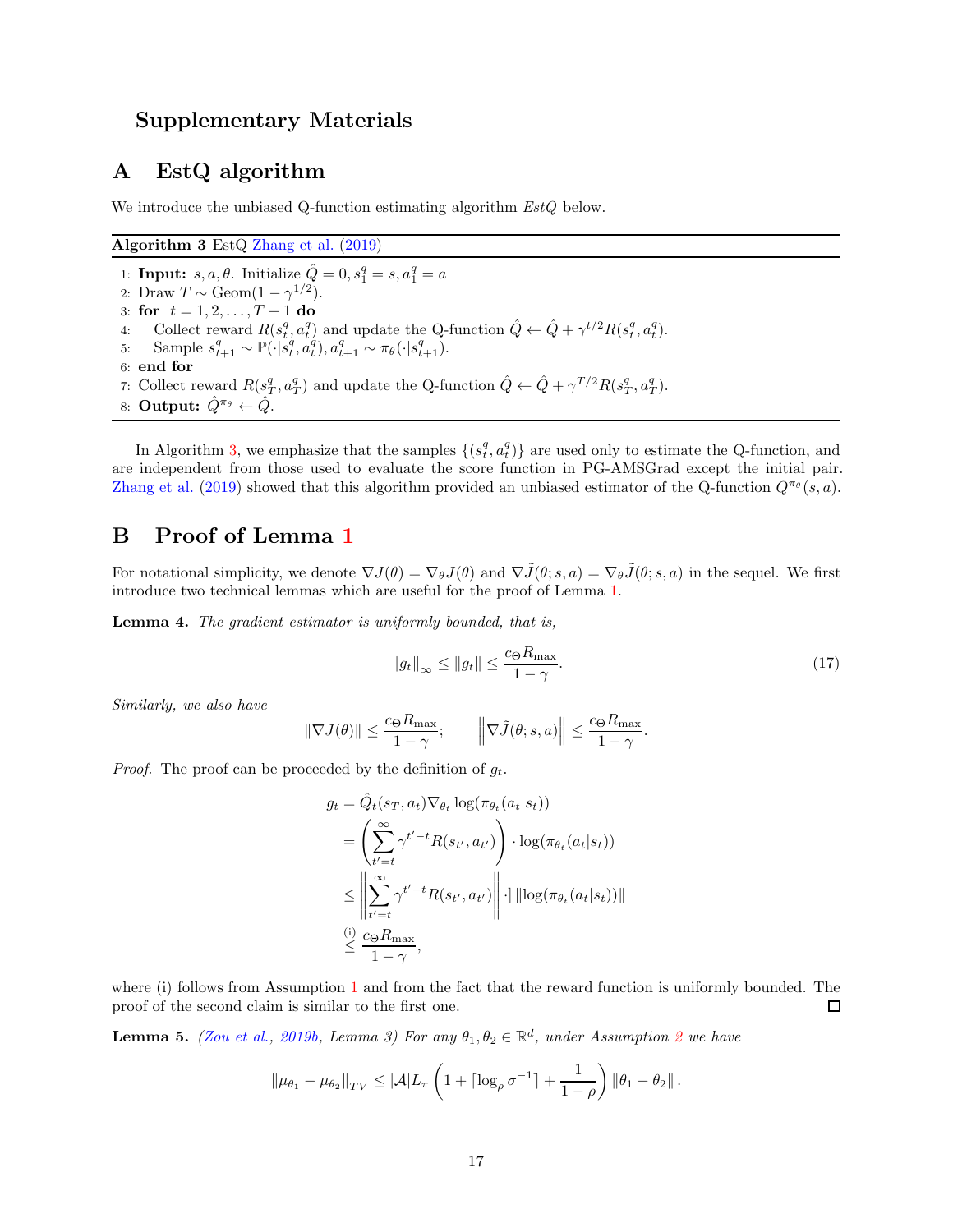**Proof of Lemma [1:](#page-5-2)** To derive the Lipschitz continuity of  $\nabla J(\theta)$ , we first use the policy gradient theorem [Sutton et al.](#page-14-0) [\(2000\)](#page-14-0) which gives

$$
\nabla J(\theta) = \int_{(s,a)} \sum_{t=1}^{\infty} \gamma^t p(s_t = s | s_1, \pi_\theta) \cdot Q^{\pi_\theta}(s, a) \nabla \pi_\theta(a|s) ds da
$$
  

$$
:= \int_{(s,a)} Q^{\pi_\theta}(s, a) \nabla_\theta \log(\pi_\theta(a|s)) d\mu_\theta,
$$

where  $\mu_{\theta}$  is denoted as the discounted visitation distribution. We further proceed the proof of Lipschitz continuity of  $\nabla J(\theta)$  as

$$
\|\nabla J(\theta_{1}) - \nabla J(\theta_{2})\|
$$
\n
$$
= \int Q^{\pi_{\theta_{1}}}(s, a) \nabla_{\theta_{1}} \log(\pi_{\theta_{1}}(a|s)) d\mu_{\theta_{1}} - \int Q^{\pi_{\theta_{2}}}(s, a) \nabla_{\theta_{2}} \log(\pi_{\theta_{2}}(a|s)) d\mu_{\theta_{2}}\n\\ = \left[ \int Q^{\pi_{\theta_{1}}}(s, a) \nabla_{\theta_{1}} \log(\pi_{\theta_{1}}(a|s)) d\mu_{\theta_{1}} - \int Q^{\pi_{\theta_{1}}}(s, a) \nabla_{\theta_{2}} \log(\pi_{\theta_{2}}(a|s)) d\mu_{\theta_{1}} \right] \right.\\ + \left. \left[ \int Q^{\pi_{\theta_{1}}}(s, a) \nabla_{\theta_{2}} \log(\pi_{\theta_{2}}(a|s)) d\mu_{\theta_{1}} - \int Q^{\pi_{\theta_{2}}}(s, a) \nabla_{\theta_{2}} \log(\pi_{\theta_{2}}(a|s)) d\mu_{\theta_{1}} \right] \right] \right.\\ + \left. \left[ \int Q^{\pi_{\theta_{2}}}(s, a) \nabla_{\theta_{2}} \log(\pi_{\theta_{2}}(a|s)) d\mu_{\theta_{1}} - \int Q^{\pi_{\theta_{2}}}(s, a) \nabla_{\theta_{2}} \log(\pi_{\theta_{2}}(a|s)) d\mu_{\theta_{2}} \right] \right]
$$
\n
$$
= \int Q^{\pi_{\theta_{1}}}(s, a) (\nabla_{\theta_{1}} \log(\pi_{\theta_{1}}(a|s)) - \nabla_{\theta_{2}} \log(\pi_{\theta_{2}}(a|s))) d\mu_{\theta_{1}}
$$
\n
$$
+ \left[ \int Q^{\pi_{\theta_{1}}}(s, a) \nabla_{\theta_{1}} \log(\pi_{\theta_{1}}(a|s)) - \nabla_{\theta_{2}} \log(\pi_{\theta_{2}}(a|s))) d\mu_{\theta_{1}} \right]
$$
\n
$$
+ \left[ \int Q^{\pi_{\theta_{2}}}(s, a) \nabla_{\theta_{2}} \log(\pi_{\theta_{2}}(a|s)) d\mu_{\theta_{1}} - \int Q^{\pi_{\theta_{2}}}(s, a) \nabla_{\theta
$$

<span id="page-17-0"></span>where (i) follows from Assumption [1](#page-4-2) and boundedness of  $Q^{\pi_{\theta}}(s, a)$ , and (ii) follows since  $\int$  $(s,a)$  $d\mu_{\theta_1} = 1$ . In the following, we bound the last two terms in the right hand side. First, we show that  $Q^{\pi_{\theta}}(s, a)$  is also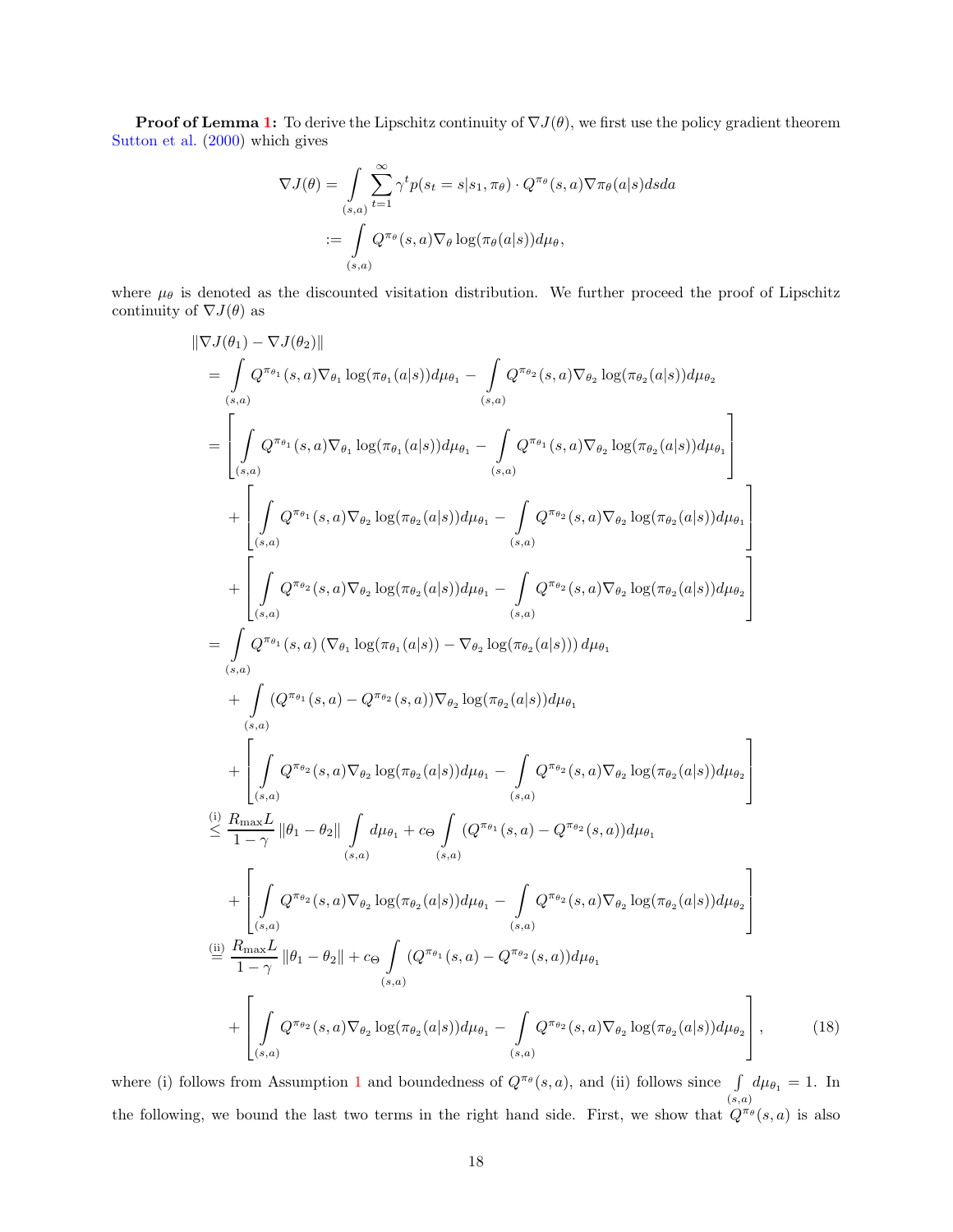Lipschitz continuous with respect to  $\theta$ . To see that, we have

$$
|Q^{\pi_{\theta_1}}(s, a) - Q^{\pi_{\theta_2}}(s, a)| = \mathbb{E}_{\nu_{\theta_1}} \left[ \sum_{t=0}^{\infty} \gamma^t R(s_t, a_t) \right] - \mathbb{E}_{\nu_{\theta_2}} \left[ \sum_{t=0}^{\infty} \gamma^t R(s_t, a_t) \right]
$$
  

$$
\leq \left| \sum_{t=0}^{\infty} \gamma^t R(s_t, a_t) \right| ||\nu_{\theta_1} - \nu_{\theta_2}||_{TV}
$$
  

$$
\leq \frac{R_{\max}}{1 - \gamma} ||\nu_{\theta_1} - \nu_{\theta_2}||_{TV},
$$

where  $\nu_{\theta}$  is the distribution of the state-action trajectory corresponding to the transition probability  $\mathbb{P}$  and the policy  $\pi$ . Although  $\nu_{\theta}$  is different from the state-action visitation distribution  $\mu_{\theta}$ , both of them share the same property. That is, for a different  $\theta$ ,  $\nu_{\theta}$  is determined by the same transition kernel and only differs in the policy. Therefore, Lemma [5](#page-16-2) applies to two distributions  $\nu_{\theta_1}$  and  $\nu_{\theta_2}$ , which yields

<span id="page-18-0"></span>
$$
|Q^{\pi_{\theta_1}}(s, a) - Q^{\pi_{\theta_2}}(s, a)| \le \frac{R_{\max}}{1 - \gamma} \cdot |\mathcal{A}| L_{\pi} \left(1 + \lceil \log_{\rho} \sigma^{-1} \rceil + \frac{1}{1 - \rho} \right) \|\theta_1 - \theta_2\|.
$$
 (19)

Then we bound the last term of the right hand side of  $(18)$  via using the similar techniques above.

<span id="page-18-1"></span>
$$
\int_{(s,a)} Q^{\pi_{\theta_2}}(s, a) \nabla_{\theta_2} \log(\pi_{\theta_2}(a|s)) d\mu_{\theta_1} - \int_{(s,a)} Q^{\pi_{\theta_2}}(s, a) \nabla_{\theta_2} \log(\pi_{\theta_2}(a|s)) d\mu_{\theta_2}
$$
\n
$$
\leq ||Q^{\pi_{\theta_2}}(s, a) \nabla_{\theta_2} \log(\pi_{\theta_2}(a|s))|| ||\mu_{\theta_1} - \mu_{\theta_2}||_{TV}
$$
\n
$$
\leq \frac{\sum_{i=1}^{n} C_i}{1-\gamma} ||\mu_{\theta_1} - \mu_{\theta_2}||_{TV}
$$
\n
$$
\leq \frac{\sum_{i=1}^{n} C_i}{1-\gamma} \cdot |\mathcal{A}| L_{\pi} \left(1 + \left\lceil \log_{\rho} \sigma^{-1} \right\rceil + \frac{1}{1-\rho} \right) ||\theta_1 - \theta_2||,
$$
\n(20)

where (i) follows from Assumption [1](#page-4-2) and boundedness of  $Q^{\pi_{\theta}}(s, a)$ , and (ii) follows from Lemma [5.](#page-16-2) By substituting the bounds from [\(19\)](#page-18-0) and [\(20\)](#page-18-1) to [\(18\)](#page-17-0), we obtain the Lipschitz condition of  $\nabla J(\theta)$ , i.e.,

$$
\begin{split} \|\nabla J(\theta_1) - \nabla J(\theta_2)\| &\leq & \frac{R_{\max}L}{1-\gamma} \left\|\theta_1 - \theta_2\right\| + c_{\Theta} \int_{(s,a)} (Q^{\pi_{\theta_1}}(s,a) - Q^{\pi_{\theta_2}}(s,a)) d\mu_{\theta_1} \\ &+ \left[ \int_{(s,a)} Q^{\pi_{\theta_2}}(s,a) \nabla_{\theta_2} \log(\pi_{\theta_2}(a|s)) d\mu_{\theta_1} - \int_{(s,a)} Q^{\pi_{\theta_2}}(s,a) \nabla_{\theta_2} \log(\pi_{\theta_2}(a|s)) d\mu_{\theta_2} \right] \\ &\leq & \left[ \frac{R_{\max}L}{1-\gamma} + \frac{(1+c_{\Theta})R_{\max}}{1-\gamma} \cdot |\mathcal{A}| L_{\pi} \left(1 + \lceil \log_{\rho} \sigma^{-1} \rceil + \frac{1}{1-\rho} \right) \right] \|\theta_1 - \theta_2\| \, . \end{split}
$$

Next we prove  $(11)$ . Note that the Q-function is bounded. Then we have

$$
\begin{split}\n\left\|\nabla\tilde{J}(\theta_{1};s,a)-\nabla\tilde{J}(\theta_{2};s,a)\right\| &=Q^{\pi_{\theta_{1}}}(s,a)\nabla_{\theta_{1}}\log(\pi_{\theta_{1}}(a|s))-Q^{\pi_{\theta_{2}}}(s,a)\nabla_{\theta_{2}}\log(\pi_{\theta_{2}}(a|s)) \\
&=Q^{\pi_{\theta_{1}}}(s,a)\left(\nabla_{\theta_{1}}\log(\pi_{\theta_{1}}(a|s))- \nabla_{\theta_{2}}\log(\pi_{\theta_{2}}(a|s))\right) \\
&+\nabla_{\theta_{2}}\log(\pi_{\theta_{2}}(a|s))\left(Q^{\pi_{\theta_{1}}}(s,a)-Q^{\pi_{\theta_{2}}}(s,a)\right) \\
&\stackrel{\text{(i)}}{\leq} \frac{R_{\max}L}{1-\gamma}\left\|\theta_{1}-\theta_{2}\right\|+c_{\Theta}\left(Q^{\pi_{\theta_{1}}}(s,a)-Q^{\pi_{\theta_{2}}}(s,a)\right) \\
&\stackrel{\text{(ii)}}{\leq} \left[\frac{R_{\max}L}{1-\gamma}+c_{\Theta}|\mathcal{A}|L_{\pi}\left(1+\lceil\log_{\rho}\sigma^{-1}\rceil+\frac{1}{1-\rho}\right)\right]\left\|\theta_{1}-\theta_{2}\right\|, \n\end{split}
$$

where (i) follows from Assumption [1](#page-4-2) and the boundedness of  $Q^{\pi_{\theta}}(s, a)$ , and (ii) follows from [\(19\)](#page-18-0).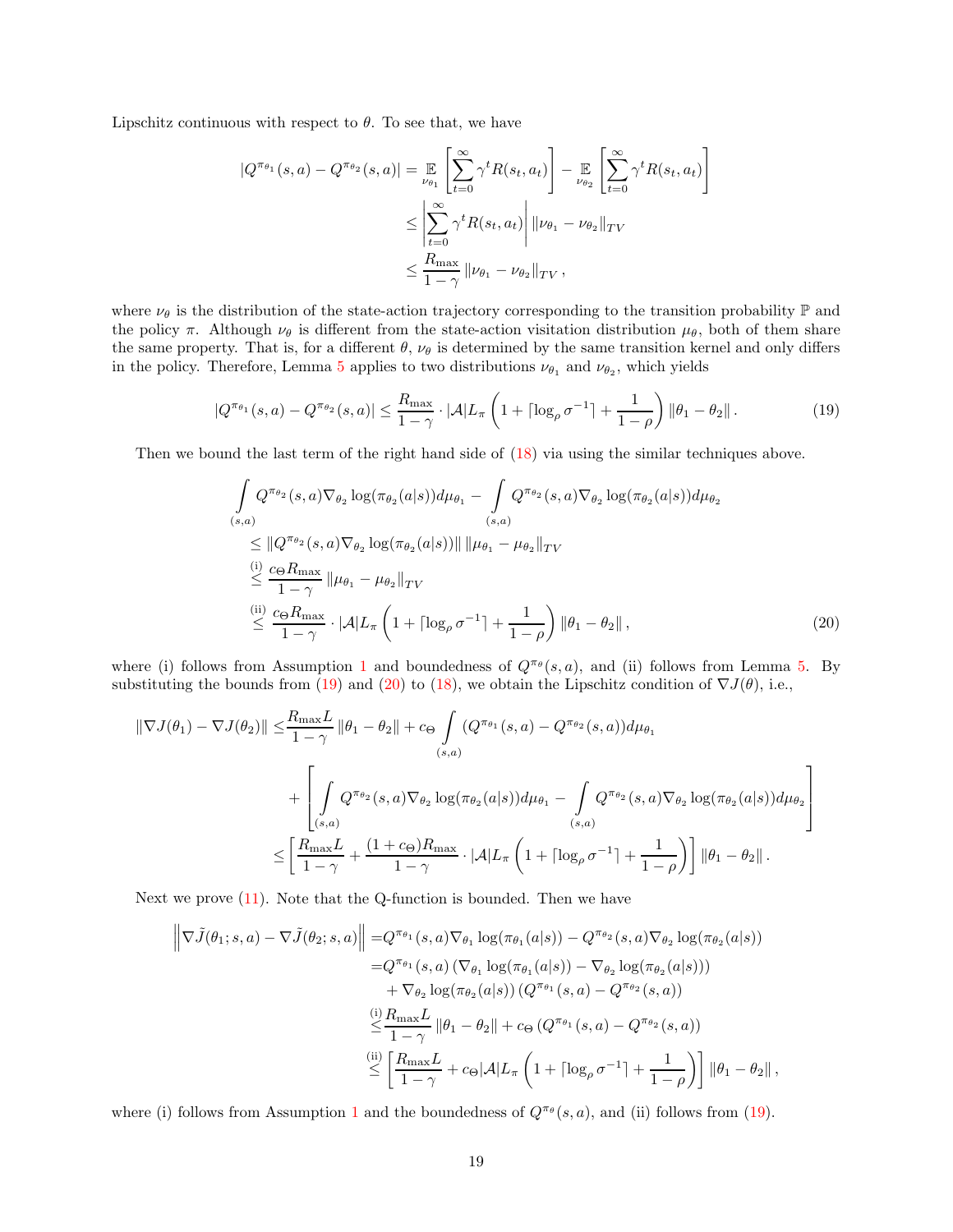### C Proof of Theorem [1](#page-5-3)

In this appendix we will first introduce some useful lemmas in Appendix [C.1,](#page-19-0) and then provide technical proofs in Appendix [C.2.](#page-23-0)

### <span id="page-19-0"></span>C.1 Supporting Lemmas

<span id="page-19-3"></span>We first provide two lemmas to deal with the bias of the gradient estimation.

**Lemma 6.** Given  $x, y \in \mathbb{R}^d$  and a positive diagonal matrix  $V \in \mathbb{R}^{d \times d}$ , then

$$
x^T V y \leq Tr(V) \|x\|_{\infty} \|y\|_{\infty}.
$$
\n(21)

 $\Box$ 

*Proof.* Since V is a diagonal matrix with  $V_{i,i} > 0, \forall i \in [d]$ , we have

$$
x^T V y = \sum_{i=1}^d V_{i,i} x_i y_i \stackrel{\text{(i)}}{\leq} \sum_{i=1}^d V_{i,i} ||x||_{\infty} ||y||_{\infty} = Tr(V) ||x||_{\infty} ||y||_{\infty},
$$

<span id="page-19-4"></span>where (i) follows because  $V_{i,i} > 0, \forall i \in [d]$ .

**Lemma 7.** Fix time t and any  $\tau < t$ . Initialize Algorithm [1](#page-4-0) such that  $|g_{1,i}| \geq G_0$  for all  $i \in [d]$  with some  $G_0 > 0$ . Suppose Assumption [1](#page-4-2) and [2](#page-5-0) hold. Under Assumption 1 and Assumption [2,](#page-5-0) we have

$$
\left\|\nabla J(\theta_{t-\tau}) - \mathbb{E}\left[\nabla \tilde{J}(\theta_{t-\tau}; s_t, a_t)|\mathcal{F}_{t-\tau}\right]\right\| \leq G_{\infty} \left[\sigma \rho^{\tau} + \frac{L_{\pi} G_{\infty}}{2G_0} \left(\sum_{k=t-\tau}^{t-1} \alpha_k + \sum_{i=t-\tau}^{t-1} \sum_{k=t-\tau}^{i} \alpha_k\right)\right],\tag{22}
$$

where  $G_{\infty} = \frac{c_{\Theta} R_{\text{max}}}{1 - \gamma}$ .

*Proof.* For notational brevity we denote  $O_t = (s_t, a_T)$ . Observe that

$$
\begin{aligned}\n\left\| \nabla J(\theta_{t-\tau}) - \mathbb{E} \left[ \nabla \tilde{J}(\theta_{t-\tau}; O_t) | \mathcal{F}_{t-\tau} \right] \right\| \\
&= \left\| \int_{(s,a)} Q^{\pi_{\theta_{t-\tau}}} \nabla_{\theta} \log(\pi_{\theta_{t-\tau}}(a|s)) d\mu_{\theta_{t-\tau}} - \int_{(s,a)} Q^{\pi_{\theta_{t-\tau}}} \nabla_{\theta} \log(\pi_{\theta_{t-\tau}}(a|s)) dP(s_t, a_t | \mathcal{F}_{t-\tau}) \right\| \\
&\leq \frac{\int_{(s,a)} Q^{\pi_{\theta_{t-\tau}}} \log R_{\max}}{1-\gamma} \left\| \mu_{\theta_{t-\tau}}(\cdot, \cdot) - P(s_t, a_t | \mathcal{F}_{t-\tau}) \right\|_{TV}, \\
&= G_{\infty} \left\| \mu_{\theta_{t-\tau}}(\cdot, \cdot) - P(s_t, a_t | \mathcal{F}_{t-\tau}) \right\|_{TV},\n\end{aligned}
$$

where (i) follows from the boundedness of  $Q^{\pi_{\theta}}$ . In the following, we bound  $\|\mu_{\theta_{t-\tau}}(\cdot,\cdot)-P(s_t, a_t|\mathcal{F}_{t-\tau})\|_{TV}$ . To this end, we need to build a new Markov chain in which the policy is fixed after time  $t-\tau$ . To be specific, in Algorithm [1,](#page-4-0) we sample actions via a changing policy  $\pi_{\theta_t}(a_t|s_t)$ , which yields a Markov chain:

$$
O_{t-\tau} \to O_{t-\tau+1} \cdots \to O_t \to O_{t+1}.\tag{23}
$$

Now, from time  $t - \tau$ , we repeatedly use the policy  $\pi_{\theta_{t-\tau}}$ , which yields an auxiliary Markov chain:

<span id="page-19-1"></span>
$$
O_{t-\tau} \to \tilde{O}_{t-\tau+1} \cdots \to \tilde{O}_t \to \tilde{O}_{t+1},\tag{24}
$$

where we denote  $\tilde{O}_t = (\tilde{s}_t, \tilde{a}_t)$  correspondingly. Clearly we have for  $k = t - \tau + 1, \ldots, t$ ,

$$
P(\tilde{s}_k = \cdot | \theta_{t-\tau}, \tilde{s}_{k-1}) = \sum_{a \in \mathcal{A}} \pi_{\theta_{t-\tau}}(\tilde{a}_{k-1} = a | \tilde{s}_{k-1}) \mathbb{P}(\tilde{s}_k = \cdot | \tilde{a}_{k-1} = a, \tilde{s}_{k-1}).
$$
\n(25)

Since we use the same policy from time  $t-\tau$ , the Markov chain given in [\(24\)](#page-19-1) in this time slot is uniformly ergodic, and thus satisfies Assumption [2.](#page-5-0) Therefore, we can bound  $\|\mu_{\theta_{t-\tau}}(\cdot,\cdot)-P(\tilde{s}_t,\tilde{a}_t|\mathcal{F}_{t-\tau})\|_{TV}$  as

<span id="page-19-2"></span>
$$
\left\|\mu_{\theta_{t-\tau}}(\cdot,\cdot)-P(\tilde{s}_t,\tilde{a}_t|\mathcal{F}_{t-\tau})\right\|_{TV}\leq \sigma\rho^{\tau}.
$$
\n(26)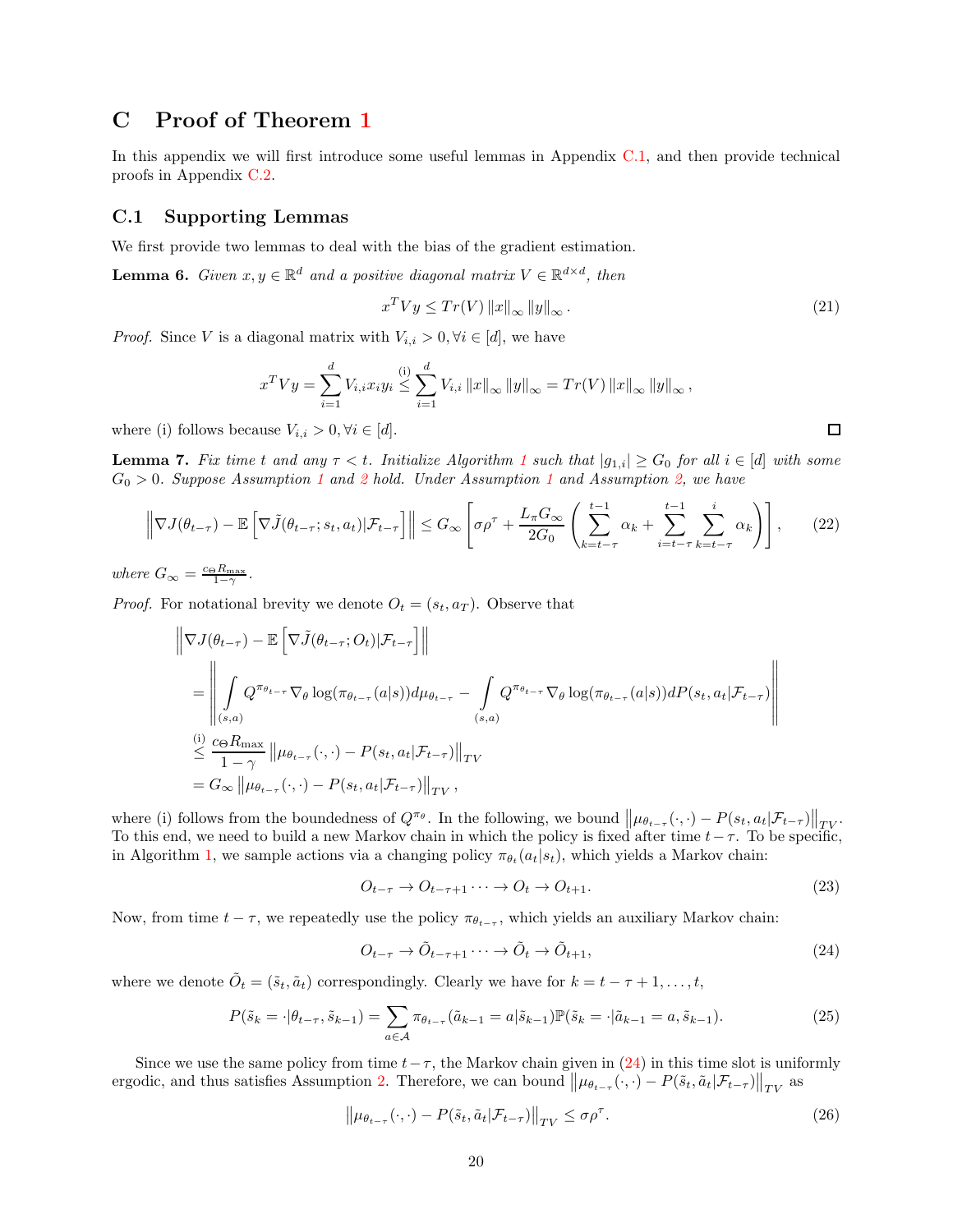Observe that

<span id="page-20-1"></span>
$$
\|\mu_{\theta_{t-\tau}}(\cdot,\cdot)-P(s_t, a_t|\mathcal{F}_{t-\tau})\|_{TV} \leq \|\mu_{\theta_{t-\tau}}(\cdot,\cdot)-P(\tilde{s}_t, \tilde{a}_t|\mathcal{F}_{t-\tau})\|_{TV} + \|P(\tilde{s}_t, \tilde{a}_t|\mathcal{F}_{t-\tau})-P(s_t, a_t|\mathcal{F}_{t-\tau})\|_{TV}.
$$
\n(27)

It remains to deal with  $\|P(\tilde{s}_t, \tilde{a}_t|\mathcal{F}_{t-\tau}) - P(s_t, a_t|\mathcal{F}_{t-\tau})\|_{TV}.$  We proceed as follows

$$
\|P(\tilde{s}_{t}, \tilde{a}_{t} | \mathcal{F}_{t-\tau}) - P(s_{t}, a_{t} | \mathcal{F}_{t-\tau})\|_{TV} \n= \|P(\tilde{s}_{t} | \mathcal{F}_{t-\tau}) \pi_{\theta_{t-\tau}}(\tilde{a}_{t} | \tilde{s}_{t}) - P(s_{t} | \mathcal{F}_{t-\tau}) \pi_{\theta_{t}}(a_{t} | s_{t})\|_{TV} \n= \frac{1}{2} \int_{s} |P(\tilde{s}_{t} = s | \mathcal{F}_{t-\tau}) \pi_{\theta_{t-\tau}}(\tilde{a}_{t} = a | \tilde{s}_{t} = s) - P(s_{t} = s | \mathcal{F}_{t-\tau}) \pi_{\theta_{t}}(a_{t} = a | s_{t} = s) | dsda \n= \frac{1}{2} \int_{(s,a)} |P(\tilde{s}_{t} = s | \mathcal{F}_{t-\tau}) \pi_{\theta_{t-\tau}}(\tilde{a}_{t} = a | \tilde{s}_{t} = s) - P(\tilde{s}_{t} = s | \mathcal{F}_{t-\tau}) \pi_{\theta_{t}}(a_{t} = a | s_{t} = s) \n+ P(\tilde{s}_{t} = s | \mathcal{F}_{t-\tau}) \pi_{\theta_{t}}(a_{t} = a | s_{t} = s) - P(s_{t} = s | \mathcal{F}_{t-\tau}) \pi_{\theta_{t}}(a_{t} = a | s_{t} = s) | dsda \n\leq \frac{1}{2} \int_{(s,a)} P(\tilde{s}_{t} = s | \mathcal{F}_{t-\tau}) | \pi_{\theta_{t-\tau}}(\tilde{a}_{t} = a | \tilde{s}_{t} = s) - \pi_{\theta_{t}}(a_{t} = a | s_{t} = s) | dsds \n+ \frac{1}{2} \int_{s} |P(\tilde{s}_{t} = s | \mathcal{F}_{t-\tau}) - P(s_{t} = s | \mathcal{F}_{t-\tau})| \int_{a} \pi_{\theta_{t}}(a_{t} = a | s_{t} = s) dads \n\leq \frac{1}{2} L_{\pi} ||\theta_{t} - \theta_{t-\tau}|| + \frac{1}{2} \int_{s} |P(\tilde{s}_{t} = s | \mathcal{F}_{t-\tau}) - P(s_{t} = s | \mathcal{F}_{t-\tau})| ds \n\leq \
$$

where (i) follows from Assumption [1](#page-4-2) and (ii) follows from Lemma [9.](#page-22-0) It remains to bound the second term of the right hand side. To this end, we first write  $P(\tilde{s}_t = \cdot | \mathcal{F}_{t-\tau})$  as

<span id="page-20-0"></span>
$$
P(\tilde{s}_t = \cdot | \mathcal{F}_{t-\tau}) = \int_s P(\tilde{s}_{t-1} = s | \mathcal{F}_{t-\tau}) P(\tilde{s}_t = \cdot | \tilde{s}_{t-1} = s) ds
$$
  
= 
$$
\int_s P(\tilde{s}_{t-1} = s | \mathcal{F}_{t-\tau}) \int_a P(\tilde{s}_t = \cdot | \tilde{s}_{t-1} = s, \tilde{a}_{t-1} = a) \pi_{\theta_{t-\tau}}(\tilde{a}_{t-1} = a | \tilde{s}_{t-1} = s) dads.
$$
 (29)

Similarly, for  $P(s_t = \cdot | \mathcal{F}_{t-\tau})$  we have

$$
P(s_t = \cdot | \mathcal{F}_{t-\tau}) = \int_s P(s_{t-1} = s | \mathcal{F}_{t-\tau}) P(s_t = \cdot | s_{t-1} = s) ds
$$
  
= 
$$
\int_s P(s_{t-1} = s | \mathcal{F}_{t-\tau}) \int_a P(s_t = \cdot | s_{t-1} = s, a_{t-1} = a) \pi_{\theta_{t-1}} (a_{t-1} = a | s_{t-1} = s) dads.
$$
 (30)

Then we obtain the following bound

$$
|P(\tilde{s}_t = \cdot | \mathcal{F}_{t-\tau}) - P(s_t = \cdot | \mathcal{F}_{t-\tau})|
$$
  
= 
$$
\left| \int_s P(\tilde{s}_{t-1} = s | \mathcal{F}_{t-\tau}) \int_a P(\tilde{s}_t = \cdot | \tilde{s}_{t-1} = s, \tilde{a}_{t-1} = a) \pi_{\theta_{t-\tau}}(\tilde{a}_{t-1} = a | \tilde{s}_{t-1} = s) dads \right|
$$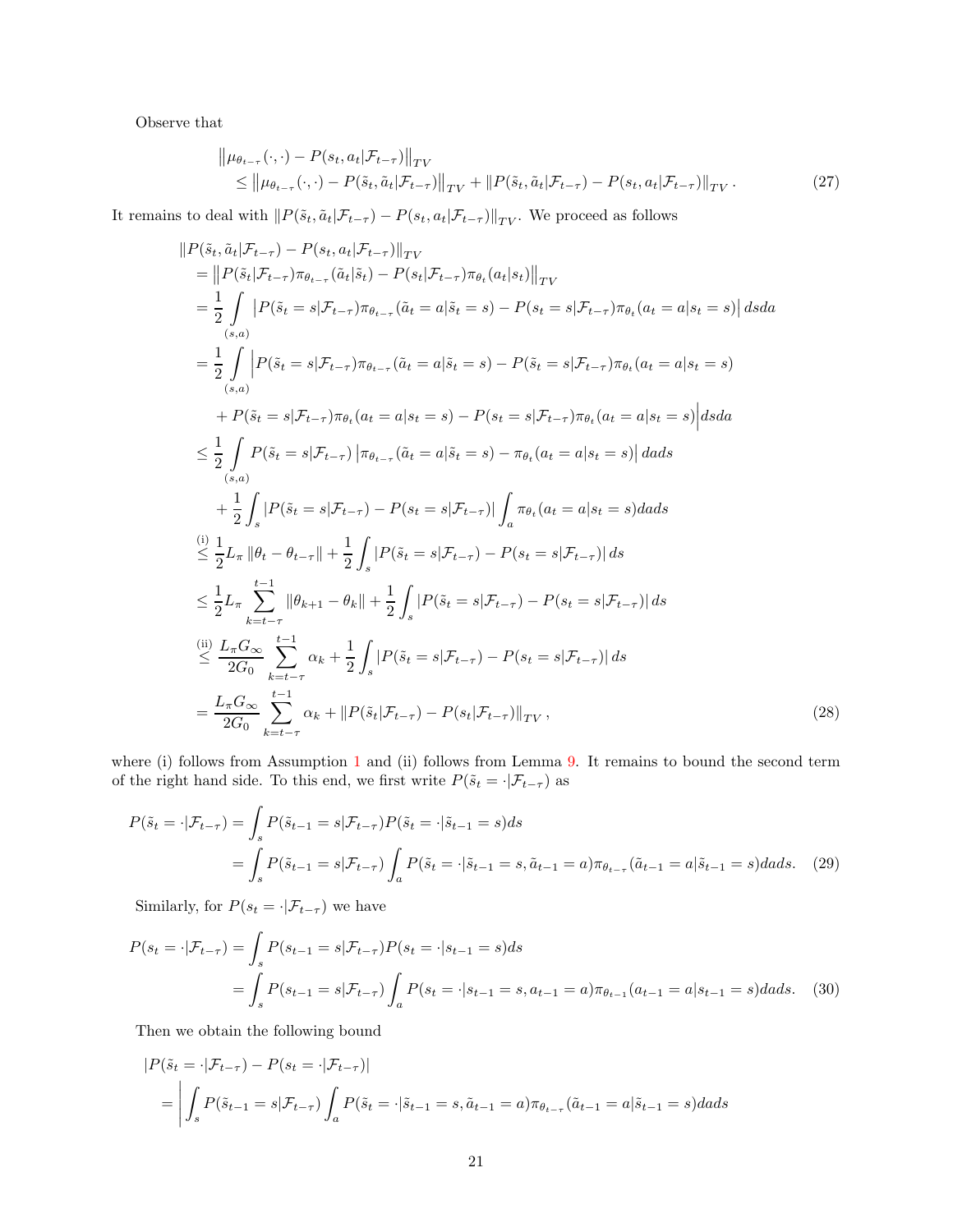$$
-\int_{s} P(s_{t-1} = s | \mathcal{F}_{t-\tau}) \int_{a} P(s_{t} = \cdot | s_{t-1} = s, a_{t-1} = a) \pi_{\theta_{t-1}}(a_{t-1} = a | s_{t-1} = s) dads
$$
  
\n
$$
\leq \int_{s} P(\tilde{s}_{t-1} = s | \mathcal{F}_{t-\tau}) \Big| \int_{a} P(\tilde{s}_{t} = \cdot | \tilde{s}_{t-1} = s, \tilde{a}_{t-1} = a) \pi_{\theta_{t-\tau}}(\tilde{a}_{t-1} = a | \tilde{s}_{t-1} = s)
$$
  
\n
$$
-\int_{a} P(s_{t} = \cdot | s_{t-1} = s, a_{t-1} = a) \pi_{\theta_{t-1}}(a_{t-1} = a | s_{t-1} = s) \Big| dads
$$
  
\n
$$
+\int_{s} \Big| P(\tilde{s}_{t-1} = s | \mathcal{F}_{t-\tau}) - P(s_{t-1} = s | \mathcal{F}_{t-\tau}) \Big|.
$$
  
\n
$$
\int_{a} P(s_{t} = \cdot | s_{t-1} = s, a_{t-1} = a) \pi_{\theta_{t-1}}(a_{t-1} = a | s_{t-1} = s) dads
$$
  
\n
$$
\leq \int_{s} P(\tilde{s}_{t-1} = s | \mathcal{F}_{t-\tau}).
$$
  
\n
$$
\int_{a} P(s_{t} = \cdot | s_{t-1} = s, a_{t-1} = a) | \pi_{\theta_{t-\tau}}(\tilde{a}_{t-1} = a | \tilde{s}_{t-1} = s) - \pi_{\theta_{t-1}}(a_{t-1} = a | s_{t-1} = s) | dads
$$
  
\n
$$
+\int_{s} |P(\tilde{s}_{t-1} = s | \mathcal{F}_{t-\tau}) - P(s_{t-1} = s | \mathcal{F}_{t-\tau}) | ds
$$
  
\n
$$
\leq \int_{s} P(\tilde{s}_{t-1} = s | \mathcal{F}_{t-\tau}) \int_{a} |\pi_{\theta_{t-\tau}}(\tilde{a}_{t-1} = a | \tilde{s}_{t-1} = s) - \pi_{\theta_{t-1}}(a_{t-1} = a | s_{t-1} = s) |
$$

Then we have a dynamical form as

$$
||P(\tilde{s}_t|\mathcal{F}_{t-\tau}) - P(s_t|\mathcal{F}_{t-\tau})||_{TV} = \frac{1}{2} \int_s |P(\tilde{s}_t = s|\mathcal{F}_{t-\tau}) - P(s_t = s|\mathcal{F}_{t-\tau})| ds
$$
  

$$
\leq \frac{1}{2} L_{\pi} ||\theta_{t-\tau} - \theta_{t-1}|| + ||P(\tilde{s}_{t-1}|\mathcal{F}_{t-\tau}) - P(s_{t-1}|\mathcal{F}_{t-\tau})||_{TV}. \tag{31}
$$

Applying [\(31\)](#page-21-0) recursively yields

<span id="page-21-1"></span><span id="page-21-0"></span>
$$
||P(\tilde{s}_t|\mathcal{F}_{t-\tau}) - P(s_t|\mathcal{F}_{t-\tau})||_{TV} \le \frac{1}{2}L_{\pi} \sum_{i=t-\tau}^{t-1} ||\theta_{t-\tau} - \theta_i||
$$
  

$$
\le \frac{L_{\pi}G_{\infty}}{2G_0} \sum_{i=t-\tau}^{t-1} \sum_{k=t-\tau}^{i} \alpha_k.
$$
 (32)

Substituting [\(32\)](#page-21-1) into [\(28\)](#page-20-0) and according to the fact  $\tau \geq 1$ , we have

<span id="page-21-2"></span>
$$
||P(\tilde{s}_t, \tilde{a}_t | \mathcal{F}_{t-\tau}) - P(s_t, a_t | \mathcal{F}_{t-\tau})||_{TV} \le \frac{L_{\pi} G_{\infty}}{2G_0} \left( \sum_{k=t-\tau}^{t-1} \alpha_k + \sum_{i=t-\tau}^{t-1} \sum_{k=t-\tau}^{i} \alpha_k \right). \tag{33}
$$

Combining [\(26\)](#page-19-2) and [\(33\)](#page-21-2), we obtain

$$
\left\| \nabla J(\theta_{t-\tau}) - \mathbb{E} \left[ \nabla \tilde{J}(\theta_{t-\tau}; O_t) | \mathcal{F}_{t-\tau} \right] \right\| \leq G_{\infty} \left\| \mu_{\theta_{t-\tau}}(\cdot, \cdot) - P_t(\tilde{s}_t, \tilde{a}_t | \mathcal{F}_{t-\tau}) \right\|_{TV} \n\leq G_{\infty} \left[ \sigma \rho^{\tau} + \frac{L_{\pi} G_{\infty}}{2G_0} \left( \sum_{k=t-\tau}^{t-1} \alpha_k + \sum_{i=t-\tau}^{t-1} \sum_{k=t-\tau}^{i} \alpha_k \right) \right].
$$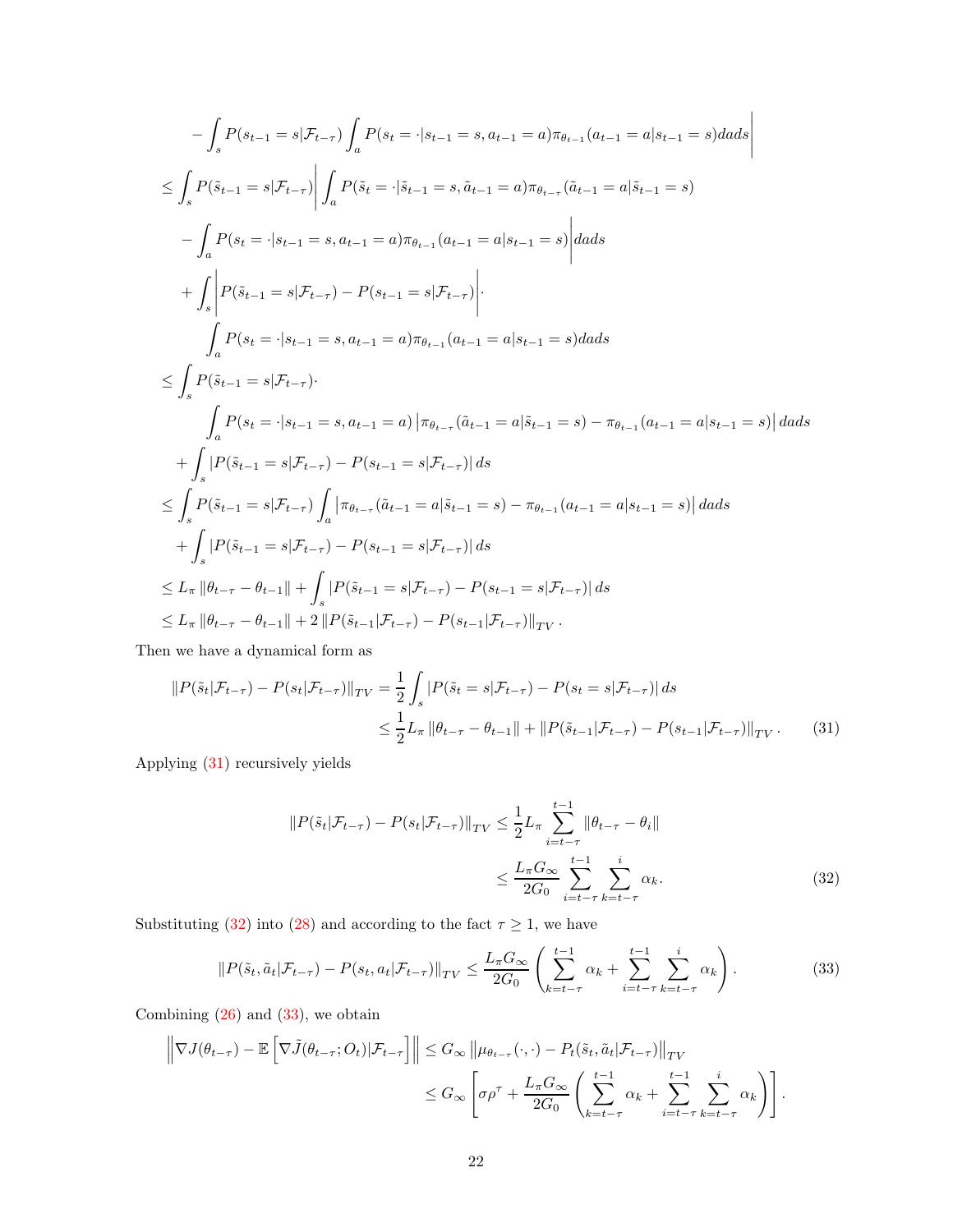$\Box$ 

 $\Box$ 

<span id="page-22-2"></span>The next a few lemmas are closely related to the update rule of AMSGrad.

**Lemma 8.** [\(Zhou et al.](#page-15-3), [2018,](#page-15-3) Lemma A.1) Let  $\{g_t, m_t, \hat{v}_t\}$  for  $t = 1, 2, \ldots$  be sequences generated by Algorithm [1,](#page-4-0) and denote  $G_{\infty} = \frac{c_{\Theta} R_{\text{max}}}{1-\gamma}$ . Given  $g_t \leq G_{\infty}$  as in Lemma [4,](#page-16-3)  $||m_t|| \leq G_{\infty}$ ,  $||\hat{v}_t|| \leq G_{\infty}^2$ .

<span id="page-22-0"></span>**Lemma 9.** Let  $\{m_t, \hat{v}_t\}$  for  $t = 1, 2, \ldots$  $t = 1, 2, \ldots$  $t = 1, 2, \ldots$  be sequences generated by Algorithm 1 and dentoe  $G_{\infty} = R_{\max}$  +  $(1 + \gamma)D_{\infty}$ . Then

$$
\|\theta_{t+1} - \theta_t\| = \left\|\alpha_t \hat{V}_t^{\frac{1}{2}} m_t\right\| \le \frac{\alpha_t G_{\infty}}{G_0}.
$$
\n(34)

*Proof.* The proof can proceed easily given Lemma [14](#page-34-0) and  $\hat{v}_{t,i} \geq \hat{v}_{0,i} \geq G_0^2, \forall t, \forall i$ .

$$
\|\theta_{t+1} - \theta_t\| = \left\|\alpha_t \hat{V}_t^{\frac{1}{2}} m_t\right\| = \alpha_t \sqrt{\sum_{i=1}^d \frac{m_{t,i}^2}{v_{t,i}}} \le \frac{\alpha_t}{G_0} \left\|m_t\right\| \le \frac{\alpha_t G_\infty}{G_0}.
$$
 (35)

<span id="page-22-4"></span>**Lemma [1](#page-4-0)0.** [\(Zhou et al.](#page-15-3), [2018](#page-15-3), Lemma A.2) Let  $\alpha_t$  be the stepsize in Algorithm 1 and  $\beta_1, \beta_2$  be the constant hyper-parameters with  $\beta_1 < \beta_2$ . Then we have

$$
\sum_{t=1}^{T} \mathbb{E} \left\| \hat{V}_t^{-\frac{1}{2}} m_t \right\|^2 \le \frac{d(1-\beta_1)}{(1-\beta_2)(1-\beta_1/\beta_2)}.
$$
\n(36)

In addition, taking  $\beta_1 = 0$  yields  $m_t = g_t$ . Thus we further have

$$
\sum_{t=1}^{T} \mathbb{E} \left\| \hat{V}_t^{-\frac{1}{2}} g_t \right\|^2 \le \frac{d}{1 - \beta_2}.
$$
\n(37)

Proof. We refer the reader to the proof of Lemma A.2 in [Zhou et al.](#page-15-3) [\(2018\)](#page-15-3) for more details by reducing their proof to the case where  $p = \frac{1}{2}, q = 1$ .  $\Box$ 

Since the update rule of AMSGrad is complicated, it is often useful to introduce an auxiliary sequences  $z_t$ . If we define  $\theta_0 = \theta_1$ , then for  $t \geq 1$ , let

<span id="page-22-1"></span>
$$
z_t = \theta_t + \frac{\beta_1}{1 - \beta_1} \theta_{t-1}.
$$
\n
$$
(38)
$$

<span id="page-22-3"></span>The following lemma captures the property of  $z_t$  and its connection with  $\theta_t$ .

**Lemma 11.** [\(Zhou et al.,](#page-15-3) [2018](#page-15-3), Lemma A.3-A.5) Given  $z_t$  defined in [\(38\)](#page-22-1), we have for  $t \geq 2$ 

$$
z_{t+1} - z_t = \frac{\beta_1}{1 - \beta_1} \left( \alpha_{t-1} \hat{V}_{t-1}^{-\frac{1}{2}} - \alpha_t \hat{V}_t^{-\frac{1}{2}} \right) m_{t-1} - \alpha_t \hat{V}_t^{-\frac{1}{2}} g_t,
$$
\n(39)

and for  $t = 1$ ,

$$
z_2 - z_1 = -\alpha_1 \hat{V}_1^{-\frac{1}{2}} g_1.
$$
\n<sup>(40)</sup>

Further, we can bound  $||z_{t+1} - z_t||$  as

$$
||z_{t+1} - z_t|| \le ||\alpha_t \hat{V}_t^{-\frac{1}{2}} g_t|| + \frac{\beta_1}{1 - \beta_1} ||\theta_{t+1} - \theta_t||,
$$
\n(41)

and we can also bound  $\|\nabla J(z_t) - \nabla J(\theta_t)\|$  as

$$
\|\nabla J(z_t) - \nabla J(\theta_t)\| \le \frac{c_J \beta_1}{1 - \beta_1} \|\theta_{t+1} - \theta_t\|.
$$
 (42)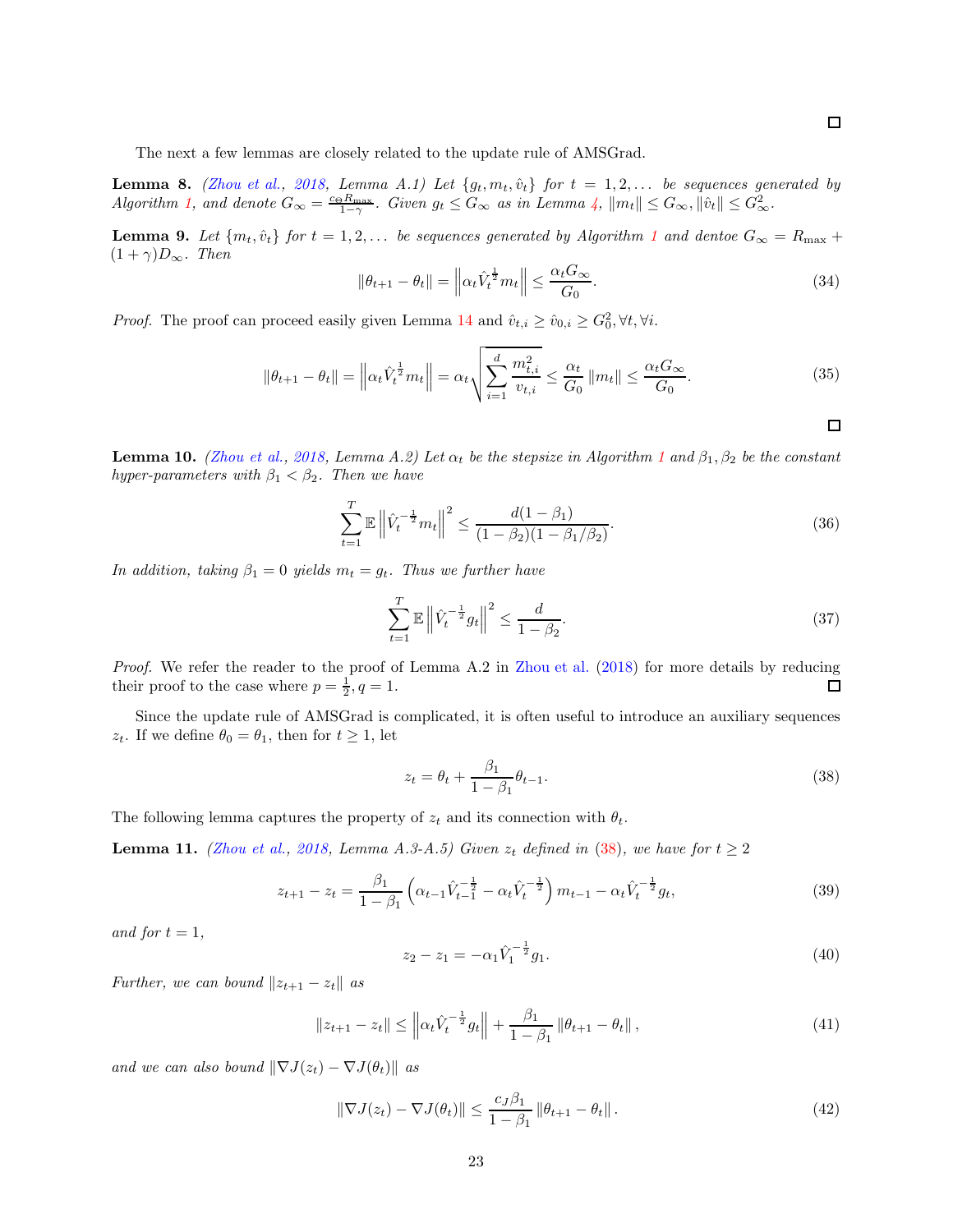### <span id="page-23-0"></span>C.2 Proof of Theorem [1](#page-5-3)

In the remaining, we can complete this proof by taking the following three steps.

Step1: Establishing convergent sequence

First, we observe that  $\nabla J(\theta)$  is Lipschitz continuous according to Lemma [1.](#page-5-2) Then we have

$$
J(z_{t+1}) \leq J(z_t) + \nabla J(z_t)^T (z_{t+1} - z_t) + \frac{c_J}{2} ||z_{t+1} - z_t||^2
$$
  
\n
$$
= J(z_t) + \nabla J(\theta_t)^T (z_{t+1} - z_t) + (\nabla J(z_t) - \nabla J(\theta_t))^T (z_{t+1} - z_t) + \frac{c_J}{2} ||z_{t+1} - z_t||^2
$$
  
\n
$$
= J(z_t) + \nabla J(\theta_t)^T \left[ \frac{\beta_1}{1 - \beta_1} \left( \alpha_{t-1} \hat{V}_{t-1}^{-\frac{1}{2}} - \alpha_t \hat{V}_t^{-\frac{1}{2}} \right) m_{t-1} - \alpha_t \hat{V}_t^{-\frac{1}{2}} g_t \right]
$$
  
\n
$$
+ (\nabla J(z_t) - \nabla J(\theta_t))^T (z_{t+1} - z_t) + \frac{c_J}{2} ||z_{t+1} - z_t||^2
$$
  
\n
$$
= J(z_t) + \frac{\beta_1}{1 - \beta_1} \nabla J(\theta_t)^T \left( \alpha_{t-1} \hat{V}_{t-1}^{-\frac{1}{2}} - \alpha_t \hat{V}_t^{-\frac{1}{2}} \right) m_{t-1} - \frac{\alpha_t \nabla J(\theta_t)^T \hat{V}_t^{-\frac{1}{2}} g_t}{\hat{Y}_2}
$$
  
\n
$$
+ \underbrace{(\nabla J(z_t) - \nabla J(\theta_t))^T (z_{t+1} - z_t)}_{T_3} + \underbrace{\frac{c_J}{2} ||z_{t+1} - z_t||^2}_{T_4}.
$$
\n(43)

Next we bound the tail terms. The term  $T_1$  can be bounded as

<span id="page-23-1"></span>
$$
T_1 \stackrel{\text{(i)}}{\leq} \frac{\beta_1}{1 - \beta_1} Tr \left( \alpha_{t-1} \hat{V}_{t-1}^{-\frac{1}{2}} - \alpha_t \hat{V}_t^{-\frac{1}{2}} \right) \|\nabla J(\theta_t)\|_{\infty} \|m_{t-1}\|_{\infty}
$$
  
\n
$$
= \frac{\beta_1}{1 - \beta_1} G_{\infty}^2 Tr \left( \alpha_{t-1} \hat{V}_{t-1}^{-\frac{1}{2}} - \alpha_t \hat{V}_t^{-\frac{1}{2}} \right)
$$
  
\n
$$
= \frac{\beta_1}{1 - \beta_1} G_{\infty}^2 \left[ Tr \left( \alpha_{t-1} \hat{V}_{t-1}^{-\frac{1}{2}} \right) - Tr \left( \alpha_t \hat{V}_t^{-\frac{1}{2}} \right) \right],
$$

where (i) follows from Lemma [6.](#page-19-3)

The term  $T_2$  is the key to deal with under non-i.i.d. sampling, where a non-zero bias arises in the gradient estimation. We bound this term as

$$
T_2 = -\alpha_{t-1} \nabla J(\theta_t)^T \hat{V}_{t-1}^{-\frac{1}{2}} g_t + \nabla J(\theta_t)^T \left( \alpha_{t-1} \hat{V}_{t-1}^{-\frac{1}{2}} - \alpha_t \hat{V}_t^{-\frac{1}{2}} \right) g_t
$$
  
\n
$$
\stackrel{(i)}{\leq} -\alpha_{t-1} \nabla J(\theta_t)^T \hat{V}_{t-1}^{-\frac{1}{2}} g_t + Tr \left( \alpha_{t-1} \hat{V}_{t-1}^{-\frac{1}{2}} - \alpha_t \hat{V}_t^{-\frac{1}{2}} \right) \| \nabla J(\theta_t) \|_{\infty} \| g_t \|_{\infty}
$$
  
\n
$$
= -\alpha_{t-1} \nabla J(\theta_t)^T \hat{V}_{t-1}^{-\frac{1}{2}} g_t + G_{\infty}^2 \left[ Tr \left( \alpha_{t-1} \hat{V}_{t-1}^{-\frac{1}{2}} \right) - Tr \left( \alpha_t \hat{V}_t^{-\frac{1}{2}} \right) \right]
$$
  
\n
$$
= -\alpha_{t-1} \nabla J(\theta_t)^T \hat{V}_{t-1}^{-\frac{1}{2}} \nabla J(\theta_t) + \alpha_{t-1} \nabla J(\theta_t)^T \hat{V}_{t-1}^{-\frac{1}{2}} (\nabla J(\theta_t) - g_t)
$$
  
\n
$$
+ G_{\infty}^2 \left[ Tr \left( \alpha_{t-1} \hat{V}_{t-1}^{-\frac{1}{2}} \right) - Tr \left( \alpha_t \hat{V}_t^{-\frac{1}{2}} \right) \right]
$$
  
\n
$$
\stackrel{(ii)}{\leq} -\frac{\alpha_{t-1}}{G_{\infty}} || \nabla J(\theta_t) ||^2 + \alpha_{t-1} \nabla J(\theta_t)^T \hat{V}_{t-1}^{-\frac{1}{2}} (\nabla J(\theta_t) - g_t)
$$
  
\n
$$
+ G_{\infty}^2 \left[ Tr \left( \alpha_{t-1} \hat{V}_{t-1}^{-\frac{1}{2}} \right) - Tr \left( \alpha_t \hat{V}_t^{-\frac{1}{2}} \right) \right],
$$

where (i) follows from Lemma [6](#page-19-3) and (ii) follows because  $\hat{V}_t$  is positive diagonal matrix and each entry is bounded as in Lemma [8.](#page-22-2)

Next we bound the term  $T_3$  as

$$
T_3 \leq \|\nabla J(z_t) - \nabla J(\theta_t)\| \|z_{t+1} - z_t\|
$$
  

$$
\leq \left( \left\| \alpha_t \hat{V}_t^{-\frac{1}{2}} g_t \right\| + \frac{\beta_1}{1 - \beta_1} \left\| \theta_{t+1} - \theta_t \right\| \right) \frac{c_J \beta_1}{1 - \beta_1} \left\| \theta_{t+1} - \theta_t \right\|
$$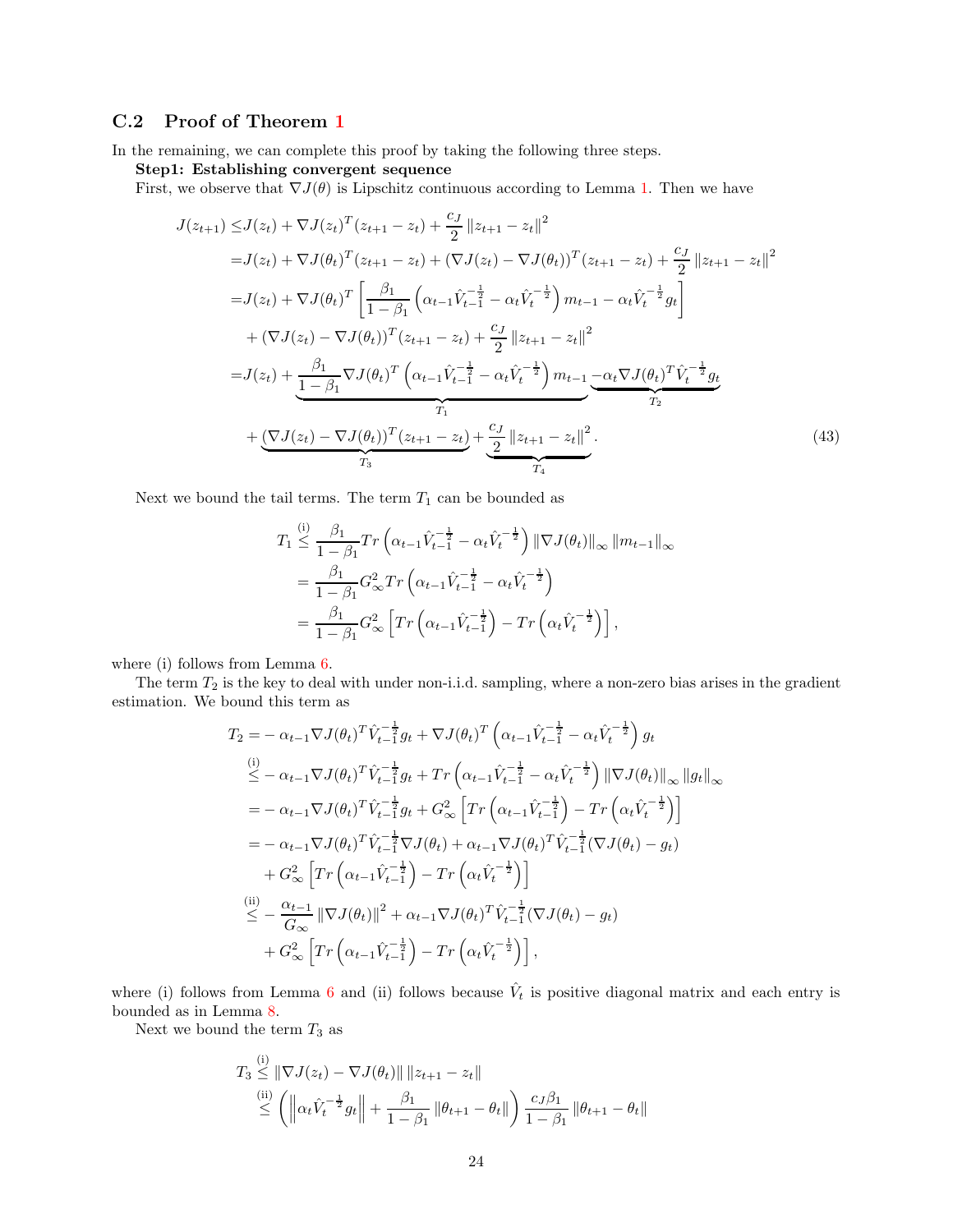$$
= \frac{c_J \beta_1}{1 - \beta_1} \|\theta_{t+1} - \theta_t\| \|\alpha_t \hat{V}_t^{-\frac{1}{2}} g_t\| + c_J \left(\frac{\beta_1}{1 - \beta_1}\right)^2 \|\theta_{t+1} - \theta_t\|^2
$$
  
\n
$$
= \sqrt{c_J} \|\alpha_t \hat{V}_t^{-\frac{1}{2}} g_t\| \cdot \frac{\sqrt{c_J} \beta_1}{1 - \beta_1} \|\theta_{t+1} - \theta_t\| + c_J \left(\frac{\beta_1}{1 - \beta_1}\right)^2 \|\theta_{t+1} - \theta_t\|^2
$$
  
\n
$$
\stackrel{\text{(iii)}}{\leq} c_J \|\alpha_t \hat{V}_t^{-\frac{1}{2}} g_t\|^2 + 2c_J \left(\frac{\beta_1}{1 - \beta_1}\right)^2 \|\theta_{t+1} - \theta_t\|^2
$$
  
\n
$$
\stackrel{\text{(iv)}}{=} c_J \|\alpha_t \hat{V}_t^{-\frac{1}{2}} g_t\|^2 + 2c_J \left(\frac{\beta_1}{1 - \beta_1}\right)^2 \|\alpha_t \hat{V}_t^{-\frac{1}{2}} m_t\|^2,
$$

where (i) follows from Cauchy-Schwarz inequality, (ii) follows from Lemma [11,](#page-22-3) (iii) follows because  $xy \leq$  $x^2 + y^2$  and (iv) follows by the update rule of Algorithm [1.](#page-4-0)

Last, we bound the term  $T_4$  as

$$
T_4 \stackrel{(i)}{\leq} \frac{c_J}{2} \left[ \left\| \alpha_t \hat{V}_t^{-\frac{1}{2}} g_t \right\| + \frac{\beta_1}{1 - \beta_1} \left\| \theta_{t+1} - \theta_t \right\| \right]^2
$$
  
\n
$$
\stackrel{(ii)}{\leq} c_J \left\| \alpha_t \hat{V}_t^{-\frac{1}{2}} g_t \right\|^2 + c_J \left( \frac{\beta_1}{1 - \beta_1} \right)^2 \left\| \theta_{t+1} - \theta_t \right\|^2
$$
  
\n
$$
= c_J \left\| \alpha_t \hat{V}_t^{-\frac{1}{2}} g_t \right\|^2 + c_J \left( \frac{\beta_1}{1 - \beta_1} \right)^2 \left\| \alpha_t \hat{V}_t^{-\frac{1}{2}} m_t \right\|^2,
$$

where (i) follows from Lemma [11,](#page-22-3) and (ii) follows due to the fact  $(x + y)^2 \le 2x^2 + 2y^2$ . Substituting the upper bounds of the terms  $T_1, T_2, T_3$  and  $T_4$  in [\(43\)](#page-23-1) yields

$$
J(z_{t+1}) \leq J(z_t) - \frac{\alpha_{t-1}}{G_{\infty}} \left\| \nabla J(\theta_t) \right\|^2 + \alpha_{t-1} \nabla J(\theta_t)^T \hat{V}_{t-1}^{-\frac{1}{2}} (\nabla J(\theta_t) - g_t) + \frac{1}{1 - \beta_1} G_{\infty}^2 \left[ Tr \left( \alpha_{t-1} \hat{V}_{t-1}^{-\frac{1}{2}} \right) - Tr \left( \alpha_t \hat{V}_t^{-\frac{1}{2}} \right) \right] + 2c_J \left\| \alpha_t \hat{V}_t^{-\frac{1}{2}} g_t \right\|^2 + 3c_J \left( \frac{\beta_1}{1 - \beta_1} \right)^2 \left\| \alpha_t \hat{V}_t^{-\frac{1}{2}} m_t \right\|^2.
$$

Next we rearrange the above inequality and take expectation over all the randomness to obtain

$$
\frac{\alpha_{t-1}}{G_{\infty}}\mathbb{E}\left[\left\|\nabla J(\theta_{t})\right\|^{2}\right] \leq (\mathbb{E}[J(z_{t})] - \mathbb{E}[J(z_{t+1})]) + \frac{G_{\infty}^{2}}{1-\beta_{1}}\left(\mathbb{E}\left[\operatorname{Tr}\left(\alpha_{t-1}\hat{V}_{t-1}^{-\frac{1}{2}}\right)\right] - \mathbb{E}\left[\operatorname{Tr}\left(\alpha_{t}\hat{V}_{t}^{-\frac{1}{2}}\right)\right]\right) \n+ 2c_{J}\mathbb{E}\left\|\alpha_{t}\hat{V}_{t}^{-\frac{1}{2}}g_{t}\right\|^{2} + 3c_{J}\left(\frac{\beta_{1}}{1-\beta_{1}}\right)^{2}\mathbb{E}\left\|\alpha_{t}\hat{V}_{t}^{-\frac{1}{2}}m_{t}\right\|^{2} \n+ \alpha_{t-1}\mathbb{E}\left[\nabla J(\theta_{t})^{T}\hat{V}_{t-1}^{-\frac{1}{2}}(\nabla J(\theta_{t}) - g_{t})\right] \n= (\mathbb{E}[J(z_{t})] - \mathbb{E}[J(z_{t+1})]) + \frac{G_{\infty}^{2}}{1-\beta_{1}}\left(\mathbb{E}\left[\operatorname{Tr}\left(\alpha_{t-1}\hat{V}_{t-1}^{-\frac{1}{2}}\right)\right] - \mathbb{E}\left[\operatorname{Tr}\left(\alpha_{t}\hat{V}_{t}^{-\frac{1}{2}}\right)\right]\right) \n+ 2c_{J}\mathbb{E}\left\|\alpha_{t}\hat{V}_{t}^{-\frac{1}{2}}g_{t}\right\|^{2} + 3c_{J}\left(\frac{\beta_{1}}{1-\beta_{1}}\right)^{2}\mathbb{E}\left\|\alpha_{t}\hat{V}_{t}^{-\frac{1}{2}}m_{t}\right\|^{2} \n+ \alpha_{t-1}\mathbb{E}\left[\mathbb{E}\left[\nabla J(\theta_{t})^{T}\hat{V}_{t-1}^{-\frac{1}{2}}(\nabla J(\theta_{t}) - g_{t})|\mathcal{F}_{t}^{q}\right]\right] \n= (\mathbb{E}[J(z_{t})] - \mathbb{E}[J(z_{t+1})]) + \frac{G_{\infty}^{2}}{1-\beta_{1}}\left(\mathbb{E}\left[\operatorname{Tr}\left(\alpha_{t
$$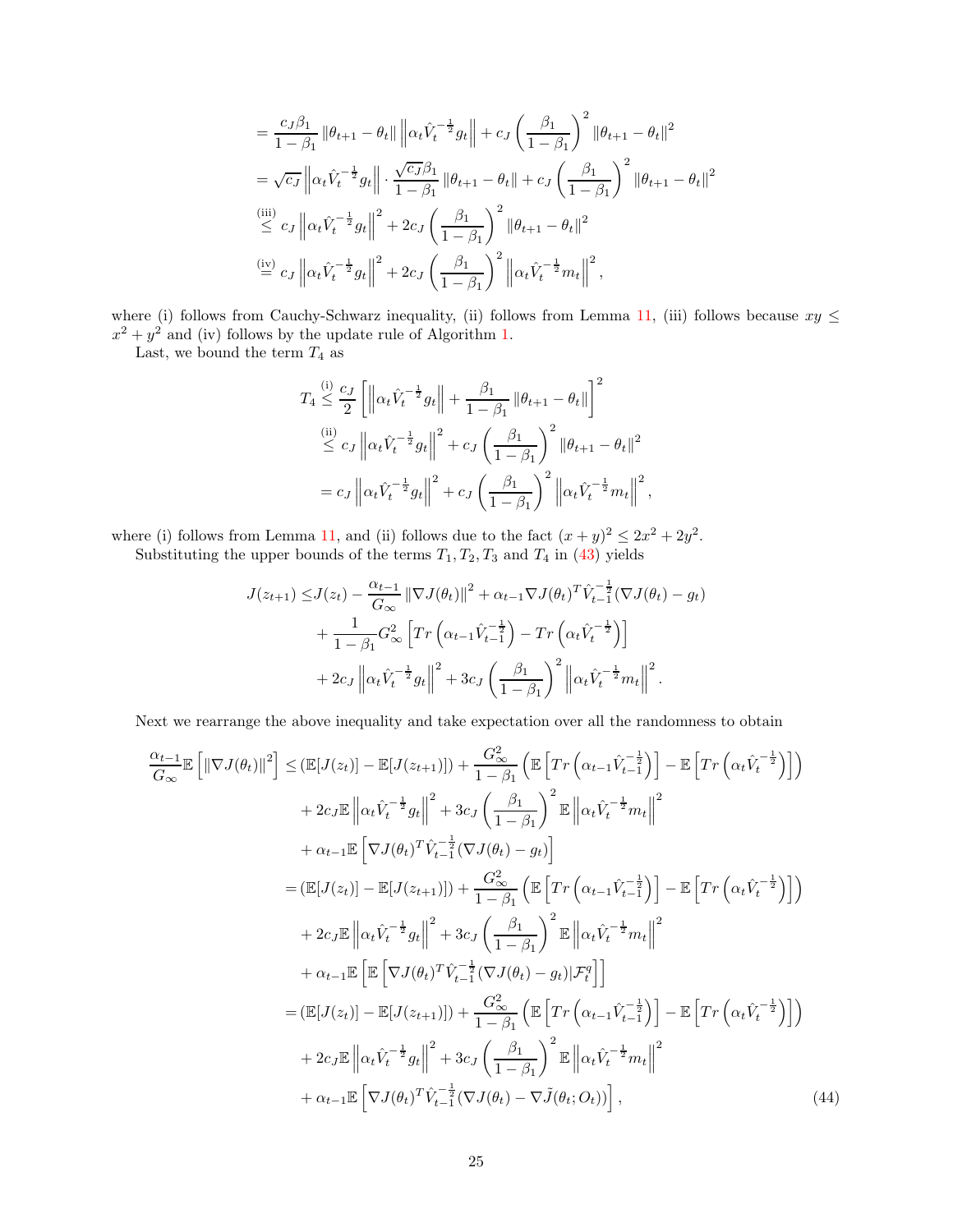where in the last equation we denote  $O_t = (s_t, a_t)$  for brevity, and this notation is used in the sequel as well. We emphasize that the filtration  $\mathcal{F}_t^q$  contains all the samples up to time t except the samples for estimating  $Q^{\pi_{\theta_t}}(s_t, a_t)$ . Thus we have  $\mathbb{E}[g_t | \mathcal{F}_t^q] = \nabla \tilde{J}(\theta_t; O_t)$  where the expectation is taken over the randomness in EstQ algorithm.

#### Step2: Bounding bias term

In the following, we bound the bias term  $\mathbb{E}\left[\nabla J(\theta_t)^T \hat{V}_{t-1}^{-\frac{1}{2}}(\nabla J(\theta_t) - \nabla \tilde{J}(\theta_t; O_t))\right]$ . Observe that

$$
\begin{split}\n&\mathbb{E}\left[\nabla J(\theta_{t})^{T}\hat{V}_{t-1}^{-\frac{1}{2}}(\nabla J(\theta_{t}) - \nabla \tilde{J}(\theta_{t};O_{t}))\right] \\
&= &\mathbb{E}\left[\sum_{i=1}^{d}\frac{1}{\sqrt{\hat{v}_{t-1,i}}}\nabla_{i}J(\theta_{t})\cdot(\nabla_{i}J(\theta_{t}) - \nabla \tilde{J}_{i}(\theta_{t};O_{t}))\right] \\
&= &\mathbb{E}\left[\sum_{i=1}^{d}\frac{1}{\sqrt{\hat{v}_{t-1,i}}}\left[\nabla_{i}J(\theta_{t-\tau})\cdot(\nabla_{i}J(\theta_{t-\tau}) - \nabla \tilde{J}_{i}(\theta_{t-\tau};O_{t})) + \nabla_{i}J(\theta_{t-\tau})\cdot(\nabla \tilde{J}_{i}(\theta_{t-\tau};O_{t}) - \nabla \tilde{J}_{i}(\theta_{t};O_{t}))\right] \\
&+ \nabla_{i}J(\theta_{t-\tau})\cdot(\nabla_{i}J(\theta_{t}) - \nabla_{i}J(\theta_{t-\tau})) + (\nabla_{i}J(\theta_{t}) - \nabla_{i}J(\theta_{t-\tau}))\cdot(\nabla_{i}J(\theta_{t}) - \nabla \tilde{J}_{i}(\theta_{t};O_{t}))\right]\n\end{split}
$$
\n
$$
= \mathbb{E}\left[\underbrace{\nabla J(\theta_{t-\tau})^{T}\hat{V}_{t-1}^{-\frac{1}{2}}(\nabla J(\theta_{t-\tau}) - \nabla \tilde{J}(\theta_{t-\tau};O_{t}))}_{T_{5}} + \underbrace{\nabla J(\theta_{t-\tau})^{T}\hat{V}_{t-1}^{-\frac{1}{2}}(\nabla \tilde{J}(\theta_{t-\tau};O_{t}) - \nabla \tilde{J}(\theta_{t};O_{t}))}_{T_{6}} + \underbrace{\nabla J(\theta_{t-\tau})^{T}\hat{V}_{t-1}^{-\frac{1}{2}}(\nabla J(\theta_{t}) - \nabla J(\theta_{t-\tau}))}{T_{7}} + \underbrace{\nabla J(\theta_{t-\tau})^{T}\hat{V}_{t-1}^{-\frac{1}{2}}(\nabla J(\theta_{t}) - \nabla J(\theta_{t-\tau}))}{T_{8}} + \underbrace{\nabla
$$

It turns out that the terms  $T_6, T_7, T_8$  are easier to bound and the term  $T_5$  is the key to bound the bias. For the clarity of presentation, we first bound the terms  $T_6, T_7, T_8$ .

To bound the term  $T_6$ , we have

$$
T_6 = \nabla J(\theta_{t-\tau})^T \hat{V}_{t-1}^{-\frac{1}{2}} (\nabla \tilde{J}(\theta_{t-\tau}; O_t) - \nabla \tilde{J}(\theta_t; O_t))
$$
  
\n
$$
= (\nabla J(\theta_{t-\tau})^T \hat{V}_{t-1}^{-\frac{1}{4}}) \cdot (\hat{V}_{t-1}^{-\frac{1}{4}} (\nabla \tilde{J}(\theta_{t-\tau}; O_t) - \nabla \tilde{J}(\theta_t; O_t)))
$$
  
\n
$$
\stackrel{(i)}{\leq} ||\nabla J(\theta_{t-\tau})^T \hat{V}_{t-1}^{-\frac{1}{4}}|| \cdot ||\hat{V}_{t-1}^{-\frac{1}{4}} (\nabla \tilde{J}(\theta_{t-\tau}; O_t) - \nabla \tilde{J}(\theta_t; O_t))||
$$
  
\n
$$
\stackrel{(ii)}{\leq} \frac{1}{G_0} ||\nabla J(\theta_{t-\tau})|| \cdot ||(\nabla \tilde{J}(\theta_{t-\tau}; O_t) - \nabla \tilde{J}(\theta_t; O_t))||
$$
  
\n
$$
\stackrel{(iii)}{\leq} \frac{G_\infty}{G_0} \cdot c_{\tilde{J}} ||\theta_t - \theta_{t-\tau}||
$$
  
\n
$$
\stackrel{(iv)}{\leq} \frac{G_\infty}{G_0} \cdot c_{\tilde{J}} \sum_{k=t-\tau}^{t-1} ||\theta_{k+1} - \theta_k||
$$
  
\n
$$
\stackrel{(v)}{\leq} \frac{G_\infty}{G_0} \cdot \frac{c_{\tilde{J}} G_\infty}{G_0} \sum_{k=t-\tau}^{t-1} \alpha_k,
$$

where (i) follows from Cauchy-Schwarz inequality, (ii) follows because  $\hat{v}_{t,i} \geq G_0^2$ , (iii) follows from Lemma [1](#page-5-2) and Lemma [8,](#page-22-2) (iv) follows by the triangle inequality, and (v) follows due to Lemma [9.](#page-22-0)

Similarly, we can bound the term  $T_7$  as follows:

$$
T_7 = \nabla J(\theta_{t-\tau})^T \hat{V}_{t-1}^{-\frac{1}{2}} (\nabla J(\theta_{t-\tau}) - \nabla J(\theta_t))
$$
  
\n
$$
\leq \left\| \nabla J(\theta_{t-\tau})^T \hat{V}_{t-1}^{-\frac{1}{4}} \right\| \cdot \left\| \hat{V}_{t-1}^{-\frac{1}{4}} (\nabla J(\theta_{t-\tau}) - \nabla J(\theta_t)) \right\|
$$
  
\n
$$
\leq \frac{1}{G_0} \left\| \nabla J(\theta_{t-\tau}) \right\| \cdot \left\| (\nabla J(\theta_{t-\tau}) - \nabla J(\theta_t)) \right\|
$$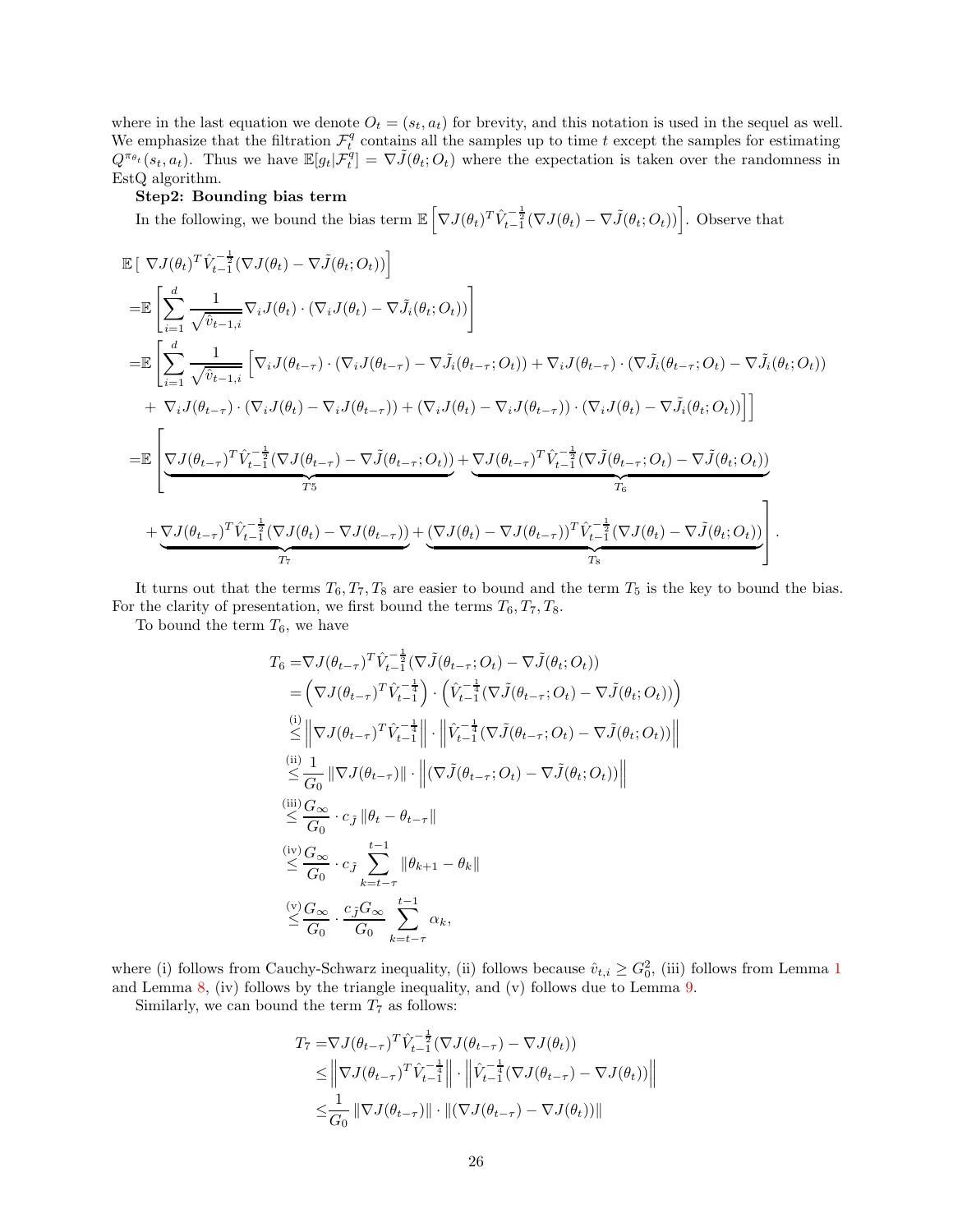$$
\leq \frac{G_{\infty}}{G_0} \cdot c_J \|\theta_t - \theta_{t-\tau}\|
$$
  

$$
\leq \frac{G_{\infty}}{G_0} \cdot c_J \sum_{k=t-\tau}^{t-1} \|\theta_{k+1} - \theta_k\|
$$
  

$$
\leq \frac{G_{\infty}}{G_0} \cdot \frac{c_J G_{\infty}}{G_0} \sum_{k=t-\tau}^{t-1} \alpha_k.
$$

Next, we bound the term  $T_8$  and obtain

$$
T_8 = (\nabla J(\theta_t) - \nabla J(\theta_{t-\tau}))^T \hat{V}_{t-1}^{-\frac{1}{2}} (\nabla J(\theta_t) - \nabla \tilde{J}(\theta_t; O_t))
$$
  
\n
$$
\leq \left\| (\nabla J(\theta_t) - \nabla J(\theta_{t-\tau}))^T \hat{V}_{t-1}^{-\frac{1}{4}} \right\| \cdot \left\| \hat{V}_{t-1}^{-\frac{1}{4}} (\nabla J(\theta_t) - \nabla \tilde{J}(\theta_t; O_t)) \right\|
$$
  
\n
$$
\leq \frac{1}{G_0} \left\| \nabla J(\theta_{t-\tau}) - \nabla J(\theta_t) \right\| \cdot \left\| \nabla J(\theta_t) - \nabla \tilde{J}(\theta_t; O_t) \right\|
$$
  
\n
$$
\leq \frac{1}{G_0} \left( \left\| \nabla J(\theta_t) \right\| + \left\| \nabla \tilde{J}(\theta_t; O_t) \right\| \right) \cdot c_J \left\| \theta_t - \theta_{t-\tau} \right\|
$$
  
\n
$$
\leq \frac{2G_\infty}{G_0} \cdot \frac{c_J G_\infty}{G_0} \sum_{k=t-\tau}^{t-1} \alpha_k.
$$

Last, it remains to bound the term  $\mathbb{E}[T_5]$ . Observe that  $\mathbb{E}[T_5] = \mathbb{E}[\mathbb{E}[T_5|\mathcal{F}_{t-\tau}]]$ . We first deal with  $\mathbb{E}[T_5|\mathcal{F}_{t-\tau}]$  as

$$
\mathbb{E}[T_5|\mathcal{F}_{t-\tau}] = \mathbb{E}\left[\nabla J(\theta_{t-\tau})^T \hat{V}_{t-1}^{-\frac{1}{2}}(\nabla J(\theta_{t-\tau}) - \nabla \tilde{J}(\theta_{t-\tau}; O_t))|\mathcal{F}_{t-\tau}\right]
$$
\n
$$
\stackrel{(i)}{\leq} Tr\left(\mathbb{E}\left[\hat{V}_{t-1}^{-\frac{1}{2}}|\mathcal{F}_{t-\tau}\right]\right) \|\nabla J(\theta_{t-\tau})\|_{\infty} \cdot \left\|\nabla J(\theta_{t-\tau}) - \mathbb{E}\left[\nabla \tilde{J}(\theta_{t-\tau}; O_t)|\mathcal{F}_{t-\tau}\right]\right\|_{\infty}
$$
\n
$$
\leq \frac{d}{G_0} \|\nabla J(\theta_{t-\tau})\| \cdot \left\|\nabla J(\theta_{t-\tau}) - \mathbb{E}\left[\nabla \tilde{J}(\theta_{t-\tau}; O_t)|\mathcal{F}_{t-\tau}\right]\right\|
$$
\n
$$
\leq \frac{dG_{\infty}}{G_0} \cdot \left\|\nabla J(\theta_{t-\tau}) - \mathbb{E}\left[\nabla \tilde{J}(\theta_{t-\tau}; O_t)|\mathcal{F}_{t-\tau}\right]\right\|,
$$

where (i) follows from Lemma [6.](#page-19-3) The key to bound the bias is to bound the term  $\|\nabla J(\theta_{t-\tau}) - \mathbb{E}\left[\nabla \tilde{J}(\theta_{t-\tau}; O_t)|\mathcal{F}_{t-\tau}\right]\|$ , which has been done in Lemma [7.](#page-19-4)

To conclude, the bias term ca be bounded for a fixed  $\tau < t$  as:

<span id="page-26-0"></span>
$$
\mathbb{E}\left[\nabla J(\theta_t)^T \hat{V}_{t-1}^{-\frac{1}{2}}(\nabla J(\theta_t) - \nabla \tilde{J}(\theta_t; O_t))\right]
$$
\n
$$
\leq \frac{G_{\infty}}{G_0} \left[ \frac{(3c_J + c_{\tilde{J}})G_{\infty}}{G_0} \sum_{k=t-\tau}^{t-1} \alpha_k + dG_{\infty} \left[\sigma \rho^{\tau} + \frac{L_{\pi}G_{\infty}}{2G_0} \left(\sum_{k=t-\tau}^{t-1} \alpha_k + \sum_{i=t-\tau}^{t-1} \sum_{k=t-\tau}^{i} \alpha_k\right)\right] \right].
$$
\n(45)

#### Step3: Establishing convergence to stationary point

For the case with a constant stepsize  $\alpha_t = \alpha$ , we choose  $\tau^* = \min{\lbrace \tau : \sigma\rho^{\tau} \leq \alpha \rbrace}$ . To take the summation over the time steps, notice that the bound in  $(45)$  holds only when  $t > \tau^*$ , and hence we separate the summation of the bias term into two parts as follows:

$$
\sum_{t=1}^{T} \frac{\alpha}{G_{\infty}} \mathbb{E} \left[ \left\| \nabla J(\theta_t) \right\|^2 \right]
$$
\n
$$
\leq \sum_{t=1}^{T} \left( \mathbb{E} [J(z_t)] - \mathbb{E} [J(z_{t+1})] \right) + \frac{G_{\infty}^2}{1 - \beta_1} \sum_{t=1}^{T} \left( \mathbb{E} \left[ Tr \left( \alpha \hat{V}_{t-1}^{-\frac{1}{2}} \right) \right] - \mathbb{E} \left[ Tr \left( \alpha \hat{V}_{t-1}^{-\frac{1}{2}} \right) \right] \right)
$$
\n
$$
+ 2c_J \sum_{t=1}^{T} \mathbb{E} \left\| \alpha \hat{V}_{t-1}^{-\frac{1}{2}} g_t \right\|^2 + 3c_J \left( \frac{\beta_1}{1 - \beta_1} \right)^2 \sum_{t=1}^{T} \mathbb{E} \left\| \alpha \hat{V}_{t-1}^{-\frac{1}{2}} m_t \right\|^2
$$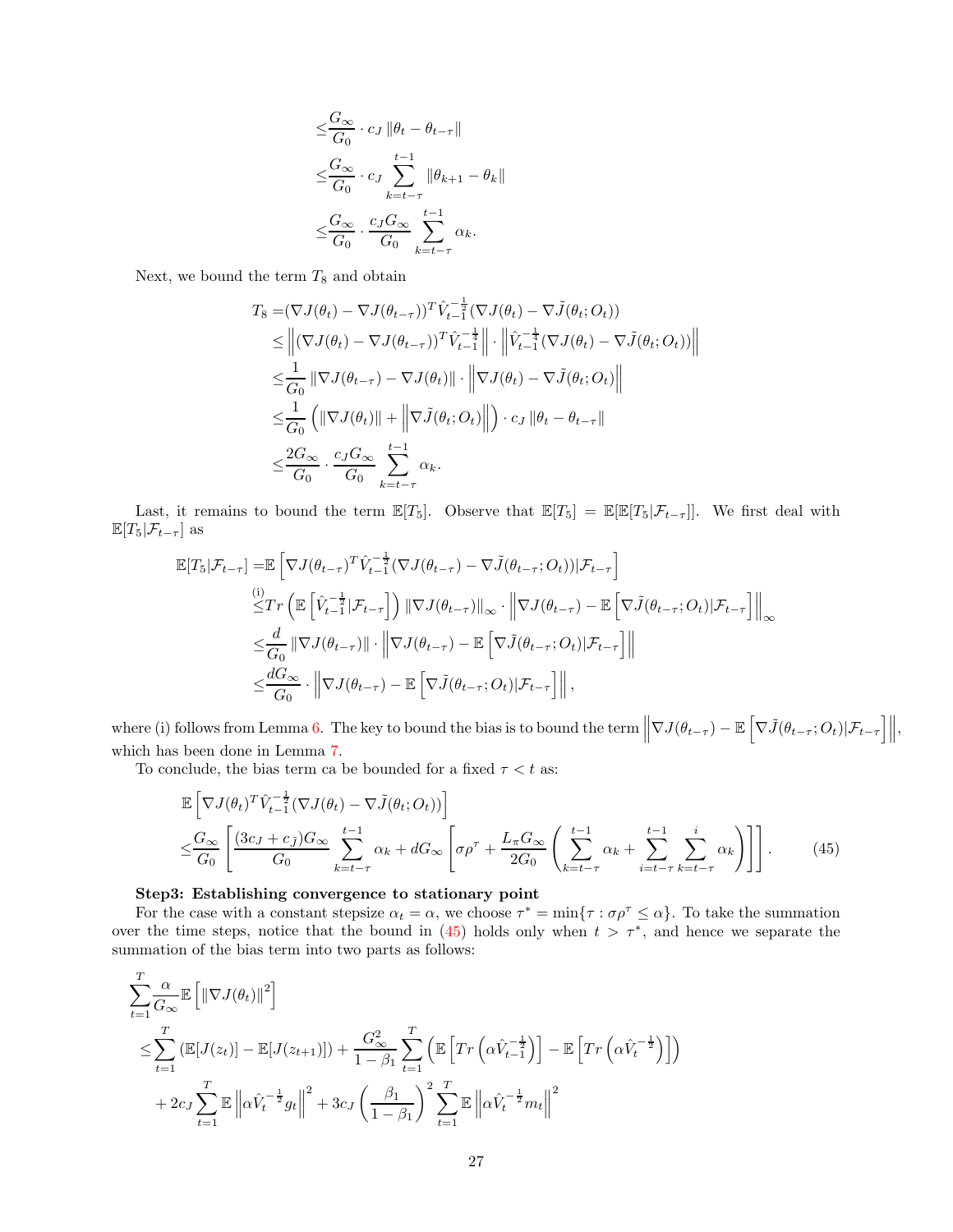$$
+\sum_{t=1}^{T} \alpha \mathbb{E} \left[ \nabla J(\theta_t)^T \hat{V}_{t-1}^{-\frac{1}{2}} (\nabla J(\theta_t) - \nabla \tilde{J}(\theta_t; O_t)) \right]
$$
  
\n
$$
=\sum_{t=1}^{T} \left( \mathbb{E} [J(z_t)] - \mathbb{E} [J(z_{t+1})] \right) + \frac{G_{\infty}^2}{1 - \beta_1} \sum_{t=1}^{T} \left( \mathbb{E} \left[ Tr \left( \alpha \hat{V}_{t-1}^{-\frac{1}{2}} \right) \right] - \mathbb{E} \left[ Tr \left( \alpha \hat{V}_{t-1}^{-\frac{1}{2}} \right) \right] \right)
$$
  
\n
$$
+ 2c_J \sum_{t=1}^{T} \mathbb{E} \left\| \alpha \hat{V}_{t-1}^{-\frac{1}{2}} g_t \right\|^2 + 3c_J \left( \frac{\beta_1}{1 - \beta_1} \right)^2 \sum_{t=1}^{T} \mathbb{E} \left\| \alpha \hat{V}_{t-1}^{-\frac{1}{2}} m_t \right\|^2
$$
  
\n
$$
+ \sum_{t=1}^{T} \alpha \mathbb{E} \left[ \nabla J(\theta_t)^T \hat{V}_{t-1}^{-\frac{1}{2}} (\nabla J(\theta_t) - \nabla \tilde{J}(\theta_t; O_t)) \right] + \sum_{t=\tau^*+1}^{T} \alpha \mathbb{E} \left[ \nabla J(\theta_t)^T \hat{V}_{t-1}^{-\frac{1}{2}} (\nabla J(\theta_t) - \nabla \tilde{J}(\theta_t; O_t)) \right],
$$
\n(46)

Then applying [\(45\)](#page-26-0) to [\(46\)](#page-27-0) yields

<span id="page-27-0"></span>
$$
\sum_{t=1}^{T} \frac{\alpha}{G_{\infty}} \mathbb{E} \left[ \|\nabla J(\theta_{t})\|^{2} \right] \leq \sum_{t=1}^{T} \left( \mathbb{E}[J(z_{t})] - \mathbb{E}[J(z_{t+1})] \right) + \frac{G_{\infty}^{2}}{1 - \beta_{1}} \sum_{t=1}^{T} \left( \mathbb{E} \left[ Tr \left( \alpha \hat{V}_{t-1}^{-\frac{1}{2}} \right) \right] - \mathbb{E} \left[ Tr \left( \alpha \hat{V}_{t-1}^{-\frac{1}{2}} \right) \right] \right) \n+ 2c \int \sum_{t=1}^{T} \mathbb{E} \left\| \alpha \hat{V}_{t}^{-\frac{1}{2}} g_{t} \right\|^{2} + 3c \int \left( \frac{\beta_{1}}{1 - \beta_{1}} \right)^{2} \sum_{t=1}^{T} \mathbb{E} \left\| \alpha \hat{V}_{t}^{-\frac{1}{2}} m_{t} \right\|^{2} \n+ \sum_{t=1}^{T} \alpha \mathbb{E} \left[ \nabla J(\theta_{t})^{T} \hat{V}_{t-1}^{-\frac{1}{2}} (\nabla J(\theta_{t}) - \nabla \tilde{J}(\theta_{t}, O_{t})) \right] \n\stackrel{(i)}{\leq} \mathbb{E}[J(z_{1})] + \frac{G_{\infty}^{2}}{1 - \beta_{1}} \mathbb{E} \left[ Tr \left( \alpha_{1} \hat{V}_{1}^{-\frac{1}{2}} \right) \right] + \frac{2dc_{J}\alpha^{2}}{1 - \beta_{2}} + \frac{3dc_{J}\beta_{1}^{2}\alpha^{2}}{(1 - \beta_{1})(1 - \beta_{2})(1 - \beta_{1}/\beta_{2})} \n+ \sum_{t=1}^{r} \alpha \mathbb{E} \left[ \nabla J(\theta_{t})^{T} \hat{V}_{t-1}^{-\frac{1}{2}} (\nabla J(\theta_{t}) - \nabla \tilde{J}(\theta_{t}, O_{t})) \right] \n+ \frac{\alpha G_{\infty}}{G_{0}} \sum_{t=r^{*}+1}^{r} \left[ \frac{(3c_{J} + c_{J})G_{\infty} \tau^{*}}{G_{0}} \alpha + dG_{\infty} \left( \sigma \
$$

where (i) follows from Lemma [10,](#page-22-4) (ii) follows from the definition of  $\tau^*$  and (iii) follows since

<span id="page-27-1"></span>
$$
\nabla J(\theta_t)^T \hat{V}_{t-1}^{-\frac{1}{2}} (\nabla J(\theta_t) - \nabla \tilde{J}(\theta_t; O_t)) \leq \left\| \nabla J(\theta_t)^T \hat{V}_{t-1}^{-\frac{1}{4}} \right\| \cdot \left\| \hat{V}_{t-1}^{-\frac{1}{4}} (\nabla J(\theta_t) - \nabla \tilde{J}(\theta_t)) \right\|
$$
  

$$
\leq \frac{1}{G_0} \left\| \nabla J(\theta_t) \right\| \left( \left\| \nabla J(\theta_t) \right\| + \left\| \nabla \tilde{J}(\theta_t; O_t) \right\| \right)
$$
  

$$
\leq \frac{2}{G_0} G_{\infty}^2.
$$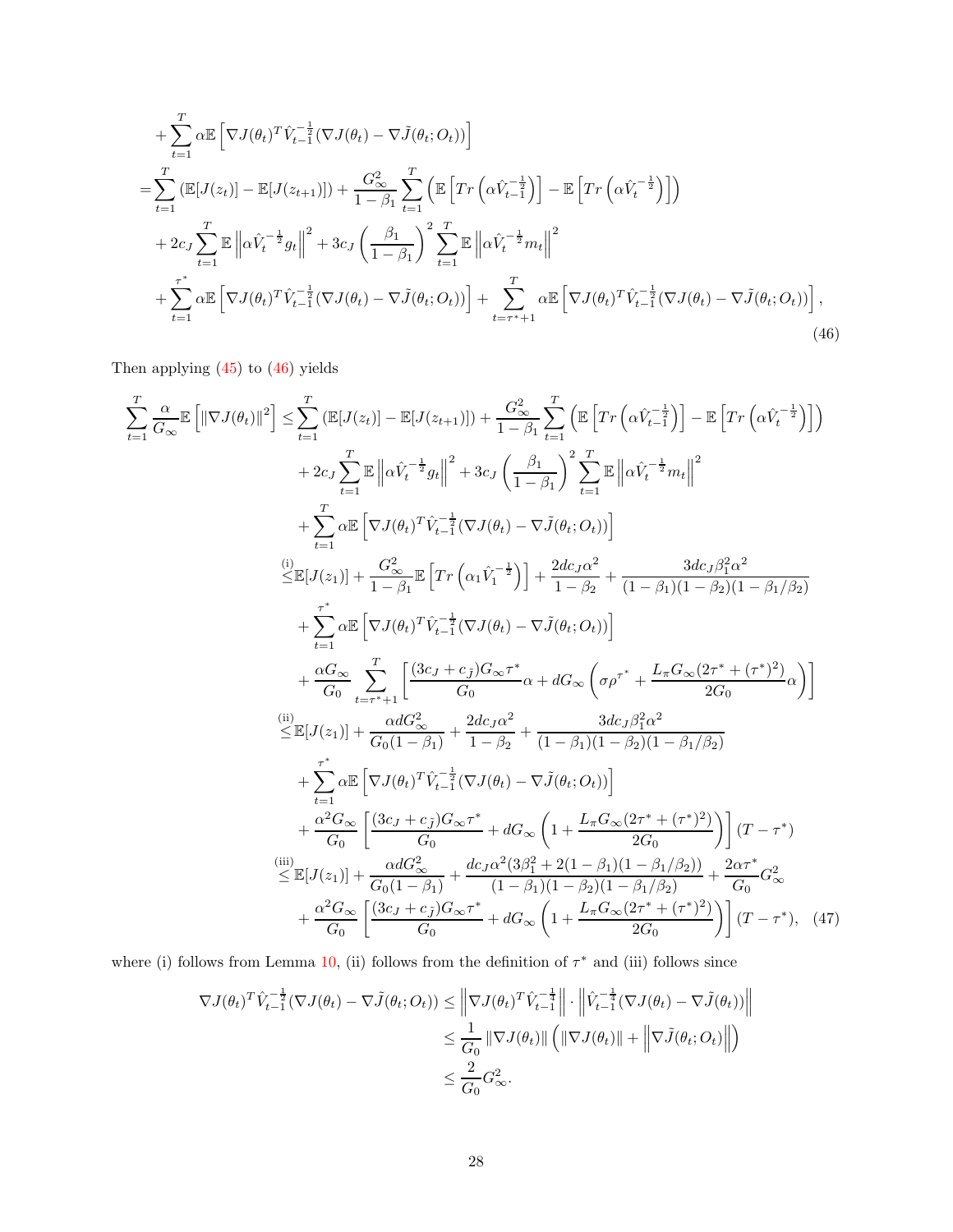Finally, we complete our proof by letting both sides of  $(47)$  be divided by T, which yields

$$
\min_{t \in [T]} \mathbb{E}\left[\left\|\nabla J(\theta_t)\right\|^2\right] \leq \frac{1}{T} \sum_{t=1}^T \mathbb{E}\left[\left\|\nabla J(\theta_t)\right\|^2\right] \leq \frac{C_1}{T} + \frac{\alpha C_2(T-\tau^*)}{T} \leq \frac{C_1}{T} + \alpha C_2,
$$

where

$$
C_1 = \frac{G_{\infty} \mathbb{E}[J(z_1)]}{\alpha} + \frac{dG_{\infty}^3}{G_0 (1 - \beta_1)} + \frac{dc_J \alpha G_{\infty} (3\beta_1^2 + 2(1 - \beta_1)(1 - \beta_1/\beta_2))}{(1 - \beta_1)(1 - \beta_2)(1 - \beta_1/\beta_2)} + \frac{2G_{\infty} \tau^*}{G_0} G_{\infty}^2,
$$
  

$$
C_2 = \frac{G_{\infty}^2}{G_0} \left[ \frac{(3c_J + c_{\tilde{J}})G_{\infty} \tau^*}{G_0} + dG_{\infty} \left( 1 + \frac{L_{\pi} G_{\infty} (2\tau^* + (\tau^*)^2)}{2G_0} \right) \right].
$$

# D Proof of Theorem [2](#page-6-1)

The proof of Theorem [2](#page-6-1) starts from steps similar to those of Theorem [1.](#page-5-3) The difference starts from [\(46\)](#page-27-0). Here we consider  $\alpha_t$  is not constant. Then we divide both sides of [\(46\)](#page-27-0) by  $\alpha_{t-1}$  and obtain

$$
\frac{1}{G_{\infty}}\mathbb{E}\left[\|\nabla J(\theta_t)\|^2\right] \n\leq \frac{\left(\mathbb{E}[J(z_t)] - \mathbb{E}[J(z_{t+1})]\right)}{\alpha_{t-1}} + \frac{G_{\infty}^2}{\alpha_{t-1}(1-\beta_1)} \left(\mathbb{E}\left[Tr\left(\alpha_{t-1}\hat{V}_{t-1}^{-\frac{1}{2}}\right)\right] - \mathbb{E}\left[Tr\left(\alpha_t\hat{V}_t^{-\frac{1}{2}}\right)\right]\right) \n+ \frac{2c_J}{\alpha_{t-1}}\mathbb{E}\left\|\alpha_t\hat{V}_t^{-\frac{1}{2}}g_t\right\|^2 + \frac{3c_J}{\alpha_{t-1}} \left(\frac{\beta_1}{1-\beta_1}\right)^2 \mathbb{E}\left\|\alpha_t\hat{V}_t^{-\frac{1}{2}}m_t\right\|^2 \n+ \mathbb{E}\left[\nabla J(\theta_t)^T\hat{V}_{t-1}^{-\frac{1}{2}}(\nabla J(\theta_t) - \nabla \tilde{J}(\theta_t; O_t))\right] \n:= \frac{f_t - f_{t+1}}{\alpha_{t-1}} + \frac{2c_J}{\alpha_{t-1}}\mathbb{E}\left\|\alpha_t\hat{V}_t^{-\frac{1}{2}}g_t\right\|^2 + \frac{3c_J}{\alpha_{t-1}} \left(\frac{\beta_1}{1-\beta_1}\right)^2 \mathbb{E}\left\|\alpha_t\hat{V}_t^{-\frac{1}{2}}m_t\right\|^2 \n+ \mathbb{E}\left[\nabla J(\theta_t)^T\hat{V}_{t-1}^{-\frac{1}{2}}(\nabla J(\theta_t) - \nabla \tilde{J}(\theta_t; O_t))\right],
$$

where

$$
f_t = \mathbb{E}[J(z_t)] + \frac{G_{\infty}^2}{1 - \beta_1} \mathbb{E}\left[Tr\left(\alpha_{t-1}\hat{V}_{t-1}^{-\frac{1}{2}}\right)\right].
$$

We choose  $\tau^* = \min\{\tau : \sigma\rho^{\tau} \leq \alpha_T\}$ . Again we choose  $\tau = t$  if  $t \leq \tau^*$  and  $\tau = \tau^*$  if  $t > \tau^*$ . If  $t > \tau^*$ , then choice of  $\alpha_t$  yields

$$
\mathbb{E}\left[\nabla J(\theta_t)^T \hat{V}_{t-1}^{-\frac{1}{2}} (\nabla J(\theta_t) - \nabla \tilde{J}(\theta_t; O_t))\right] \n\leq \frac{G_{\infty}}{G_0} \left[\frac{(3c_J + c_{\tilde{J}})G_{\infty}}{G_0} \sum_{k=t-\tau^*}^{t-1} \alpha_k + dG_{\infty} \left[\sigma \rho^{\tau^*} + \frac{L_{\pi} G_{\infty}}{2G_0} \left(\sum_{k=t-\tau^*}^{t-1} \alpha_k + \sum_{i=t-\tau^*}^{t-1} \sum_{k=t-\tau^*}^{i} \alpha_k\right)\right]\right] \n\leq \frac{G_{\infty}}{G_0} \left[\frac{(3c_J + c_{\tilde{J}})G_{\infty}}{G_0} \frac{\alpha \tau^*}{\sqrt{t-\tau^*}} + dG_{\infty} \left(\frac{\alpha}{\sqrt{T}} + \frac{L_{\pi} G_{\infty} (1+\tau^*)}{2G_0} \frac{\alpha \tau^*}{\sqrt{t-\tau^*}}\right)\right],
$$

where the last inequality follows because

<span id="page-28-0"></span>
$$
\sum_{k=t-\tau^*}^t \alpha_k = \alpha \sum_{k=t-\tau^*}^t \frac{1}{\sqrt{k}} \le \alpha \int_{x=t-\tau^*+1}^{t+1} \frac{1}{\sqrt{x-1}} dx \le 2\alpha(\sqrt{t}-\sqrt{t-\tau^*}) \le \frac{\alpha \tau^*}{\sqrt{t-\tau^*}}.
$$
(48)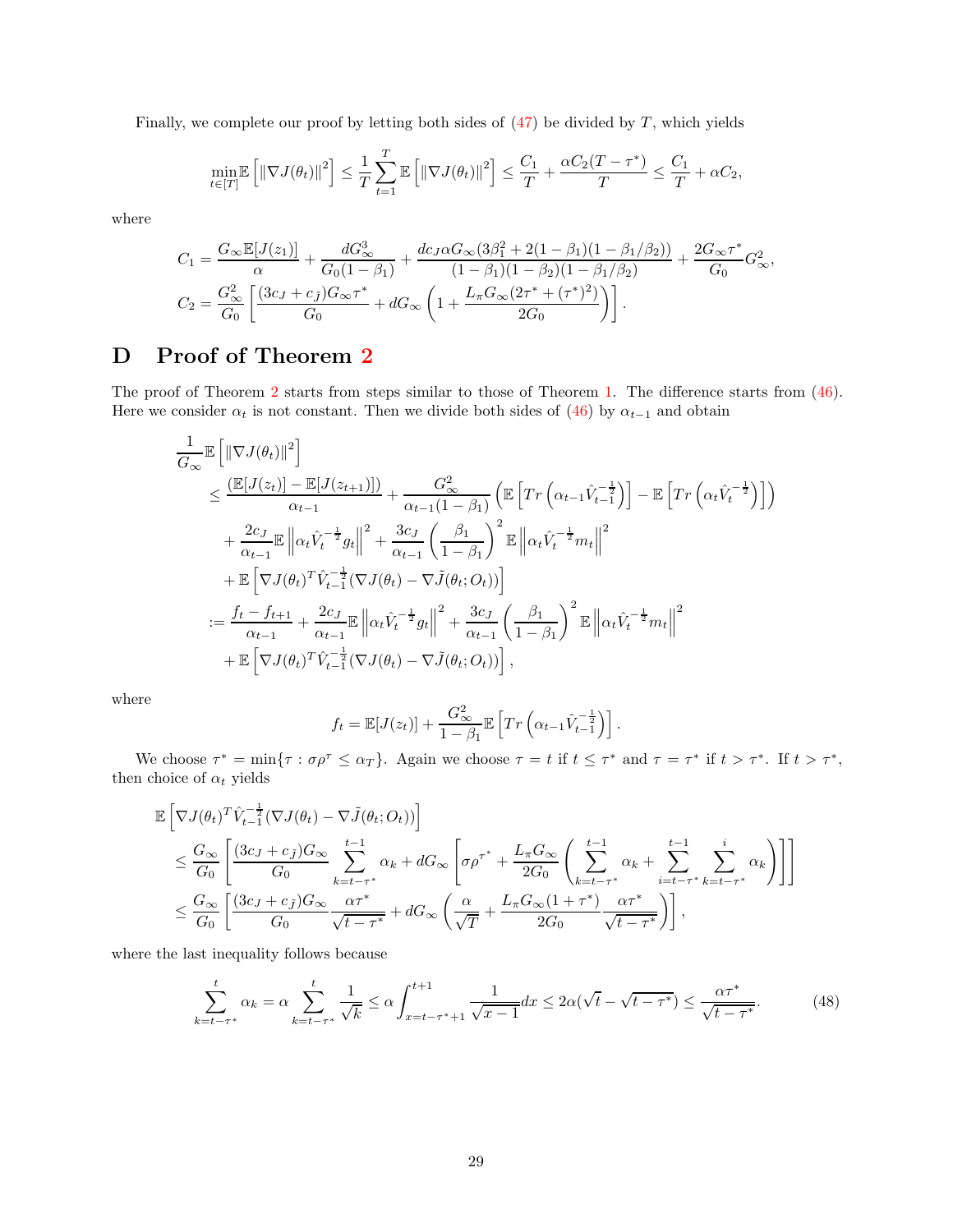By taking the summation over time steps, we obtain

$$
\frac{1}{G_{\infty}} \sum_{t=1}^{T} \mathbb{E} \left[ \|\nabla J(\theta_{t})\|^{2} \right]
$$
\n
$$
\stackrel{(i)}{\leq} \sum_{t=1}^{T} \frac{f_{t} - f_{t+1}}{\alpha_{t-1}} + 2c_{J}\alpha \sum_{t=1}^{T} \mathbb{E} \left\| \hat{V}_{t}^{-\frac{1}{2}} g_{t} \right\|^{2} + 3c_{J}\alpha \sum_{t=1}^{T} \left( \frac{\beta_{1}}{1 - \beta_{1}} \right)^{2} \mathbb{E} \left\| \hat{V}_{t}^{-\frac{1}{2}} m_{t} \right\|^{2}
$$
\n
$$
+ \sum_{t=1}^{r^{+}} \mathbb{E} \left[ \nabla J(\theta_{t})^{T} \hat{V}_{t-1}^{-\frac{1}{2}} (\nabla J(\theta_{t}) - \nabla \tilde{J}(\theta_{t}; \theta_{t})) \right]
$$
\n
$$
+ \frac{\alpha G_{\infty}}{G_{0}} \sum_{t=r^{+}+1}^{T} \left[ \frac{(3c_{J} + c_{J})G_{\infty}}{G_{0}} \frac{\tau^{*}}{\sqrt{t - \tau^{*}}} + dG_{\infty} \left( \frac{1}{\sqrt{T}} + \frac{L_{\pi} G_{\infty} (1 + \tau^{*})}{2G_{0}} \frac{\tau^{*}}{\sqrt{t - \tau^{*}}} \right) \right]
$$
\n
$$
\stackrel{(ii)}{\leq} \sum_{t=1}^{T} \frac{f_{t} - f_{t+1}}{\alpha_{t-1}} + \frac{2dc_{J}\alpha}{1 - \beta_{2}} + \frac{3dc_{J}\beta_{1}^{2}\alpha}{(1 - \beta_{1})(1 - \beta_{2})(1 - \beta_{1}/\beta_{2})}
$$
\n
$$
+ \sum_{t=1}^{r^{+}} \mathbb{E} \left[ \nabla J(\theta_{t})^{T} \hat{V}_{t-1}^{-\frac{1}{2}} (\nabla J(\theta_{t}) - \nabla \tilde{J}(\theta_{t}; \theta_{t})) \right]
$$
\n
$$
+ \frac{\alpha G_{\infty}}{G_{0}} \left[ \frac{2(3c_{J} + c_{J})G_{\infty} \tau^{*} \sqrt{T - \tau^{*}}}{G_{0}} + dG_{
$$

where (i) follows since  $\alpha_t$  is decreasing and from the definition of  $\tau^*$ , and (ii) follows from Lemma [10.](#page-22-4) For clarity we bound  $\sum_{t=1}^T \frac{f_t-f_{t+1}}{\alpha_{t-1}}$  separately. The key observation is that  $f_t$  is uniformly bounded as

<span id="page-29-1"></span>
$$
f_t = \mathbb{E}[J(z_t)] + \frac{G_{\infty}^2}{1 - \beta_1} \mathbb{E}\left[Tr\left(\alpha_{t-1}\hat{V}_{t-1}^{-\frac{1}{2}}\right)\right] \le \frac{R_{\max}}{1 - \gamma} + \frac{\alpha d G_{\infty}^2}{G_0 (1 - \beta_1)}.
$$
(50)

Thus

<span id="page-29-0"></span>
$$
\sum_{t=1}^{T} \frac{f_t - f_{t+1}}{\alpha_{t-1}} = \frac{f_1}{\alpha_0} + \sum_{t=2}^{T} f_t \left( \frac{1}{\alpha_{t-1}} - \frac{1}{\alpha_{t-2}} \right) - \frac{f_{T+1}}{\alpha_{T-1}}
$$
\n
$$
\leq \frac{f_1}{\alpha_0} + \left( \frac{R_{\max}}{1 - \gamma} + \frac{\alpha d G_{\infty}^2}{G_0 (1 - \beta_1)} \right) \sum_{t=2}^{T} \left( \frac{1}{\alpha_{t-1}} - \frac{1}{\alpha_{t-2}} \right)
$$
\n
$$
\leq \frac{f_1}{\alpha_0} + \left( \frac{R_{\max}}{1 - \gamma} + \frac{\alpha d G_{\infty}^2}{G_0 (1 - \beta_1)} \right) / \alpha_{T-1}
$$
\n
$$
= \frac{f_1}{\alpha} + \left( \frac{R_{\max}}{1 - \gamma} + \frac{\alpha d G_{\infty}^2}{G_0 (1 - \beta_1)} \right) \frac{\sqrt{T - 1}}{\alpha}.
$$
\n(51)

Finally, we complete our proof by substituting [\(51\)](#page-29-0) in [\(49\)](#page-29-1) and letting both sides of [\(49\)](#page-29-1) be divided by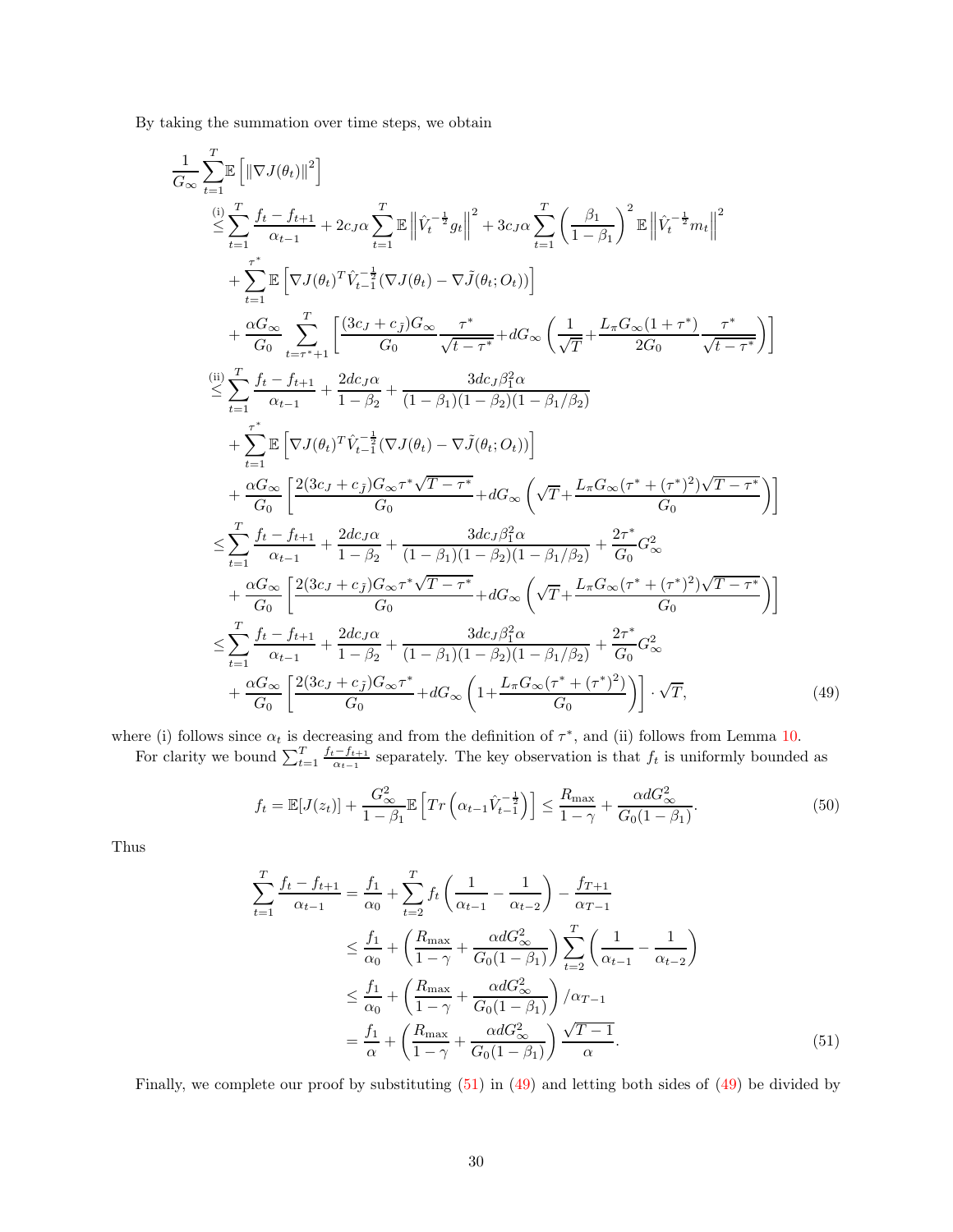$T$ , which yields

$$
\min_{t \in [T]} \mathbb{E}\left[\left\|\nabla J(\theta_t)\right\|^2\right] \leq \frac{1}{T} \sum_{t=1}^T \mathbb{E}\left[\left\|\nabla J(\theta_t)\right\|^2\right] \leq \frac{C_1}{T} + \frac{\alpha C_2(T-\tau^*)}{T} \leq \frac{C_1}{T} + \frac{C_2}{\sqrt{T}},
$$

where

$$
C_1 = \frac{f_1 G_{\infty}}{\alpha} + \frac{2dc_J \alpha G_{\infty}}{1 - \beta_2} + \frac{3dc_J \beta_1^2 \alpha G_{\infty}}{(1 - \beta_1)(1 - \beta_2)(1 - \beta_1/\beta_2)} + \frac{2\tau^* G_{\infty}}{G_0} G_{\infty}^2
$$
  
\n
$$
C_2 = \frac{R_{\max} G_{\infty}}{\alpha(1 - \gamma)} + \frac{dG_{\infty}^3}{G_0(1 - \beta_1)} + \frac{\alpha G_{\infty}^3}{G_0} \left[ \frac{2(3c_J + c_J)\tau^*}{G_0} + d\left(1 + \frac{L_{\pi} G_{\infty}(\tau^* + (\tau^*)^2)}{G_0}\right) \right].
$$

# E Proof of Proposition [1](#page-7-1)

In the following, we show how to adapt the proof techniques in analyzing PG-AMSGrad to PG-SGD. We first reduce Lemma [7](#page-19-4) to the vanilla PG case.

**Lemma [1](#page-4-2)[2](#page-5-0).** Fix time t and any  $\tau < t$ . Suppose Assumptions 1 and 2 hold for PG-SGD. Then we have

$$
\left\|\nabla J(\theta_{t-\tau}) - \mathbb{E}\left[\nabla \tilde{J}(\theta_{t-\tau}; s_t, a_t)|\mathcal{F}_{t-\tau}\right]\right\| \leq G_{\infty} \left[\sigma \rho^{\tau} + \frac{L_{\pi} G_{\infty}}{2} \left(\sum_{k=t-\tau}^{t-1} \alpha_k + \sum_{i=t-\tau}^{t-1} \sum_{k=t-\tau}^{i} \alpha_k\right)\right],\tag{52}
$$

where  $G_{\infty} = \frac{c_{\Theta} R_{\text{max}}}{1 - \gamma}$ .

Proof. since the major part of the proof is similar to that of Lemma [7,](#page-19-4) we only emphasize the different steps. For notational brevity, we denote  $O_t = (s_t, a_T)$ . Then we still have

$$
\left\|\nabla J(\theta_{t-\tau}) - \mathbb{E}\left[\nabla \tilde{J}(\theta_{t-\tau}; O_t)|\mathcal{F}_{t-\tau}\right]\right\| \leq G_{\infty} \left\|\mu_{\theta_{t-\tau}}(\cdot, \cdot) - P(s_t, a_t|\mathcal{F}_{t-\tau})\right\|_{TV}.
$$
\n(53)

Then we use the steps similar to those in building an auxiliary Markov chain [\(24\)](#page-19-1) which is generated by the policy  $\pi_{\theta_{t-\tau}}$  from time  $t-\tau$ . Similarly to [\(27\)](#page-20-1), we have

$$
\|\mu_{\theta_{t-\tau}}(\cdot,\cdot)-P(s_t, a_t|\mathcal{F}_{t-\tau})\|_{TV} \n\leq \|\mu_{\theta_{t-\tau}}(\cdot,\cdot)-P(\tilde{s}_t, \tilde{a}_t|\mathcal{F}_{t-\tau})\|_{TV} + \|P(\tilde{s}_t, \tilde{a}_t|\mathcal{F}_{t-\tau}) - P(s_t, a_t|\mathcal{F}_{t-\tau})\|_{TV} \n\overset{(i)}{\leq} \sigma \rho^{\tau} + \frac{1}{2} L_{\pi} \sum_{i=t-\tau}^{t-1} \|\theta_{i+1} - \theta_i\| + \frac{1}{2} L_{\pi} \sum_{i=t-\tau}^{t-1} \sum_{k=t-\tau}^{i} \|\theta_{k+1} - \theta_k\|,
$$
\n(54)

where (i) follows from  $(26)$ ,  $(28)$  and  $(32)$ . Observe that in PG-SGD, for any t we have,

$$
\|\theta_{t+1} - \theta_t\| = \alpha_t \|g_t\| \le G_\infty \alpha_t.
$$

Thus, we complete the proof by substituting the above observation to [\(54\)](#page-30-0) and then [\(53\)](#page-30-1).

<span id="page-30-1"></span><span id="page-30-0"></span> $\Box$ 

**Proof of Proposition [1:](#page-7-1)** Following from the Lipschitz condition of  $\nabla J(\theta)$  in Lemma [1,](#page-5-2) we obtain

$$
J(\theta_{t+1}) \leq J(\theta_t) + \nabla J(\theta_t)^T (\theta_{t+1} - \theta_t) + \frac{c_J}{2} ||\theta_{t+1} - \theta_t||^2
$$
  
=  $J(\theta_t) - \alpha_t \nabla J(\theta_t)^T g_t + \frac{c_J}{2} ||\theta_{t+1} - \theta_t||^2$   
=  $J(\theta_t) - \alpha_t \nabla J(\theta_t)^T \nabla J(\theta_t) + \alpha_t \nabla J(\theta_t)^T (\nabla J(\theta_t) - g_t) + \frac{c_J}{2} ||\theta_{t+1} - \theta_t||^2$ .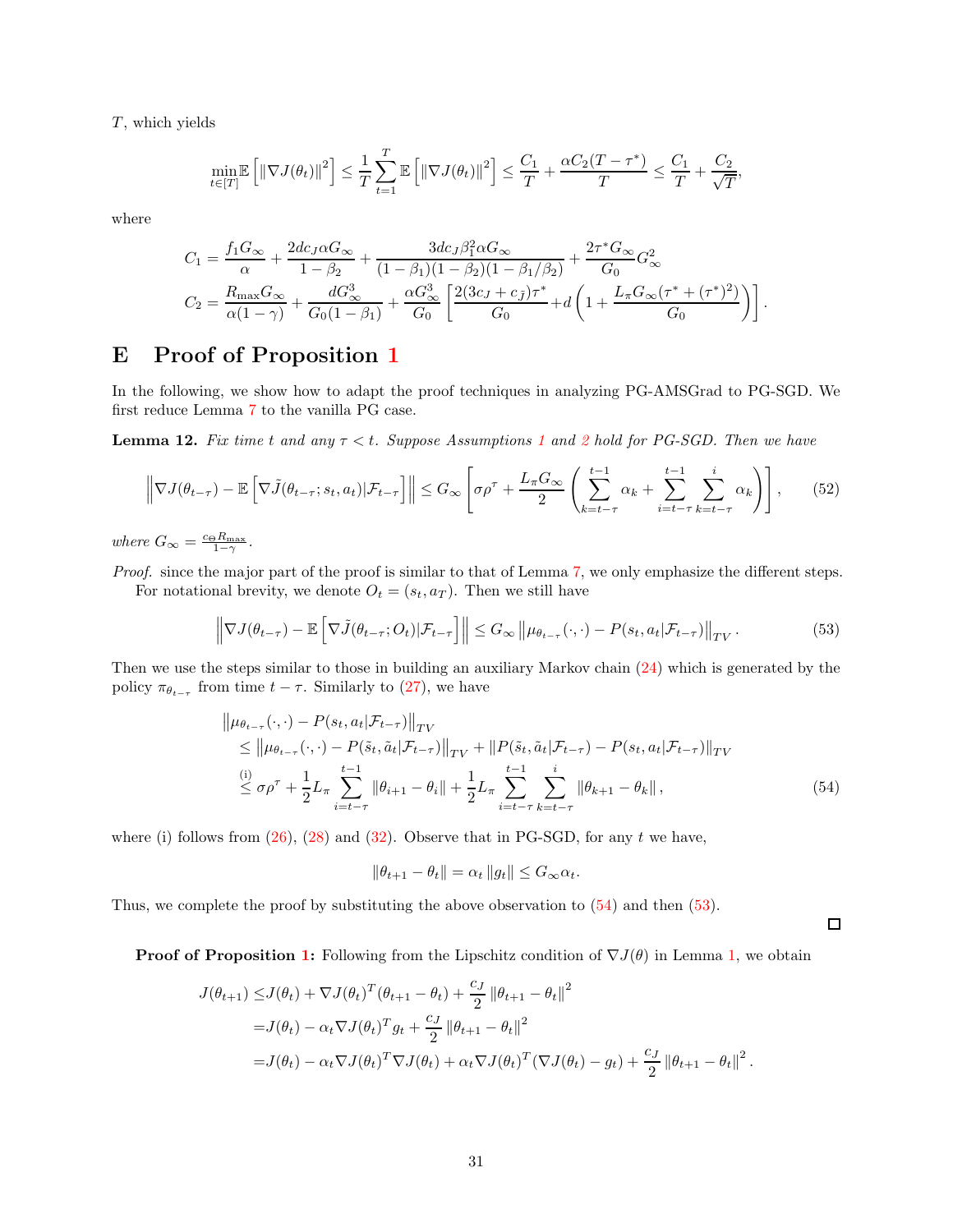Then we rearrange the above inequality and take expectation over all the randomness to have

$$
\alpha_t \mathbb{E}\left[\left\|\nabla J(\theta_t)\right\|^2\right] \leq \mathbb{E}[J(\theta_t)] - \mathbb{E}[J(\theta_{t+1})] + \alpha_t \mathbb{E}\left[\nabla J(\theta_t)^T(\nabla J(\theta_t) - g_t)\right] + \frac{c_J}{2} \mathbb{E}\left[\left\|\theta_{t+1} - \theta_t\right\|^2\right]
$$
  
\n
$$
\leq \mathbb{E}[J(\theta_t)] - \mathbb{E}[J(\theta_{t+1})] + \alpha_t \mathbb{E}\left[\nabla J(\theta_t)^T(\nabla J(\theta_t) - g_t)\right] + \frac{c_J G_{\infty}^2}{2} \alpha_t^2
$$
  
\n
$$
= \mathbb{E}[J(\theta_t)] - \mathbb{E}[J(\theta_{t+1})] + \alpha_t \mathbb{E}\left[\mathbb{E}\left[\nabla J(\theta_t)^T(\nabla J(\theta_t) - g_t)|\mathcal{F}_t^q\right]\right] + \frac{c_J G_{\infty}^2}{2} \alpha_t^2
$$
  
\n
$$
= \mathbb{E}[J(\theta_t)] - \mathbb{E}[J(\theta_{t+1})] + \alpha_t \mathbb{E}\left[\nabla J(\theta_t)^T(\nabla J(\theta_t) - \nabla \tilde{J}(\theta_t; O_t))\right] + \frac{c_J G_{\infty}^2}{2} \alpha_t^2,
$$
 (55)

where the filtration  $\mathcal{F}_t^q$  contains all the samples up to time t except the samples for estimating  $Q^{\pi_{\theta_t}}(s_t, a_t)$  in the EstQ algorithm. Thus we have  $\mathbb{E}[g_t|\mathcal{F}_t^q] = \nabla \tilde{J}(\theta_t; O_t)$  where the expectation is taken over the randomness in EstQ algorithm. Observe that if  $\tau < t$ , we have

<span id="page-31-0"></span>
$$
\mathbb{E}\left[\nabla J(\theta_t)^T(\nabla J(\theta_t) - \nabla \tilde{J}(\theta_t; O_t))\right]
$$
\n
$$
= \mathbb{E}\left[\underbrace{\nabla J(\theta_{t-\tau})^T(\nabla J(\theta_{t-\tau}) - \nabla \tilde{J}(\theta_{t-\tau}; O_t))}_{T_1} + \underbrace{\nabla J(\theta_{t-\tau})^T(\nabla \tilde{J}(\theta_{t-\tau}; O_t) - \nabla \tilde{J}(\theta_t; O_t))}_{T_2}\right]
$$
\n
$$
+ \underbrace{\nabla J(\theta_{t-\tau})^T(\nabla J(\theta_t) - \nabla J(\theta_{t-\tau}))}_{T_3} + \underbrace{(\nabla J(\theta_t) - \nabla J(\theta_{t-\tau}))^T(\nabla J(\theta_t) - \nabla \tilde{J}(\theta_t; O_t))}_{T_4}\right].
$$

Next we bound the terms  $T_1, T_2, T_3$  and  $T_4$ .

Observe that  $\mathbb{E}[T_1] = \mathbb{E}[\mathbb{E}[T_1|\mathcal{F}_{t-\tau}]]$ . We deal with  $\mathbb{E}[T_1|\mathcal{F}_{t-\tau}]$  and have

$$
\mathbb{E}[T_1|\mathcal{F}_{t-\tau}] = \mathbb{E}\left[\nabla J(\theta_{t-\tau})^T(\nabla J(\theta_{t-\tau}) - \nabla \tilde{J}(\theta_{t-\tau}; O_t))|\mathcal{F}_{t-\tau}\right] \n\leq \|\nabla J(\theta_{t-\tau})\| \cdot \left\|\nabla J(\theta_{t-\tau}) - \mathbb{E}\left[\nabla \tilde{J}(\theta_{t-\tau}; O_t)|\mathcal{F}_{t-\tau}\right]\right\| \n\leq G_{\infty} \cdot \left\|\nabla J(\theta_{t-\tau}) - \mathbb{E}\left[\nabla \tilde{J}(\theta_{t-\tau}; O_t)|\mathcal{F}_{t-\tau}\right]\right\| \n\leq G_{\infty}^2 \left[\sigma \rho^{\tau} + \frac{L_{\pi} G_{\infty}}{2} \left(\sum_{k=t-\tau}^{t-1} \alpha_k + \sum_{i=t-\tau}^{t-1} \sum_{k=t-\tau}^{i} \alpha_k\right)\right].
$$

Next we bound  $T_2$  and obtain

$$
T_2 = \nabla J(\theta_{t-\tau})^T (\nabla \tilde{J}(\theta_{t-\tau}; O_t) - \nabla \tilde{J}(\theta_t; O_t))
$$
  
\n
$$
\leq \|\nabla J(\theta_{t-\tau})\| \cdot \left\| (\nabla \tilde{J}(\theta_{t-\tau}; O_t) - \nabla \tilde{J}(\theta_t; O_t)) \right\|
$$
  
\n
$$
\leq G_{\infty} \cdot c_{\tilde{J}} \left\| \theta_t - \theta_{t-\tau} \right\|
$$
  
\n
$$
\leq G_{\infty} \cdot c_{\tilde{J}} \sum_{k=t-\tau}^{t-1} \|\theta_{k+1} - \theta_k\|
$$
  
\n
$$
\leq c_{\tilde{J}} G_{\infty}^2 \sum_{k=t-\tau}^{t-1} \alpha_k.
$$

Similarly, we can bound term  $T_3$  as

$$
T_3 = \nabla J(\theta_{t-\tau})^T (\nabla J(\theta_{t-\tau}) - \nabla J(\theta_t))
$$
  
\n
$$
\leq ||\nabla J(\theta_{t-\tau})|| \cdot ||(\nabla J(\theta_{t-\tau}) - \nabla J(\theta_t))||
$$
  
\n
$$
\leq G_{\infty} \cdot c_J ||\theta_t - \theta_{t-\tau}||
$$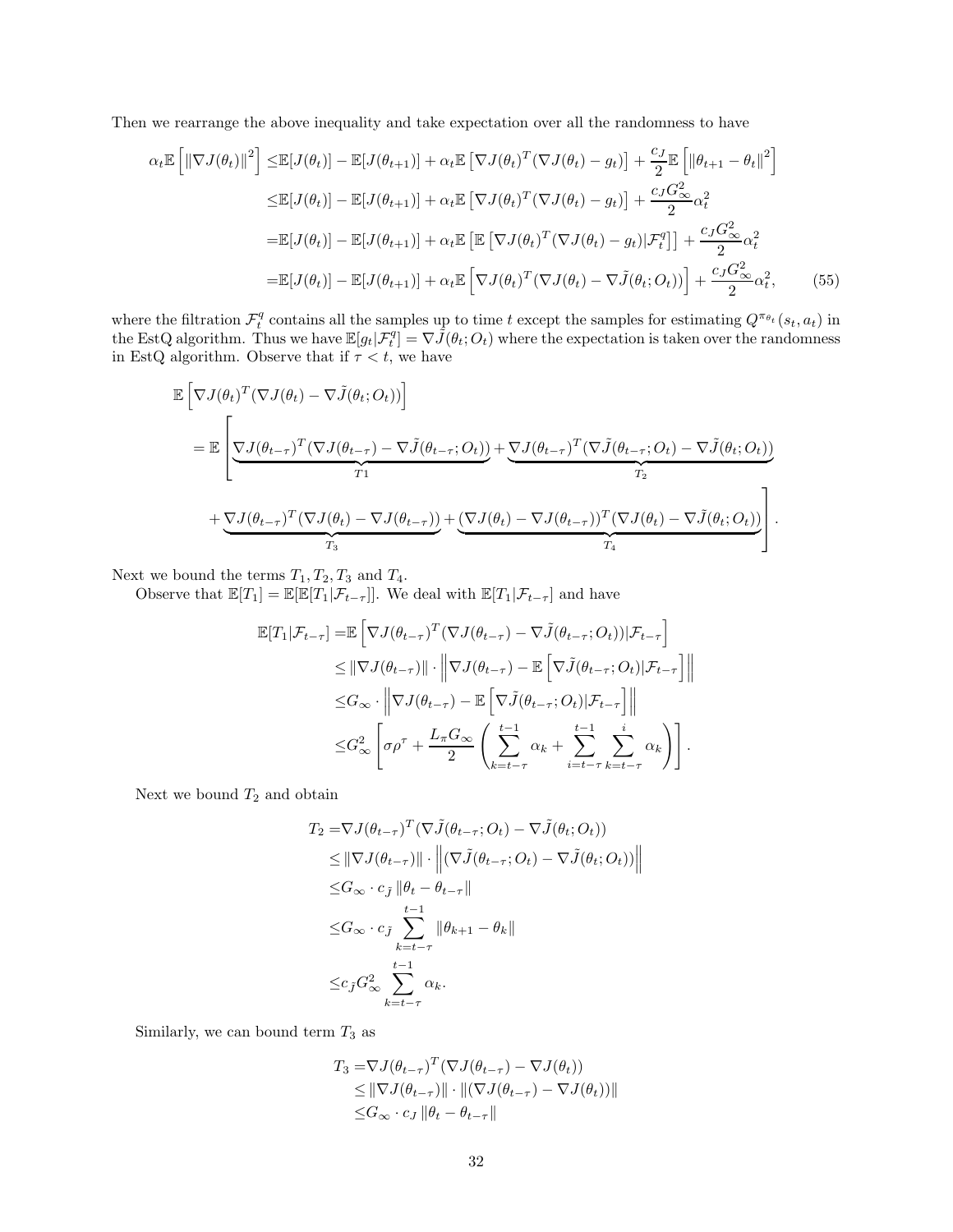$$
\leq G_{\infty} \cdot c_J \sum_{k=t-\tau}^{t-1} \|\theta_{k+1} - \theta_k\|
$$
  

$$
\leq c_J G_{\infty}^2 \sum_{k=t-\tau}^{t-1} \alpha_k.
$$

Last, we bound term  $T_4$  and obtain

<span id="page-32-0"></span>
$$
T_4 = (\nabla J(\theta_t) - \nabla J(\theta_{t-\tau}))^T (\nabla J(\theta_t) - \nabla \tilde{J}(\theta_t; O_t))
$$
  
\n
$$
\leq ||\nabla J(\theta_{t-\tau}) - \nabla J(\theta_t)|| \cdot ||\nabla J(\theta_t) - \nabla \tilde{J}(\theta_t; O_t)||
$$
  
\n
$$
\leq (||\nabla J(\theta_t)|| + ||\nabla \tilde{J}(\theta_t; O_t)||) \cdot c_J ||\theta_t - \theta_{t-\tau}||
$$
  
\n
$$
\leq 2c_J G_{\infty}^2 \sum_{k=t-\tau}^{t-1} \alpha_k.
$$

Thus for any  $\tau < t$ , we have

$$
\mathbb{E}\left[\nabla J(\theta_t)^T (\nabla J(\theta_t) - \nabla \tilde{J}(\theta_t; O_t))\right] \leq G_{\infty}^2 \left[ (3c_J + c_{\tilde{J}}) \sum_{k=t-\tau}^{t-1} \alpha_k + \sigma \rho^{\tau} + \frac{L_{\pi} G_{\infty}}{2} \left( \sum_{k=t-\tau}^{t-1} \alpha_k + \sum_{i=t-\tau}^{t-1} \sum_{k=t-\tau}^i \alpha_k \right) \right].
$$
\n(56)

### Proof of convergence under constant stepsize:

We first consider a constant stepsize  $\alpha_t = \alpha$  for  $t = 1, ..., T$ . Choose  $\tau^* = \min{\lbrace \tau : \sigma\rho^{\tau} \leq \alpha \rbrace}$ . We rearrange [\(55\)](#page-31-0) and take the summation over the time steps to obtain

$$
\alpha \sum_{t=1}^{T} \mathbb{E} \left[ \left\| \nabla J(\theta_t) \right\|^2 \right] \leq \sum_{t=1}^{T} \left( \mathbb{E} [J(\theta_t)] - \mathbb{E} [J(\theta_{t+1})] \right) + \sum_{t=1}^{T} \frac{c_J G_{\infty}^2}{2} \alpha^2 + \alpha \sum_{t=1}^{T} \mathbb{E} \left[ \nabla J(\theta_t)^T (\nabla J(\theta_t) - \nabla \tilde{J}(\theta_t; O_t)) \right]
$$
  
\n
$$
\leq J(\theta_1) + \frac{c_J G_{\infty}^2 \alpha^2}{2} T + \alpha \sum_{t=1}^{T^*} \mathbb{E} \left[ \nabla J(\theta_t)^T (\nabla J(\theta_t) - \nabla \tilde{J}(\theta_t; O_t)) \right]
$$
  
\n
$$
+ \alpha \sum_{t=\tau^*+1}^{T} \mathbb{E} \left[ \nabla J(\theta_t)^T (\nabla J(\theta_t) - \nabla \tilde{J}(\theta_t; O_t)) \right]
$$
  
\n(i) 
$$
\leq J(\theta_1) + \frac{c_J G_{\infty}^2 \alpha^2}{2} T + 2 \alpha G_{\infty}^2 \tau^* + \alpha \sum_{t=\tau^*+1}^{T} \mathbb{E} \left[ \nabla J(\theta_t)^T (\nabla J(\theta_t) - \nabla \tilde{J}(\theta_t; O_t)) \right]
$$
  
\n(ii) 
$$
\leq J(\theta_1) + \frac{c_J G_{\infty}^2 \alpha^2}{2} T + 2 \alpha G_{\infty}^2 \tau^* + \alpha^2 G_{\infty}^2 \sum_{t=\tau^*+1}^{T} \left[ (3c_J + c_{\tilde{J}}) \tau^* + 1 + \frac{L_{\pi} G_{\infty} \tau^* (2 + \tau^*)}{2} \right],
$$

where (i) follows because  $\nabla J(\theta_t)^T (\nabla J(\theta_t) - \nabla \tilde{J}(\theta_t; O_t)) \leq ||\nabla J(\theta_t)|| \cdot ||\nabla J(\theta_t) - \nabla \tilde{J}(\theta_t; O_t)|| \leq 2G_{\infty}^2$ , and (ii) follows from [\(56\)](#page-32-0). Then we divide both sides of the above inequality by  $\alpha T$ , and have

$$
\min_{t \in [T]} \mathbb{E} \left[ \left\| \nabla J(\theta_t) \right\|^2 \right] \leq \frac{1}{T} \sum_{t=1}^T \mathbb{E} \left[ \left\| \nabla J(\theta_t) \right\|^2 \right] \n\leq \frac{J(\theta_1)/\alpha + 2G_{\infty}^2 \tau^*}{T} + \alpha G_{\infty}^2 \left[ \frac{c_J}{2} + (3c_J + c_{\tilde{J}}) \tau^* + 1 + \frac{L_{\pi} G_{\infty} (2\tau^* + (\tau^*)^2)}{2} \right].
$$

Proof of convergence under diminishing stepsize: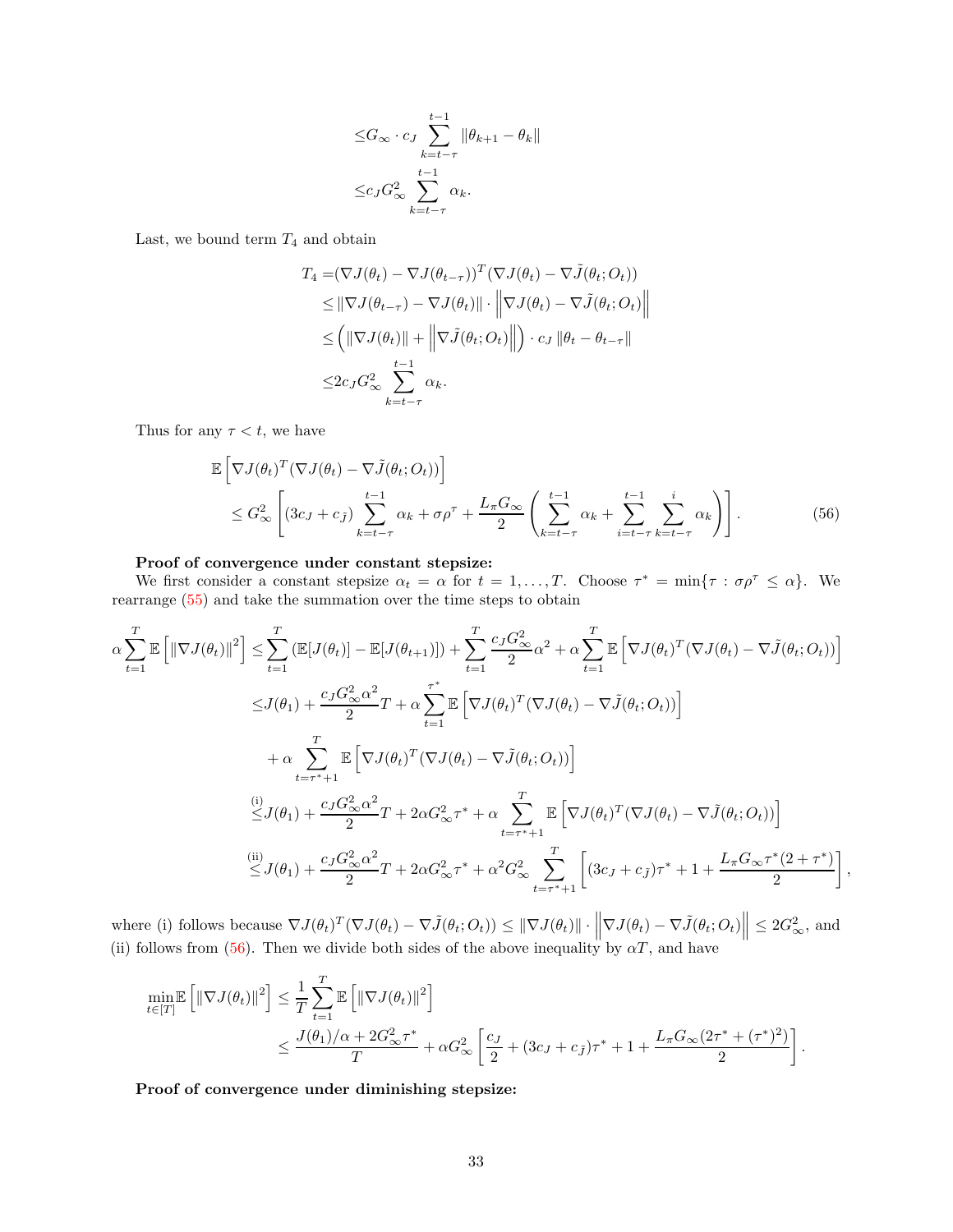Now we consider a diminishing stepsize  $\alpha_t = \frac{1-\gamma}{\sqrt{t}}$  for  $t = 1, \ldots, T$ . Choose  $\tau^* = \min\{\tau : \sigma\rho^\tau \leq \alpha_T = 1\}$  $\frac{1-\gamma}{\sqrt{T}}$ . We rearrange [\(55\)](#page-31-0) and take the summation over the time steps to obtain

$$
\sum_{t=1}^{T} \mathbb{E}\left[\|\nabla J(\theta_{t})\|^{2}\right] \n\leq \sum_{t=1}^{T} \frac{\mathbb{E}[J(\theta_{t})]-\mathbb{E}[J(\theta_{t+1})]}{\alpha_{t}} + \frac{c_{J}G_{\infty}^{2}}{2} \sum_{t=1}^{T} \alpha_{t} + \sum_{t=1}^{T} \mathbb{E}\left[\nabla J(\theta_{t})^{T}(\nabla J(\theta_{t})-\nabla \tilde{J}(\theta_{t};O_{t}))\right] \n\leq \frac{J(\theta_{1})}{\alpha_{1}} + \sum_{t=2}^{T} \mathbb{E}[J(\theta_{t})]\left(\frac{1}{\alpha_{t}}-\frac{1}{\alpha_{t-1}}\right) + \frac{c_{J}G_{\infty}^{2}}{2} \sum_{t=1}^{T} \alpha_{t} + \sum_{t=1}^{T} \mathbb{E}\left[\nabla J(\theta_{t})^{T}(\nabla J(\theta_{t})-\nabla \tilde{J}(\theta_{t};O_{t}))\right] \n\leq \frac{J(\theta_{1})}{\alpha_{1}} + \frac{R_{\max}}{1-\gamma} \sum_{t=2}^{T} \left(\frac{1}{\alpha_{t}}-\frac{1}{\alpha_{t-1}}\right) + \frac{c_{J}G_{\infty}^{2}}{2} \sum_{t=1}^{T} \alpha_{t} + \sum_{t=1}^{T} \mathbb{E}\left[\nabla J(\theta_{t})^{T}(\nabla J(\theta_{t})-\nabla \tilde{J}(\theta_{t};O_{t}))\right] \n\leq \frac{J(\theta_{1})}{\alpha_{1}} + \frac{R_{\max}}{1-\gamma} \cdot \frac{1}{\alpha_{T}} + \frac{c_{J}G_{\infty}^{2}}{2} \sum_{t=1}^{T} \alpha_{t} + \sum_{t=1}^{T} \mathbb{E}\left[\nabla J(\theta_{t})^{T}(\nabla J(\theta_{t})-\nabla \tilde{J}(\theta_{t};O_{t}))\right] \n\leq \frac{J(\theta_{1})}{\alpha_{1}} + \frac{R_{\max}\sqrt{T}}{(1-\gamma)^{2}} + (1-\gamma)c_{J}G_{\infty}^{2}\sqrt{T} + \sum_{t=1}^{T} \mathbb{E}\left[\nabla J(\theta
$$

where (i) follows from  $(48)$ . Then we divide both sides of the above inequality by T, and have

$$
\min_{t \in [T]} \mathbb{E} \left[ \|\nabla J(\theta_t)\|^2 \right] \leq \frac{1}{T} \sum_{t=1}^T \mathbb{E} \left[ \|\nabla J(\theta_t)\|^2 \right] \n\leq \frac{J(\theta_1) + 2(1 - \gamma)^2 G_{\infty}^2 \tau^*}{(1 - \gamma)T} + \frac{R_{\max} + (1 - \gamma)^3 G_{\infty}^2 \left[c_J + 2(3c_J + c_j)\tau^* + 1 + L_{\pi} G_{\infty}(\tau^* + (\tau^*)^2)\right]}{(1 - \gamma)^2 \sqrt{T}}
$$

## F Proof of Lemma [3](#page-9-2)

We bound the expectation of bias via constructing a new Markov chain and applying useful techniques from information theory. Before deriving the bound, we first introduce some technical lemmas.

<span id="page-33-0"></span>**Lemma 13.** Given Assumption [4,](#page-9-1) the gradient  $g_t$  in Algorithm [2](#page-8-1) is uniformly bounded as follows,

$$
\|g_t\|_{\infty} \le \|g_t\| \le R_{\max} + (1+\gamma)D_{\infty}.\tag{57}
$$

.

*Proof.* The proof follows easily from the boundedness of  $\phi$  and  $\theta$ .

kgtk = φ(s ′ t ) T θ − r<sup>t</sup> − γφ(s ′ t ) T θ φ(st) ≤ φ(s ′ t ) T θ − r<sup>t</sup> − γφ(s ′ t ) T θ · kφ(st)k (i) ≤ φ(s ′ t ) T θ + Rmax + γ φ(s ′ t ) T θ (ii) ≤Rmax + (1 + γ)D∞,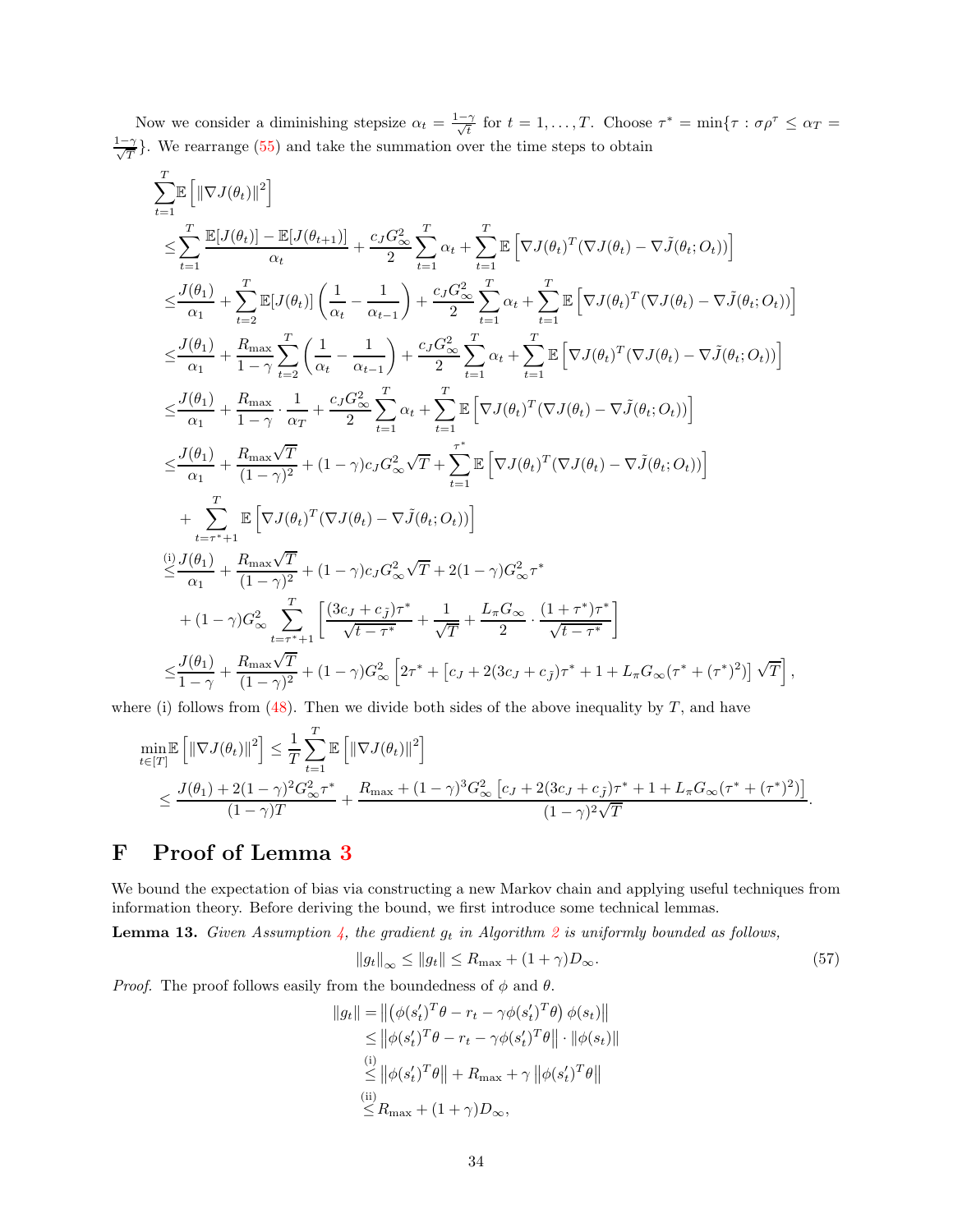where (i) follows since the reward function is uniformly bounded and (ii) follows from Assumption [3](#page-8-4) and Assumption [4.](#page-9-1) □

<span id="page-34-0"></span>**Lemma 14.** [\(Zhou et al.](#page-15-3), [2018](#page-15-3), Lemma A.1) Let  $\{g_t, m_t, \hat{v}_t\}$  for  $t = 1, 2, \ldots$  be sequences generated by Algorithm [2](#page-8-1) and denote  $G_{\infty} = R_{\text{max}} + (1 + \gamma)D_{\infty}$ . Given  $g_t \leq G_{\infty}$  as in Lemma [13,](#page-33-0) we have  $\|\bar{g}_t\| \leq$  $G_{\infty}$ ,  $||m_t|| \leq G_{\infty}$ ,  $||\hat{v}_t|| \leq G_{\infty}^2$ .

<span id="page-34-1"></span>**Lemma 15.** [\(Bhandari et al.](#page-12-14), [2018](#page-12-14), Lemma 11) Let  $\xi(\theta; s, a, s') = (g(\theta; s, a, s') - \bar{g}(\theta))^T(\theta - \theta^*)$ . Fix  $(s, a, s')$ . Then  $\xi$  is uniformly bounded by

$$
|\xi(\theta; s, a, s')| \le 2D_{\infty}G_{\infty}, \quad \forall \theta \in \mathcal{D},
$$

and it is Lipschitz continuous as given by

$$
\left|\xi(\theta;s,a,s')-\xi(\theta';s,a,s')\right|\leq 2((1+\gamma)D_\infty+G_\infty)\left\|\theta-\theta'\right\|_2,\quad \forall \theta,\theta'\in\mathcal{D}.
$$

<span id="page-34-2"></span>Lemma 16. [\(Bhandari et al.](#page-12-14), [2018](#page-12-14), Lemma 9) Consider two random variables X and Y such that

<span id="page-34-3"></span>
$$
X \to s_t \to s_{t+\tau} \to Y,\tag{58}
$$

for fixed t and  $\tau > 0$ . Suppose Assumption [2](#page-5-0) holds. Let X', Y' are independent copies drawn from the marginal distribution of X and Y, that is  $\mathbb{P}(X' = \cdot, Y' = \cdot) = \mathbb{P}(X = \cdot)\mathbb{P}(Y = \cdot)$ . Then, for any bounded v, we have

$$
|\mathbb{E}[v(X,Y)] - \mathbb{E}[v(X',Y')]|\leq 2 ||v||_{\infty} (\sigma \rho^{\tau}),
$$

where  $\sigma$  and  $\rho$  are defined in Assumption [2.](#page-5-0)

**Remark 1.** The notation  $X \to Z \to Y$  indicates that the random variable X and Y are independent conditioned on Z, which is a standard notation in information theory.

**Proof of Lemma [3:](#page-9-2)** Now we bound the bias of the gradient estimation. We first develop the connection between  $\xi(\theta_t; s_t, a_t, s_{t+1})$  and  $\xi(\theta_{t-\tau}; s_t, a_t, s_{t+1})$  using Lemma [15.](#page-34-1) For notational brevity, we define a random tuple  $O_t = (s_t, a_t, s_{t+1})$  and clearly  $g_t = g(\theta, O_t)$ . We denote

$$
\xi_t(\theta) := \xi(\theta, O_t) = (g(\theta, O_t) - \bar{g}(\theta))^T (\theta - \theta^*),
$$

where  $\bar{g}(\theta) = \mathbb{E}[g(\theta, O_t)]$  as defined in [\(16\)](#page-8-3).

Next, we apply Lemma [9](#page-22-0) to obtain

$$
\|\theta_t - \theta_{t-\tau}\|_2 \le \sum_{i=t-\tau}^{t-1} \|\theta_{i+1} - \theta_i\|_2 \le \frac{G_{\infty}}{G_0} \sum_{i=t-\tau}^{t-1} a_i.
$$

Thus we can relate  $\xi_t(\theta_t)$  and  $\xi_t(\theta_{t-\tau})$  by using the Lipschitz property in Lemma [15](#page-34-1) as follows.

$$
\xi_t(\theta_t) - \xi_t(\theta_{t-\tau}) \leq |\xi_t(\theta_t) - \xi_t(\theta_{t-\tau})|
$$
  
\n
$$
\leq 2((1+\gamma)D_{\infty} + G_{\infty}) \|\theta_t - \theta_{t-\tau}\|
$$
  
\n
$$
\leq 2((1+\gamma)D_{\infty} + G_{\infty}) \cdot \frac{G_{\infty}}{G_0} \sum_{i=t-\tau}^{t-1} a_i.
$$
 (59)

Next, we seek to bound  $\mathbb{E}[\xi_t(\theta_{t-\tau})]$  using Lemma [16.](#page-34-2) Observe that given any deterministic  $\theta \in \mathcal{D}$ , we have

$$
\mathbb{E}[\xi(\theta, O_t)] = (\mathbb{E}[g(\theta, O_t)] - \bar{g}(\theta))^T (\theta - \theta^*) = 0.
$$

Since  $\theta_0$  is non-random, we have  $\mathbb{E}[\xi(\theta_0, O_t)] = 0$ . Now we are ready to bound  $\mathbb{E}[\xi(\theta_{t-\tau}, O_t)]$  with Lemma [16](#page-34-2) via constructing a random process satisfying [\(58\)](#page-34-3). To do so, consider random variables  $\theta'_{t-\tau}$  and  $O'_{t}$  drawn independently from the marginal distribution of  $\theta_{t-\tau}$  and  $O_t$ , thus  $\mathbb{P}(\theta_{t-\tau}^t = \cdot, O_t^t = \cdot) = \mathbb{P}(\theta_{t-\tau} = \cdot)\mathbb{P}(O_t = \cdot)$ . Further, we can obtain  $\mathbb{E}[\xi(\theta'_{t-\tau}, O'_t)] = \mathbb{E}[\mathbb{E}[\xi(\theta'_{t-\tau}, O'_t)] | \theta'_{t-\tau}] = 0$  since  $\theta'_{t-\tau}$  and  $O'_t$  are independent. Combining Lemma [15](#page-34-1) and Lemma [16](#page-34-2) yields

<span id="page-34-5"></span><span id="page-34-4"></span>
$$
\mathbb{E}[\xi(\theta_{t-\tau}, O_t)] \le 2(2D_{\infty}G_{\infty})(\sigma\rho^{\tau}).
$$
\n(60)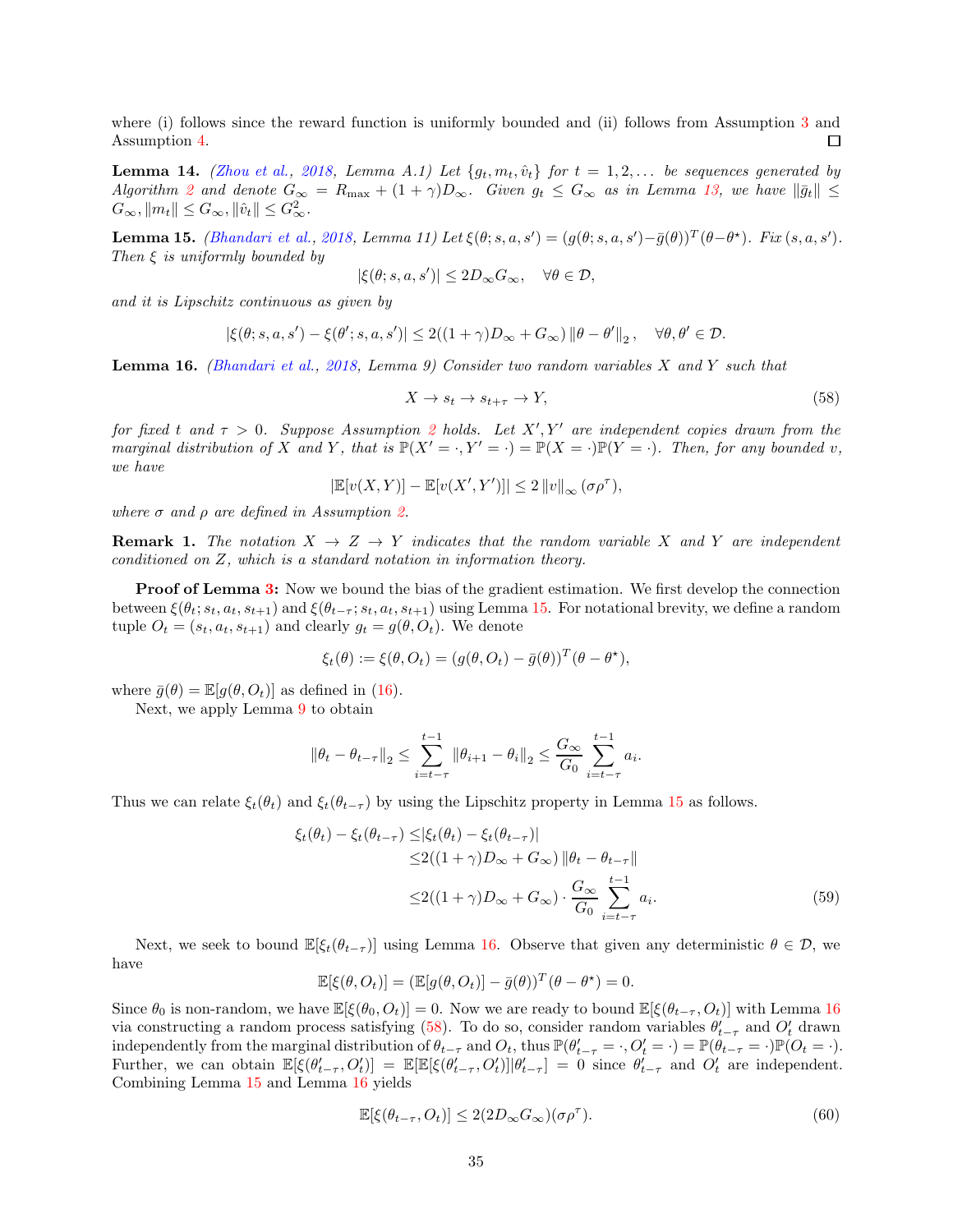Finally, we are ready to bound the bias. First, we take expectation on both sides of [\(59\)](#page-34-4) and obtain

$$
\mathbb{E}[\xi_t(\theta_t)] \leq \mathbb{E}[\xi_t(\theta_{t-\tau})] + 2((1+\gamma)D_{\infty} + G_{\infty}) \cdot \frac{G_{\infty}}{G_0} \sum_{i=t-\tau}^{t-1} a_i.
$$

Let  $\tau^* = \min{\lbrace \tau : \sigma\rho^{\tau} \leq \alpha_T \rbrace}$ . When  $t \leq \tau^*$ , we choose  $\tau = t$  and have

$$
\mathbb{E}[\xi_t(\theta_t)] \leq \mathbb{E}[\xi_t(\theta_0)] + 2((1+\gamma)D_{\infty} + G_{\infty}) \cdot \frac{G_{\infty}}{G_0} \cdot t\alpha_0
$$
  

$$
\leq 2((1+\gamma)D_{\infty} + G_{\infty}) \cdot \frac{G_{\infty}}{G_0}\tau^*\alpha_0.
$$

When  $t > \tau^*$ , we choose  $\tau = \tau^*$  and have

$$
\mathbb{E}[\xi_t(\theta_t)] \leq \mathbb{E}[\xi_t(\theta_{t-\tau^*})] + 2((1+\gamma)D_{\infty} + G_{\infty}) \cdot \frac{G_{\infty}}{G_0} \sum_{i=t-\tau}^{t-1} a_i
$$
  
\n
$$
\stackrel{\text{(i)}}{\leq} 4D_{\infty}G_{\infty}(\sigma \rho^{\tau^*}) + 2((1+\gamma)D_{\infty} + G_{\infty}) \cdot \frac{G_{\infty}}{G_0} \sum_{i=t-\tau}^{t-1} a_i
$$
  
\n
$$
\stackrel{\text{(ii)}}{\leq} 4D_{\infty}G_{\infty}\alpha_T + 2((1+\gamma)D_{\infty} + G_{\infty}) \cdot \frac{G_{\infty}}{G_0} \sum_{i=t-\tau}^{t-1} a_i,
$$

where (i) follows from  $(60)$ , and (ii) follows due to the definition of the mixing time.

# G Proof of Theorem [3](#page-10-0)

Differently from the regret bound for AMSGrad in conventional optimization [Reddi et al.](#page-13-17) [\(2018\)](#page-13-17), our analysis here focuses on the convergence rate. In fact, a slight modification of our proof also provides the convergence rate of AMSGrad for conventional strongly convex optimization, which can be of independent interest. Moreover, we provide results under the constant stepsize and under Marovian sampling, neither of which has been studied in [Reddi et al.](#page-13-17) [\(2018\)](#page-13-17).

To proceed the proof, we first observe that

$$
\theta_{t+1} = \Pi_{\mathcal{D}, \hat{V}_t^{1/4}} \left( \theta_t - \alpha_t \hat{V}_t^{-\frac{1}{2}} m_t \right) = \min_{\theta \in \mathcal{D}} \left\| \hat{V}_t^{1/4} \left( \theta_t - \alpha_t \hat{V}_t^{-\frac{1}{2}} m_t - \theta \right) \right\|.
$$

Clearly  $\Pi_{\mathcal{D}, \hat{V}_t^{1/4}}(\theta^*) = \theta^*$  due to Assumption [4.](#page-9-1) We start from the update of  $\theta_t$  when  $t \geq 2$ .

$$
\left\| \hat{V}_{t}^{1/4}(\theta_{t+1} - \theta^{\star}) \right\|^{2} = \left\| \Pi_{\mathcal{D}, \hat{V}_{t}^{1/4}} \hat{V}_{t}^{1/4} \left( \theta_{t} - \theta^{\star} - \alpha_{t} \hat{V}_{t}^{-\frac{1}{2}} m_{t} \right) \right\|^{2}
$$
  
\n
$$
\leq \left\| \hat{V}_{t}^{1/4} \left( \theta_{t} - \theta^{\star} - \alpha_{t} \hat{V}_{t}^{-\frac{1}{2}} m_{t} \right) \right\|^{2}
$$
  
\n
$$
= \left\| \hat{V}_{t}^{1/4} (\theta_{t} - \theta^{\star}) \right\|^{2} + \left\| \alpha_{t} \hat{V}_{t}^{-1/4} m_{t} \right\|^{2} - 2 \alpha_{t} (\theta_{t} - \theta^{\star})^{T} m_{t}
$$
  
\n
$$
= \left\| \hat{V}_{t}^{1/4} (\theta_{t} - \theta^{\star}) \right\|^{2} + \left\| \alpha_{t} \hat{V}_{t}^{-1/4} m_{t} \right\|^{2} - 2 \alpha_{t} (\theta_{t} - \theta^{\star})^{T} (\beta_{1t} m_{t-1} + (1 - \beta_{1t}) g_{t})
$$
  
\n
$$
\stackrel{(i)}{\leq} \left\| \hat{V}_{t}^{1/4} (\theta_{t} - \theta^{\star}) \right\|^{2} + \left\| \alpha_{t} \hat{V}_{t}^{-1/4} m_{t} \right\|^{2} + \alpha_{t} \beta_{1t} \left( \frac{1}{\alpha_{t}} \left\| \hat{V}_{t}^{1/4} (\theta_{t} - \theta^{\star}) \right\|^{2} + \alpha_{t} \left\| \hat{V}_{t}^{-1/4} m_{t-1} \right\|^{2} \right)
$$
  
\n
$$
- 2 \alpha_{t} (1 - \beta_{1t}) (\theta_{t} - \theta^{\star})^{T} g_{t}
$$
  
\n
$$
\stackrel{(ii)}{\leq} \left\| \hat{V}_{t}^{1/4} (\theta_{t} - \theta^{\star}) \right\|^{2} + \left\| \alpha_{t} \hat{V}_{t}^{-1/4} m_{t} \right\|^{
$$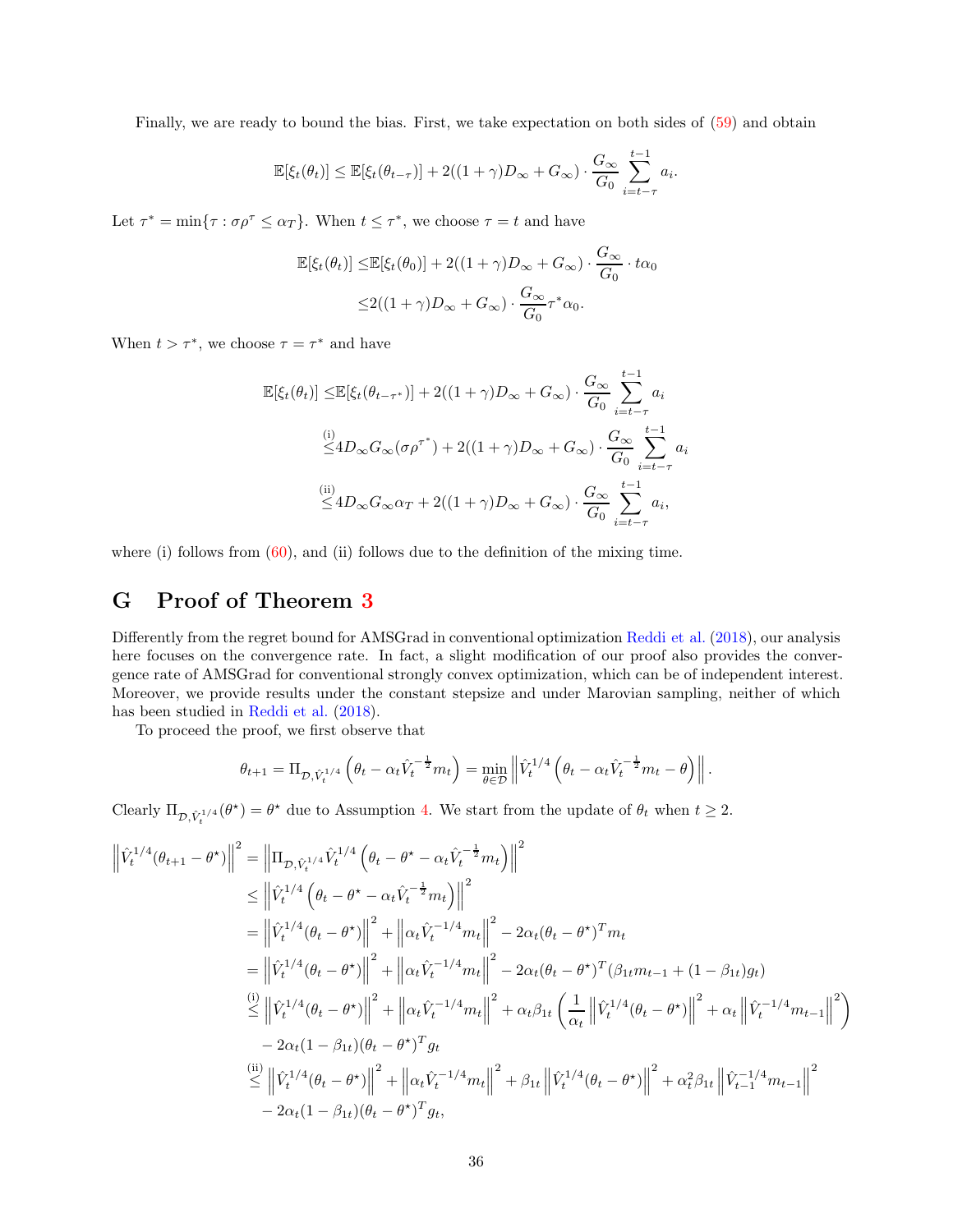where (i) follows from Cauchy-Schwarz inequality, and (ii) holds because  $\hat{v}_{t+1,i} \geq \hat{v}_{t,i}, \forall t, \forall i$ .

Next, we take the expectation over all samples used up to time step  $t$  on both sides, which still preserves the inequality. Since we consider the Markovian sampling case where the estimation of gradient is biased. That is,

$$
\mathbb{E}\left[ (\theta_t - \theta^{\star})^T g_t \right] = \mathbb{E}\left[ (\theta_t - \theta^{\star})^T \bar{g}_t \right] + \mathbb{E}\left[ (\theta_t - \theta^{\star})^T (g_t - \bar{g}_t) \right] \neq \mathbb{E}\left[ (\theta_t - \theta^{\star})^T \bar{g}_t \right],
$$
\n(61)

where  $\bar{g}_t := \bar{g}(\theta_t)$  and this notation will be used in the remaining for simplicity.

Thus we have

$$
\mathbb{E} \left\| \hat{V}_{t}^{1/4}(\theta_{t+1} - \theta^{*}) \right\|^{2}
$$
\n
$$
\leq \mathbb{E} \left\| \hat{V}_{t}^{1/4}(\theta_{t} - \theta^{*}) \right\|^{2} + \alpha_{t}^{2} \mathbb{E} \left\| \hat{V}_{t}^{-1/4} m_{t} \right\|^{2} + \beta_{1t} \mathbb{E} \left\| \hat{V}_{t}^{1/4}(\theta_{t} - \theta^{*}) \right\|^{2} + \alpha_{t}^{2} \beta_{1t} \mathbb{E} \left\| \hat{V}_{t-1}^{-1/4} m_{t-1} \right\|^{2}
$$
\n
$$
- 2\alpha_{t} (1 - \beta_{1t}) \mathbb{E} \left[ (\theta_{t} - \theta^{*})^{T} g_{t} \right]
$$
\n
$$
= \mathbb{E} \left\| \hat{V}_{t}^{1/4}(\theta_{t} - \theta^{*}) \right\|^{2} + \alpha_{t}^{2} \mathbb{E} \left\| \hat{V}_{t}^{-1/4} m_{t} \right\|^{2} + \beta_{1t} \mathbb{E} \left\| \hat{V}_{t}^{1/4}(\theta_{t} - \theta^{*}) \right\|^{2} + \alpha_{t}^{2} \beta_{1t} \mathbb{E} \left\| \hat{V}_{t-1}^{-1/4} m_{t-1} \right\|^{2}
$$
\n
$$
- 2\alpha_{t} (1 - \beta_{1t}) \mathbb{E} \left[ (\theta_{t} - \theta^{*})^{T} \bar{g}_{t} \right] + 2\alpha_{t} (1 - \beta_{1t}) \mathbb{E} \left[ (\theta_{t} - \theta^{*})^{T} (\bar{g}_{t} - g_{t}) \right]
$$
\n
$$
\stackrel{(i)}{\leq} \mathbb{E} \left\| \hat{V}_{t}^{1/4}(\theta_{t} - \theta^{*}) \right\|^{2} + \alpha_{t}^{2} \mathbb{E} \left\| \hat{V}_{t}^{-1/4} m_{t} \right\|^{2} + \beta_{1t} \mathbb{E} \left\| \hat{V}_{t}^{1/4}(\theta_{t} - \theta^{*}) \right\|^{2} + \alpha_{t}^{2} \beta_{1t} \mathbb
$$

where (i) follows from Lemma [2](#page-9-0) and because  $1-\beta_{1t} > 0$ , (ii) follows because  $\beta_{1t} < \beta_1 < 1$  and  $\mathbb{E} \|\theta_t - \theta^{\star}\|^2 >$ 0, and (iii) follows from  $\left\| \hat{V}_t^{1/4} (\theta_t - \theta^{\star}) \right\|$ 2 ≤  $\left\Vert \hat{V}_{t}^{1/4}\right\Vert$ 2  $\frac{2}{2} \|\theta_t - \theta^{\star}\|^2 \leq G_{\infty} D_{\infty}^2$  by Lemma [14](#page-34-0) and Assumption [4.](#page-9-1) By rearranging the terms in the above inequality and taking the summation over time steps, we have

$$
2c(1 - \beta_{1}) \sum_{t=2}^{T} \mathbb{E} ||\theta_{t} - \theta^{\star}||^{2}
$$
  
\n
$$
\leq \sum_{t=2}^{T} \frac{1}{\alpha_{t}} \left( \mathbb{E} \left\| \hat{V}_{t}^{1/4}(\theta_{t} - \theta^{\star}) \right\|^{2} - \mathbb{E} \left\| \hat{V}_{t}^{1/4}(\theta_{t+1} - \theta^{\star}) \right\|^{2} \right) + \sum_{t=2}^{T} \frac{\beta_{1t} G_{\infty} D_{\infty}^{2}}{\alpha_{t}}
$$
  
\n
$$
+ \sum_{t=2}^{T} \alpha_{t} \mathbb{E} \left\| \hat{V}_{t}^{-1/4} m_{t} \right\|^{2} + \sum_{t=2}^{T} \alpha_{t} \beta_{1} \mathbb{E} \left\| \hat{V}_{t-1}^{-1/4} m_{t-1} \right\|^{2}
$$
  
\n
$$
+ 2 \sum_{t=2}^{T} (1 - \beta_{1t}) \mathbb{E} \left[ (\theta_{t} - \theta^{\star})^{T} (g_{t} - \bar{g}_{t}) \right]
$$
  
\n
$$
\leq \sum_{t=2}^{T} \frac{1}{\alpha_{t}} \left( \mathbb{E} \left\| \hat{V}_{t}^{1/4}(\theta_{t} - \theta^{\star}) \right\|^{2} - \mathbb{E} \left\| \hat{V}_{t}^{1/4}(\theta_{t+1} - \theta^{\star}) \right\|^{2} \right) + \sum_{t=2}^{T} \frac{\beta_{1t} G_{\infty} D_{\infty}^{2}}{\alpha_{t}}
$$
  
\n
$$
+ \sum_{t=2}^{T} \alpha_{t} \mathbb{E} \left\| \hat{V}_{t}^{-1/4} m_{t} \right\|^{2} + \sum_{t=2}^{T} \alpha_{t-1} \beta_{1} \mathbb{E} \left\| \hat{V}_{t-1}^{-1/4} m_{t-1} \right\|^{2}
$$
  
\n
$$
+ 2 \sum_{t=2}^{T} (1 - \beta_{1t}) \mathbb{E} \left[ (\theta_{t} - \theta^{\star})^{T} (g_{t} - \bar{g}_{t}) \right]
$$
  
\n<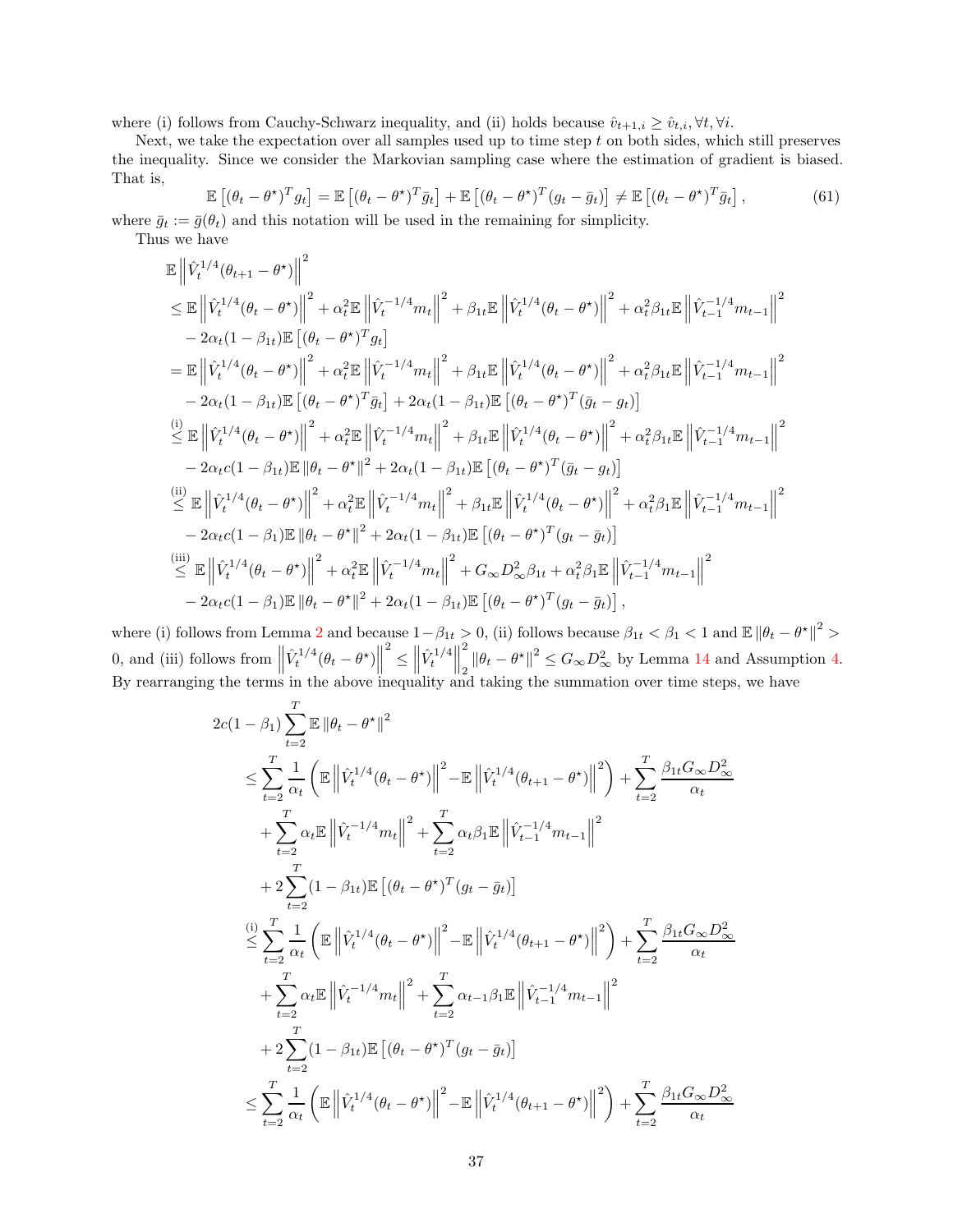+ 
$$
(1 + \beta_1) \sum_{t=1}^T \alpha_t \mathbb{E} \left\| \hat{V}_t^{-1/4} m_t \right\|^2 + 2 \sum_{t=2}^T (1 - \beta_{1t}) \mathbb{E} \left[ (\theta_t - \theta^{\star})^T (g_t - \bar{g}_t) \right],
$$

where (i) follows from  $\alpha_t \leq \alpha_{t-1}$ . By further implementing the first term in the right-hand side of the last inequality, we can then bound the sum as

$$
2c(1 - \beta_1) \sum_{t=2}^{T} \mathbb{E} ||\theta_t - \theta^*||^2
$$
  
\n
$$
\leq \sum_{t=2}^{T} \frac{1}{\alpha_t} \mathbb{E} \left( \left\| \hat{V}_t^{1/4} (\theta_t - \theta^*) \right\|^2 - \left\| \hat{V}_t^{1/4} (\theta_{t+1} - \theta^*) \right\|^2 \right) + \sum_{t=2}^{T} \frac{\beta_{1t} G_{\infty} D_{\infty}^2}{\alpha_t}
$$
  
\n
$$
+ (1 + \beta_1) \sum_{t=1}^{T} \alpha_t \mathbb{E} \left\| \hat{V}_t^{-1/4} m_t \right\|^2 + 2 \sum_{t=2}^{T} \mathbb{E} \left[ (\theta_t - \theta^*)^T (g_t - \bar{g}_t) \right]
$$
  
\n
$$
= \frac{\mathbb{E} \left\| \hat{V}_2^{1/4} (\theta_2 - \theta^*) \right\|^2}{\alpha_2} + \sum_{t=3}^{T} \mathbb{E} \left( \frac{\left\| \hat{V}_t^{1/4} (\theta_t - \theta^*) \right\|^2}{\alpha_t} - \frac{\left\| \hat{V}_t^{1/4} (\theta_t - \theta^*) \right\|^2}{\alpha_{t-1}} \right)
$$
  
\n
$$
- \frac{\mathbb{E} \left\| \hat{V}_T^{1/4} (\theta_{T+1} - \theta^*) \right\|^2}{\alpha_T} + \sum_{t=2}^{T} \frac{\beta_{1t} G_{\infty} D_{\infty}^2}{\alpha_t} + (1 + \beta_1) \sum_{t=1}^{T} \alpha_t \mathbb{E} \left\| \hat{V}_t^{-1/4} m_t \right\|^2
$$
  
\n
$$
+ 2 \sum_{t=2}^{T} \mathbb{E} \left[ (\theta_t - \theta^*)^T (g_t - \bar{g}_t) \right]
$$
  
\n
$$
= \frac{\mathbb{E} \left\| \hat{V}_2^{1/4} (\theta_2 - \theta^*) \right\|^2}{\alpha_2} + \sum_{t=3}^{T} \mathbb{E} \left( \frac{\sum_{i=1}^{d} \hat{v}_{t,i}^{1/2} (\theta_{t,i} - \theta_i^*)^2}{
$$

Next, we further bound the above term as

$$
2c(1 - \beta_1) \sum_{t=2}^{T} \mathbb{E} \| \theta_t - \theta^* \|^2
$$
  
\n
$$
\leq \frac{\mathbb{E} \left\| \hat{V}_2^{1/4} (\theta_2 - \theta^*) \right\|^2}{\alpha_2} + D_{\infty}^2 \sum_{t=3}^{T} \sum_{i=1}^d \mathbb{E} \left( \frac{\hat{v}_{t,i}^{1/2}}{\alpha_t} - \frac{\hat{v}_{t-1,i}^{1/2}}{\alpha_{t-1}} \right)
$$
  
\n
$$
- \frac{\mathbb{E} \left\| \hat{V}_T^{1/4} (\theta_{T+1} - \theta^*) \right\|^2}{\alpha_T} + \sum_{t=2}^{T} \frac{\beta_{1t} G_{\infty} D_{\infty}^2}{\alpha_t} + (1 + \beta_1) \sum_{t=1}^{T} \alpha_t \mathbb{E} \left\| \hat{V}_t^{-1/4} m_t \right\|^2
$$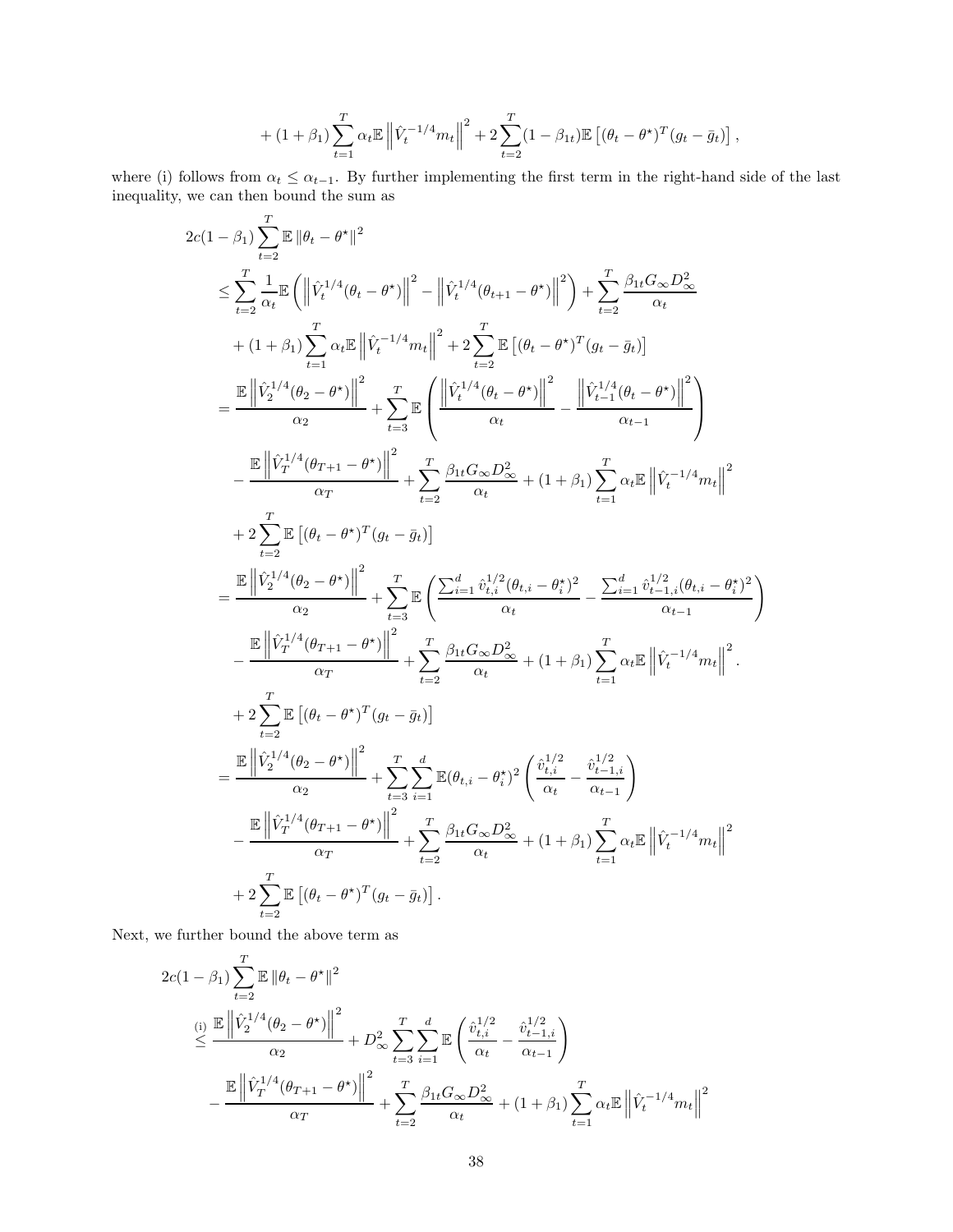<span id="page-38-0"></span>
$$
+ 2\sum_{t=2}^{T} \mathbb{E} \left[ (\theta_t - \theta^*)^T (g_t - \bar{g}_t) \right]
$$
  
\n
$$
\leq \frac{\mathbb{E} \left\| \hat{V}_2^{1/4} (\theta_2 - \theta^*) \right\|^2}{\alpha_2} + D_{\infty}^2 \sum_{i=1}^d \mathbb{E} \frac{\hat{v}_{T,i}^{1/2}}{\alpha_T} + \sum_{t=2}^T \frac{\beta_{1t} G_{\infty} D_{\infty}^2}{\alpha_t} + (1 + \beta_1) \sum_{t=1}^T \alpha_t \mathbb{E} \left\| \hat{V}_t^{-1/4} m_t \right\|^2
$$
  
\n
$$
+ 2\sum_{t=2}^T \mathbb{E} \left[ (\theta_t - \theta^*)^T (g_t - \bar{g}_t) \right],
$$
\n(62)

where (i) follows from Assumption [4](#page-9-1) and because  $\frac{\hat{v}_{t,i}^{1/2}}{\alpha_t} \ge \frac{\hat{v}_{t-1,i}^{1/2}}{\alpha_{t-1}}$ .

Since we consider the case with a constant stepsize  $\alpha_t = \alpha$ , we continue to bound [\(62\)](#page-38-0) as follows

$$
2c(1 - \beta_1) \sum_{t=2}^{T} \mathbb{E} ||\theta_t - \theta^*||^2
$$
  
\n
$$
\leq \frac{\mathbb{E} \left\| \hat{V}_2^{1/4} (\theta_2 - \theta^*) \right\|^2}{\alpha_2} + D_{\infty}^2 \sum_{i=1}^d \mathbb{E} \frac{\hat{v}_{T,i}^{1/2}}{\alpha_T} + \sum_{t=2}^{T} \frac{\beta_{1t} G_{\infty} D_{\infty}^2}{\alpha_t} + (1 + \beta_1) \sum_{t=1}^{T} \alpha_t \mathbb{E} \left\| \hat{V}_t^{-1/4} m_t \right\|^2
$$
  
\n
$$
+ 2 \sum_{t=2}^{T} \mathbb{E} \left[ (\theta_t - \theta^*)^T (g_t - \bar{g}_t) \right]
$$
  
\n
$$
\stackrel{\text{(i)}{=} \frac{G_{\infty} D_{\infty}^2}{\alpha} + \frac{G_{\infty} D_{\infty}^2}{\alpha} + \frac{\beta_1 \lambda G_{\infty} D_{\infty}^2}{\alpha (1 - \lambda)} + \frac{\alpha (1 + \beta_1) G_{\infty}^2}{G_0} \cdot T + 2 \sum_{t=2}^{T} \mathbb{E} \left[ (\theta_t - \theta^*)^T (g_t - \bar{g}_t) \right]
$$
  
\n
$$
= \frac{2G_{\infty} D_{\infty}^2}{\alpha} + \frac{\beta_1 \lambda G_{\infty} D_{\infty}^2}{\alpha (1 - \lambda)} + \frac{\alpha (1 + \beta_1) G_{\infty}^2}{G_0} \cdot T + 2 \sum_{t=2}^{T} \mathbb{E} \left[ (\theta_t - \theta^*)^T (g_t - \bar{g}_t) \right], \tag{63}
$$

where (i) follows because

<span id="page-38-1"></span>
$$
\left\|\hat{V}_t^{-1/4}m_t\right\|^2 = \sum_{i=1}^d \frac{m_{t,i}^2}{\sqrt{\hat{v}_{t,i}}} \le \frac{1}{G_0}\sum_{i=1}^d m_{t,i}^2 \le \frac{G_{\infty}^2}{G_0}.
$$

Then we are ready to obtain the upper bound by applying Lemma [3.](#page-9-2) Choosing  $\tau = t$  if  $t \leq \tau^*$  and  $\tau = \tau^*$  if  $t > \tau^*$ , we obtain

$$
2c(1 - \beta_1) \sum_{t=2}^T \mathbb{E} ||\theta_t - \theta^*||^2
$$
  
\n
$$
\leq \frac{2G_{\infty}D_{\infty}^2}{\alpha} + \frac{\beta_1\lambda G_{\infty}D_{\infty}^2}{\alpha(1 - \lambda)} + \frac{\alpha(1 + \beta_1)G_{\infty}^2}{G_0} \cdot T + 2\sum_{t=2}^T \mathbb{E}[(\theta_t - \theta^*)^T(g_t - \bar{g}_t)]
$$
  
\n
$$
\leq \frac{2G_{\infty}D_{\infty}^2}{\alpha} + \frac{\beta_1\lambda G_{\infty}D_{\infty}^2}{\alpha(1 - \lambda)} + \frac{\alpha(1 + \beta_1)G_{\infty}^2}{G_0} \cdot T + 4\sum_{t=2}^{\tau^*} \left[((1 + \gamma)D_{\infty} + G_{\infty}) \cdot \frac{G_{\infty}}{G_0} \tau^* \alpha\right]
$$
  
\n
$$
+ 4\sum_{t=\tau^*+1}^T \left[2D_{\infty}G_{\infty}\alpha + ((1 + \gamma)D_{\infty} + G_{\infty}) \cdot \frac{G_{\infty}}{G_0} \tau^* \alpha\right]
$$
  
\n
$$
\leq \frac{2G_{\infty}D_{\infty}^2}{\alpha} + \frac{\beta_1\lambda G_{\infty}D_{\infty}^2}{\alpha(1 - \lambda)} + \frac{\alpha(1 + \beta_1)G_{\infty}^2}{G_0} \cdot T + 4((1 + \gamma)D_{\infty} + G_{\infty}) \cdot \frac{G_{\infty}}{G_0} (\tau^*)^2 \alpha
$$
  
\n
$$
+ 4\left[2D_{\infty}G_{\infty}\alpha + ((1 + \gamma)D_{\infty} + G_{\infty}) \cdot \frac{G_{\infty}}{G_0} \tau^* \alpha\right] (T - \tau^*).
$$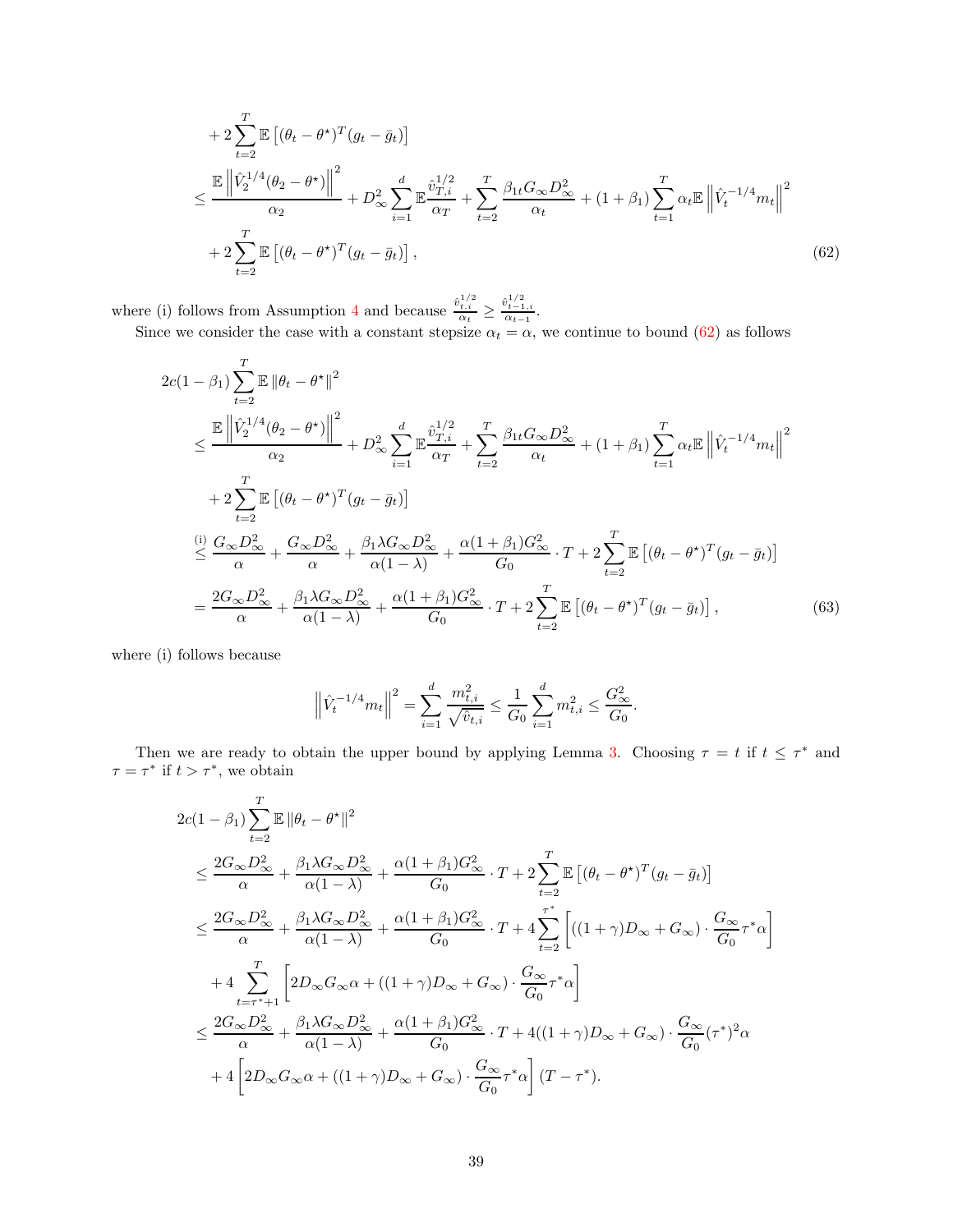Finally, applying Jensen's inequality yields

$$
\mathbb{E}\left\|\theta_{out} - \theta^{\star}\right\|^2 \le \frac{1}{T} \sum_{t=1}^T \mathbb{E}\left\|\theta_t - \theta^{\star}\right\|^2 \le \frac{C_1}{T} + \alpha C_2,\tag{64}
$$

where

$$
C_1 = \frac{G_{\infty}D_{\infty}^2}{\alpha c(1-\beta)} + \frac{\beta_1 \lambda G_{\infty}D_{\infty}^2}{2\alpha c(1-\lambda)(1-\beta)} + 2((1+\gamma)D_{\infty} + G_{\infty}) \cdot \frac{G_{\infty}}{cG_0(1-\beta)}(\tau^*)^2 \alpha,
$$
  
\n
$$
C_2 = \frac{4D_{\infty}G_{\infty}}{c(1-\beta)} + \frac{2G_{\infty}\tau^*((1+\gamma)D_{\infty} + G_{\infty})}{cG_0(1-\beta)} + \frac{(1+\beta)G_{\infty}^2}{2cG_0(1-\beta)}.
$$

# H Proof of Theorem [4](#page-10-1)

<span id="page-39-0"></span>We first provide the following useful lemma.

**Lemma 17.** Let  $\alpha_t = \frac{\alpha}{\sqrt{t}}$  and  $\beta_{1t} = \beta_1 \lambda^t$  for  $t = 1, 2, \ldots$ . Then

$$
\sum_{t=1}^{T} \frac{\beta_{1t}}{\alpha_t} \le \frac{\beta_1}{\alpha (1 - \lambda)^2}.
$$
\n(65)

Proof. The proof follows from taking the standard sum of geometric sequences.

$$
\sum_{t=1}^{T} \frac{\beta_{1t}}{\alpha_t} = \sum_{t=1}^{T} \frac{\beta_{1t}\sqrt{t}}{\alpha} \le \sum_{t=1}^{T} \frac{\beta_1\lambda^{t-1}t}{\alpha} = \frac{\beta_1}{\alpha} \left( \frac{1}{(1-\lambda)} \sum_{t=1}^{T} \lambda^{t-1} - T\lambda^T \right) \le \frac{\beta_1}{\alpha(1-\lambda)^2}.
$$
(66)

Proof of Theorem [4:](#page-10-1) The proof starts with steps similar to those of Theorem [3.](#page-10-0) The difference begins from [\(63\)](#page-38-1), where we now consider a diminishing stepsize  $\alpha_t = \frac{\alpha}{\sqrt{t}}$ . We then have

$$
2c(1 - \beta_1) \sum_{t=2}^T \mathbb{E} ||\theta_t - \theta^*||^2
$$
  
\n
$$
\leq \frac{\mathbb{E} \left\| \hat{V}_2^{1/4} (\theta_2 - \theta^*) \right\|^2}{\alpha_2} + D_{\infty}^2 \sum_{i=1}^d \mathbb{E} \frac{\hat{v}_{T,i}^{1/2}}{\alpha_T} + \sum_{t=2}^T \frac{\beta_{1t} G_{\infty} D_{\infty}^2}{\alpha_t} + (1 + \beta_1) \sum_{t=1}^T \alpha_t \mathbb{E} \left\| \hat{V}_t^{-1/4} m_t \right\|^2
$$
  
\n
$$
+ 2 \sum_{t=2}^T \mathbb{E} \left[ (\theta_t - \theta^*)^T (g_t - \bar{g}_t) \right]
$$
  
\n
$$
\stackrel{\text{(i)}{=}}{\leq} \frac{G_{\infty} D_{\infty}^2}{\alpha_2} + \frac{G_{\infty} D_{\infty}^2 \sqrt{T}}{\alpha} + \frac{\beta_1 G_{\infty} D_{\infty}^2}{\alpha (1 - \lambda)^2} + \frac{2\alpha (1 + \beta_1) G_{\infty}^2}{G_0} \cdot \sqrt{T} + 2 \sum_{t=2}^T \mathbb{E} \left[ (\theta_t - \theta^*)^T (g_t - \bar{g}_t) \right],
$$

where (i) follows from Assumption [4,](#page-9-1) and Lemmas [14](#page-34-0) and [17.](#page-39-0)

Then we are ready to obtain the upper bound by applying Lemma [3.](#page-9-2) Choosing  $\tau = t$  if  $t \leq \tau^*$  and